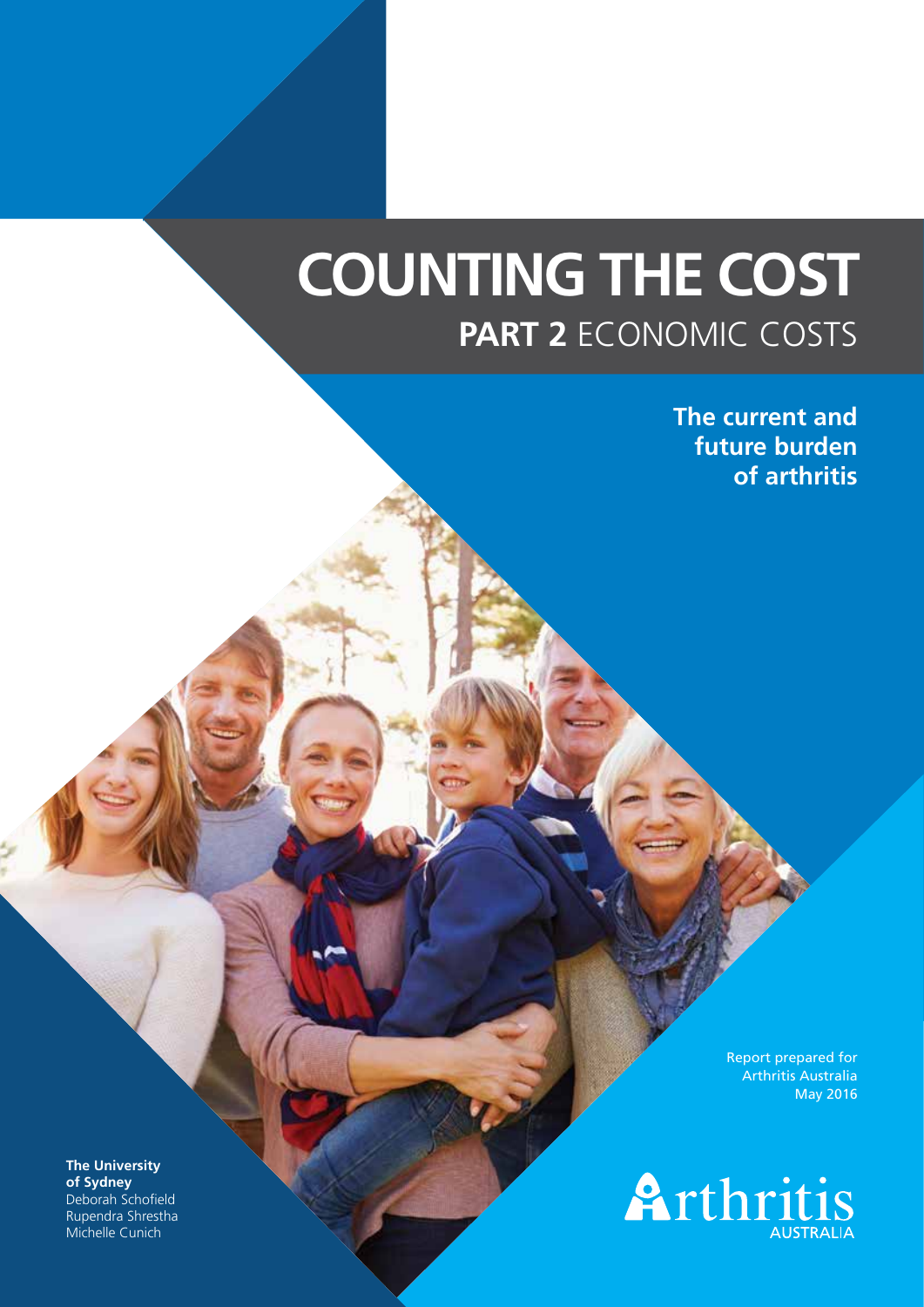### Foreword

#### *About this report:*

*Counting the Cost: The Current and Future Burden of Arthritis provides up to date estimates of the prevalence and costs of arthritis from 2015 to 2030 under a 'business as usual' scenario. It also models the impact of implementing non-surgical interventions for knee osteoarthritis to illustrate the potential benefits for individuals, governments and the economy from better arthritis care.*

*Part 1 Healthcare Costs estimates the current and future prevalence of arthritis and the associated costs to the health system. Part 2 Economic Costs considers the economic costs of arthritis, including lost personal income, increased welfare payments, reduced taxation revenue and lost GDP.* 



Arthritis is one of the most common, costly and disabling chronic conditions in Australia. In its many forms, it affects nearly four million people of all ages, including children.

The personal, social and economic costs of arthritis, as highlighted in this report, are immense but tend to be poorly

recognised. These costs amount to many billions of dollars a year and include health care costs, lost personal income and national productivity losses from reduced work capacity due to arthritis and, of course, the immeasurable cost of lost wellbeing.

With arthritis prevalence set to reach 5.4 million people by 2030, associated costs will continue to grow, putting increasing pressure on the sustainability of the health, welfare and aged care systems.

Yet much can be done to alleviate these costs by implementing simple programs to prevent and better manage arthritis. As highlighted in this report, a simple intervention for knee osteoarthritis could achieve savings to the health system of over \$170 million a year, as well as helping to keep more people in the work force, yielding additional economic benefits.

The time has come to give programs that provide better care and support for people with arthritis the priority they deserve. With the health and welfare system costs of arthritis set to grow by more than \$150 million a year, we simply can't afford not to.

Ainslie Cahill **CEO** Arthritis Australia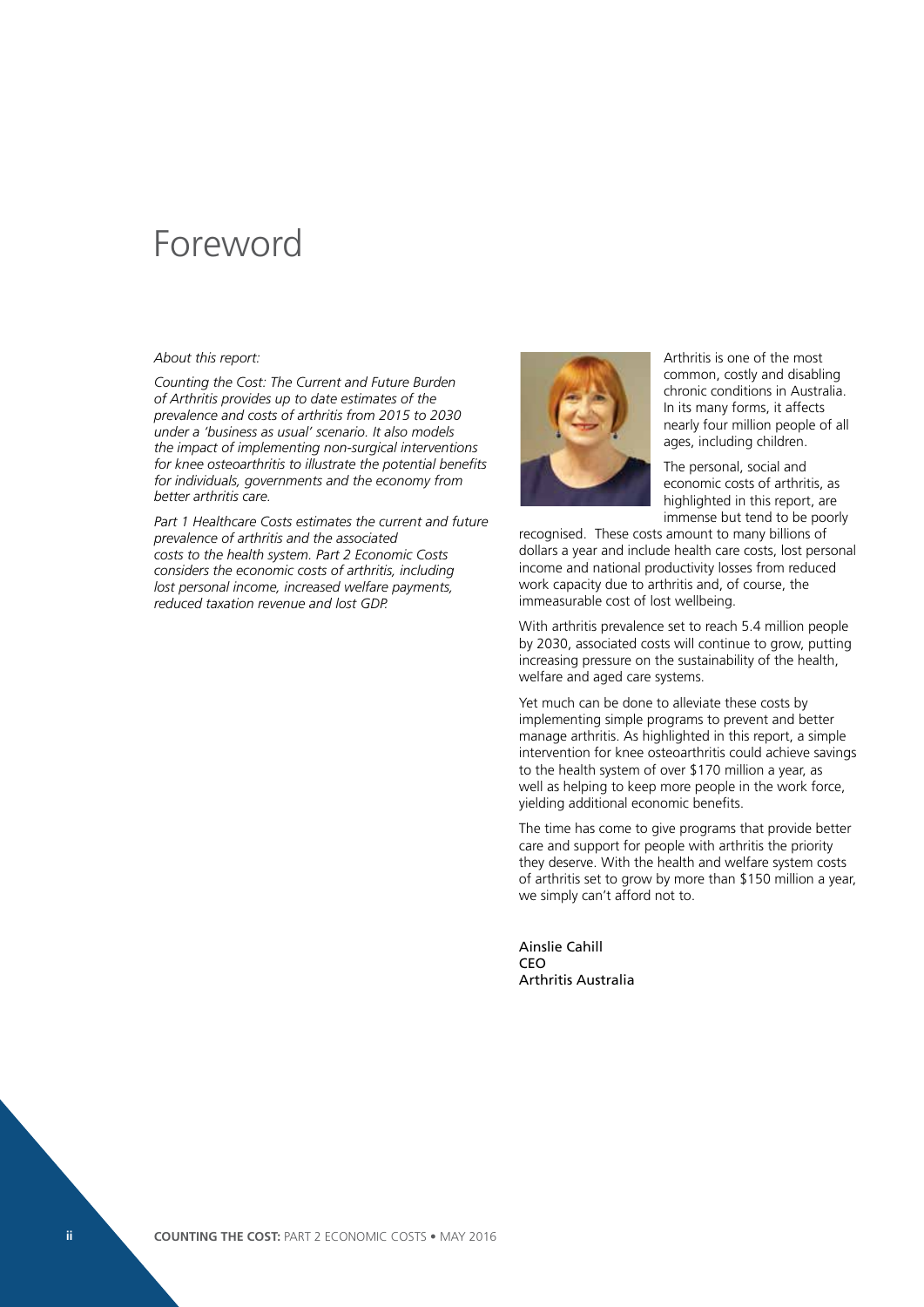# Table of contents

| Foreword       |                   |                                                                                                                                                     | ji     |
|----------------|-------------------|-----------------------------------------------------------------------------------------------------------------------------------------------------|--------|
|                | Table of contents |                                                                                                                                                     | iii    |
| List of tables |                   |                                                                                                                                                     | iv     |
|                | Acknowledgements  |                                                                                                                                                     | $\vee$ |
|                | Executive summary |                                                                                                                                                     | vi     |
|                | 1. Background     |                                                                                                                                                     | 1      |
| 1.1            | Objectives        |                                                                                                                                                     | 2      |
| 1.2            |                   | Overview of model development                                                                                                                       | 3      |
| 1.3            | Methodology       |                                                                                                                                                     | 3      |
| 1.4            |                   | Structure of the report                                                                                                                             | 4      |
|                | from 2015 to 2030 | 2. The economic costs of arthritis through lost productivity on individuals, government and society                                                 | 5      |
| 2.1            |                   | Lost labour force participation due to arthritis                                                                                                    | 5      |
| 2.2            |                   | The economic costs                                                                                                                                  | 5      |
| 2.3            |                   | Measurement of economic costs                                                                                                                       | 5      |
| 2.4            |                   | Statistical simulation                                                                                                                              | 6      |
| 2.5            | Results           |                                                                                                                                                     | 6      |
|                |                   | 3. The costs of arthritis through lost productivity due to informal caregiving from 2015 to 2030                                                    | 12     |
| 3.1            | Methods           |                                                                                                                                                     | 13     |
| 3.2            | Results           |                                                                                                                                                     | 13     |
|                |                   | 4. Discussion and concluding remarks                                                                                                                | 15     |
| 4.1            |                   | Costs of arthritis through lost labour force participation                                                                                          | 15     |
| 4.2            |                   | Costs of arthritis through informal caregiving                                                                                                      | 16     |
|                |                   | 5. Labour force gains and the associated economic gains if people with osteoarthritis of the knee<br>could be engaged in the ADAPT trial strategies | 18     |
| 5.1            |                   | Data and methods                                                                                                                                    | 19     |
|                | 511               | Effectiveness of interventions                                                                                                                      | 19     |
|                | 5.1.2             | Association between SF-36 bodily pain scores and labour force participation                                                                         | 19     |
|                | 5.1.3             | Labour force impacts                                                                                                                                | 20     |
|                | 5.1.4             | Economic benefits                                                                                                                                   | 20     |
| 5.2            | Results           |                                                                                                                                                     | 20     |
|                | 5.2.1             | Not in the labour force due to knee OA                                                                                                              | 20     |
|                | 5.2.2             | Association between SF-36 bodily pain scores and labour force participation                                                                         | 21     |
|                | 5.2.3             | Impacts on labour force participation                                                                                                               | 22     |
|                | 5.2.4             | Economic impacts                                                                                                                                    | 22     |
|                | 6. Conclusions    |                                                                                                                                                     | 24     |
|                | 7. References     |                                                                                                                                                     | 25     |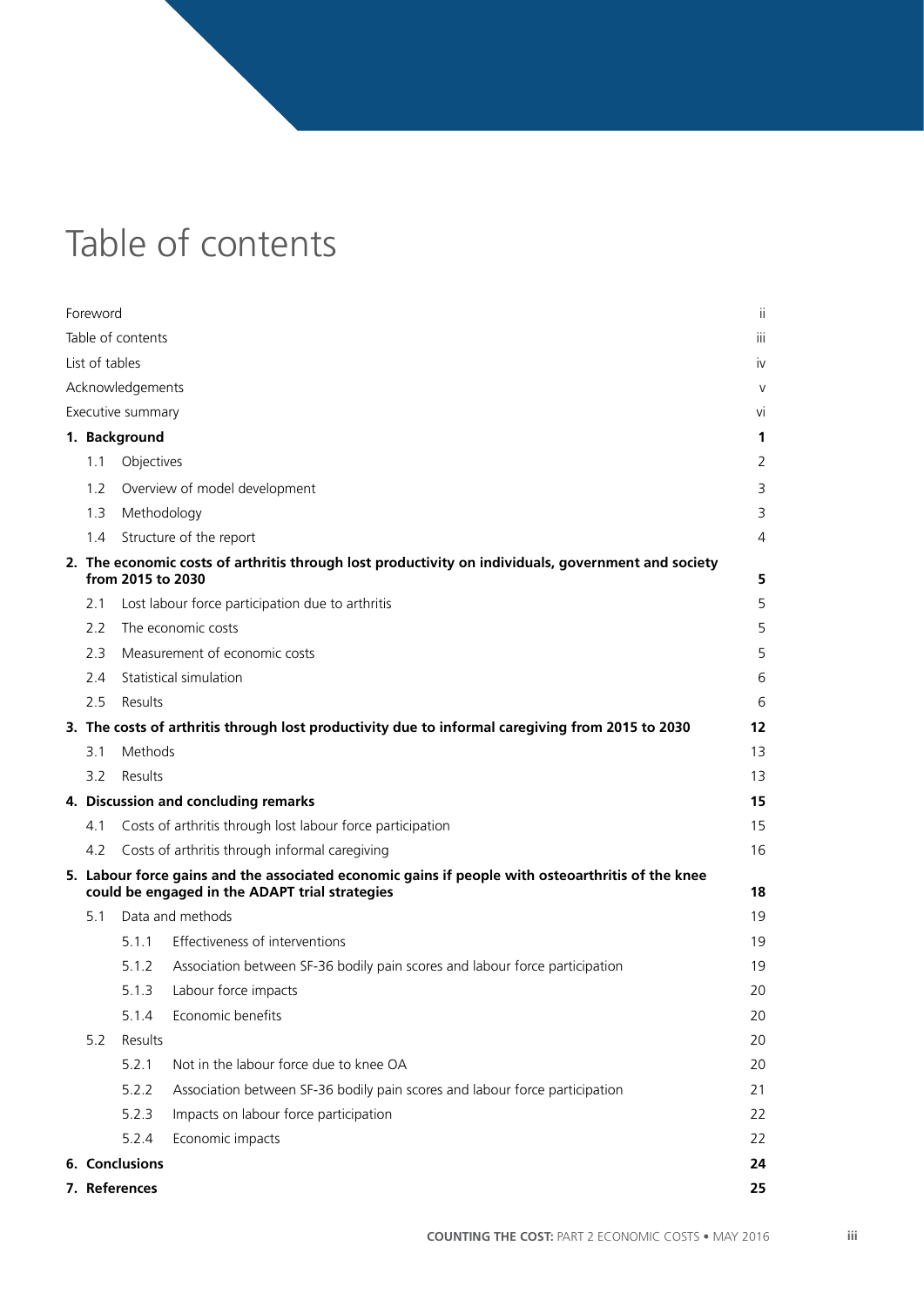# List of tables

| Table 1. Mean and median weekly income, welfare payments, taxes and total value of savings<br>and assets of individuals with and without arthritis, Australian population aged<br>15-64 years (in 2015 Australian dollars)                                                                                                                                                                             | 7-8            |
|--------------------------------------------------------------------------------------------------------------------------------------------------------------------------------------------------------------------------------------------------------------------------------------------------------------------------------------------------------------------------------------------------------|----------------|
| Table 2. Mean differences in weekly income, welfare payments, taxes and total value of savings<br>and assets between people with lost productivity due to arthritis and those employed<br>full-time without arthritis and those employed part-time without arthritis (adjusted for<br>age, sex and highest level of education), Australian population aged 15-64 years<br>(in 2015 Australian dollars) | 1 <sup>C</sup> |
| Table 3. National economic costs of lost labour force participation due to arthritis per year,<br>Australian population aged 15-64 years (in 2015 Australian dollars, in millions)                                                                                                                                                                                                                     | 11             |
| Table 4. Mean and median weekly income, welfare payments, taxes of primary carers of people<br>with arthritis as main disabling condition, Australian population aged 15-64 years (in 2015 AU\$)                                                                                                                                                                                                       | 14             |
| Table 5. Projected numbers of those not in the labour force due to knee OA, aged 15-64 years                                                                                                                                                                                                                                                                                                           | 21             |
| Table 6. Percentage increase in the labour force participation rates associated with pain reduction<br>due to Diet plus Exercise intervention for the management of knee OA in the ADAPT study                                                                                                                                                                                                         | 21             |
| Table 7. Estimated number of people who would have avoided being out of the labour force due<br>to their knee OA as a result of dietary weight loss plus exercise intervention for the<br>management of their knee OA, 15-64 years old                                                                                                                                                                 | 22             |
| Table 8. Estimated economic benefits from increased labour force associated with reduced pain<br>as a result of managing their knee OA with dietary weight loss plus exercise intervention,<br>15-64 years old (in thousands, in 2015 AU\$)                                                                                                                                                            | 23             |
|                                                                                                                                                                                                                                                                                                                                                                                                        |                |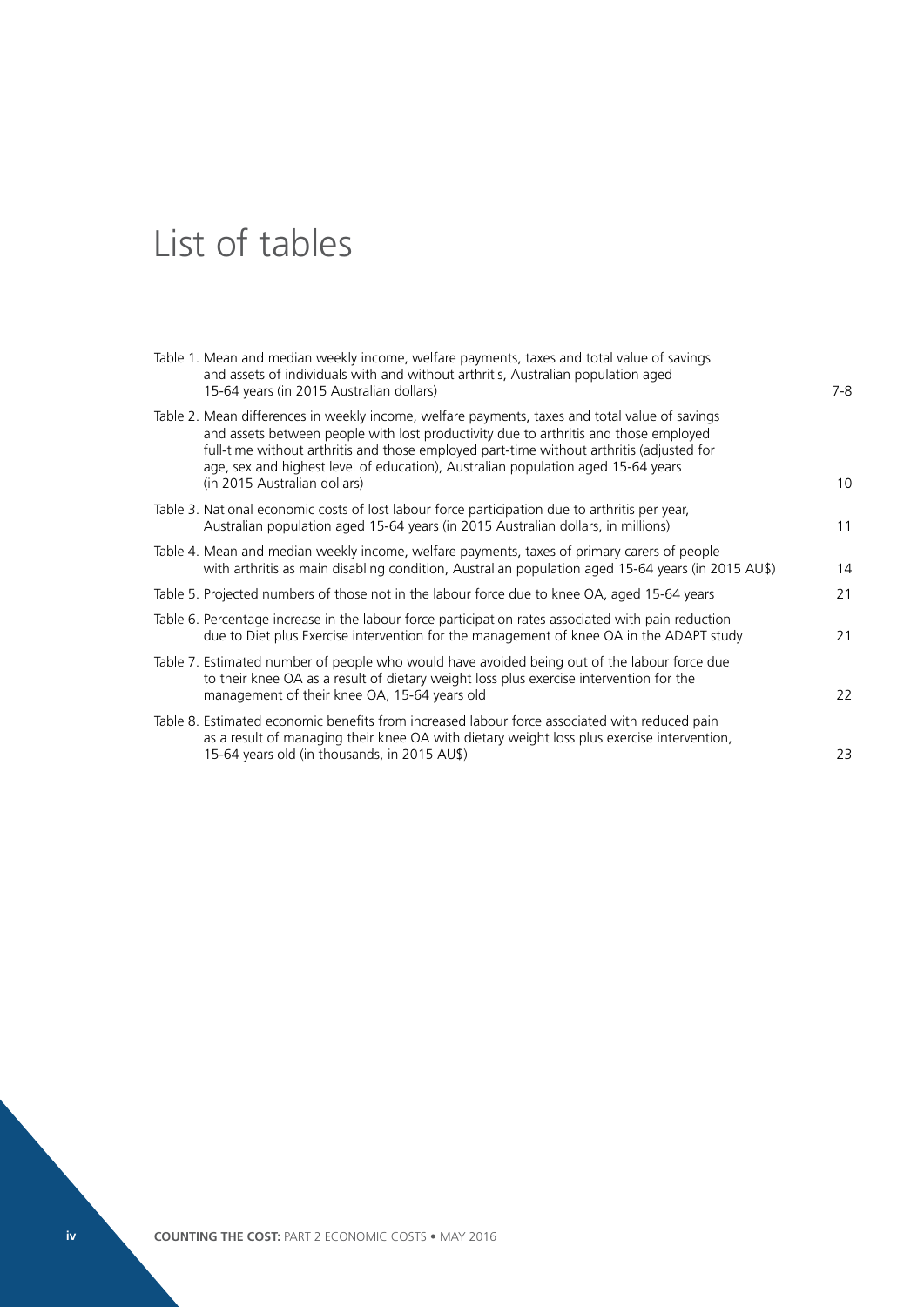## Acknowledgements

This research was supported by funding from Arthritis Australia. This funding was made possible by an unrestricted grant from The Medicines Australia Community Chest to Arthritis Australia. The Community Chest supporters are AbbVie Pty Ltd, AstraZeneca Pty Ltd, Eli Lilly Australia Pty Ltd, Janssen-Cilag Pty Ltd, Pfizer Australia Pty Ltd, and Roche Products Pty Ltd.

In this project, we used adjusted microsimulation models from Health&WealthMOD and Health&WealthMOD2030 to project the economic costs of arthritis. The development of the Health&WealthMOD was funded by the Australian Research Council (ARC) Linkage Project Grant LP0774919 and awarded to Chief Investigators: Deborah Schofield, Megan Passey, Arul Earnest, Richard Percival and Simon Kelly. Health&WealthMOD2030 was funded by the ARC Linkage Project Grant LP100100158 and awarded to Chief Investigators: Deborah Schofield, Megan Passey, Simon Kelly, Theo Vos, Robert Tanton. Pfizer Australia was a partner to both these grants.

### **Authors**

Professor Deborah Schofield<sup>a, b,c,</sup> Dr Rupendra Shrestha<sup>a</sup> Dr Michelle Cunich<sup>a</sup>

a Faculty of Pharmacy, Charles Perkins Centre, The University of Sydney, NSW, 2006, Australia b Murdoch Children's Research Institute, Royal Children's Hospital, Flemington Road, Parkville Victoria, 3052, Australia

c Garvan Institute of Medical Research, The University of Sydney, NSW, 2006, Australia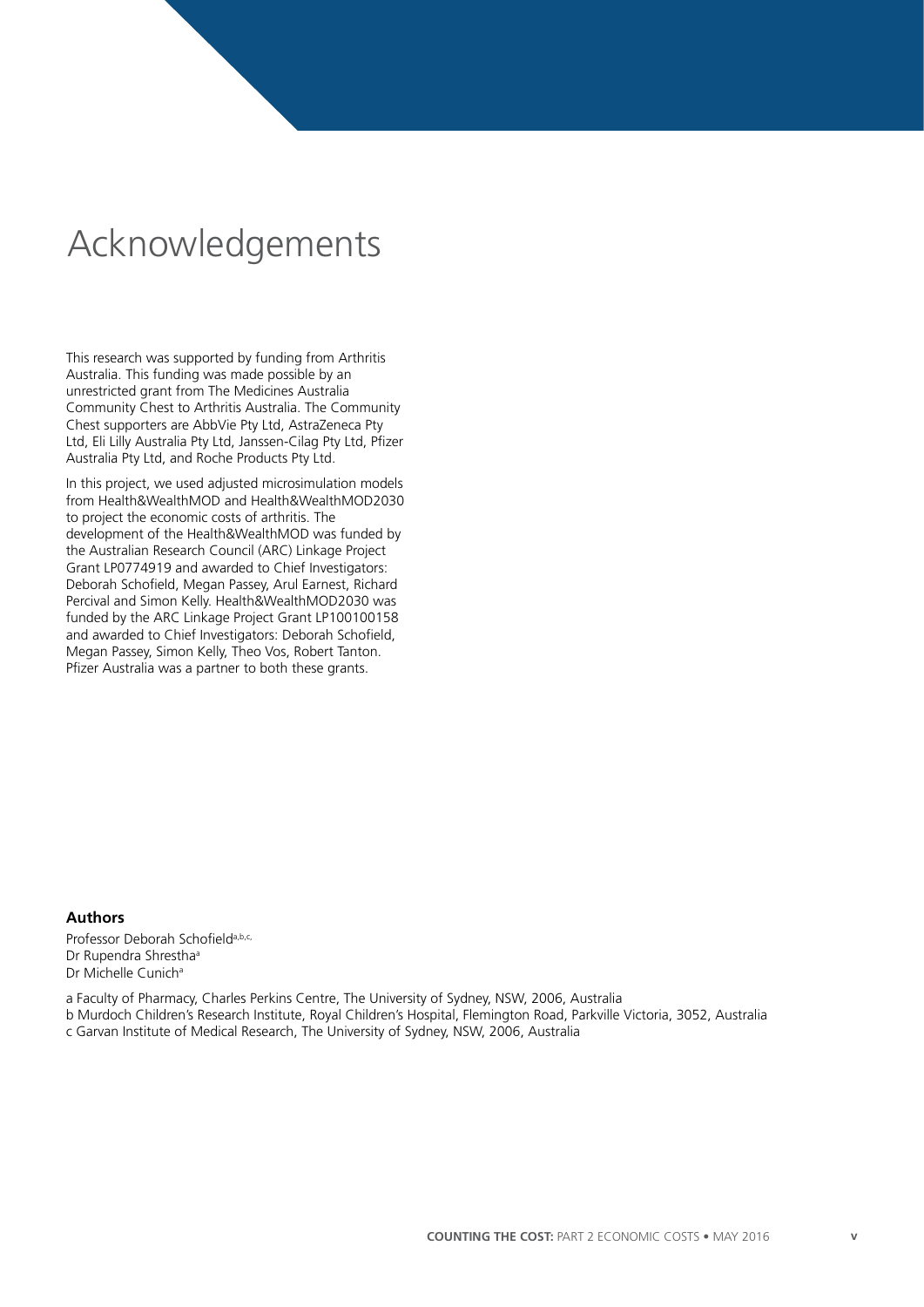### Executive summary

Arthritis is a common, costly and disabling condition<sup>1</sup>. Due to its impact on physical functioning (and psychological impacts due to pain), it is a condition that impacts substantially on labour force participation (including employment, absenteeism, presenteeism). The indirect costs of arthritis (labour force participation, travel costs, special aids and equipment, carer costs) are recognised as being greater than the direct (healthcare) costs, and these costs are expected to increase over time due to demographic factors (population ageing, more older women in the population who have a greater risk of arthritis)1-3.

The aims of this study were: (a) To project the economic impacts of arthritis from 2015 to 2030, primarily focussing on the costs of lost productivity; and (b) the potential savings from implementing the main elements of an effective intervention for managing arthritis from the societal perspective. The projected costs of arthritis to the health system under these same scenarios are considered in *Counting the Cost, Part 1 Healthcare Costs.*

In this report, we projected the costs of arthritis through lost labour force participation among Australians aged 15-64 years from the individual and government perspectives. Using our adjusted microsimulation models, we projected 52,000 people to be out of the labour force due to arthritis in 2015, increasing to 59,000 in 2030 – a 13% increase.

By 2030, people not in the labour force due to arthritis were projected to receive AU\$1,194.23 (95%CI: \$1,260.73; \$1,139.16) less in income, \$295.53 (95%CI: \$291.04; \$299.75) more in welfare payments and pay \$307.55 (95%CI: \$288.92; \$328.94) less in taxes per week. They would also have \$431,719 (95%CI: \$374,393; \$493,846) less in total savings and assets than full-time workers without arthritis.

National costs consisted of a loss in annual personal income of \$1,753 million (95%CI: \$1,631 million; \$1,911 million) in 2015, increasing to \$2,626 million (95%CI: \$2,477 million; \$2,808 million) in 2030 – a 50% increase. Extra annual welfare payments increased from \$635 million (95%CI: \$619 million; \$649 million) in 2015 to \$784 million (95%CI: \$767 million; \$801 million) in 2030 – a 23% increase. Lost annual taxation revenue increased from \$458 million (95%CI: \$422 million; \$499 million) in 2015 to \$660 million (95%CI: \$612 million; \$714 million) in 2030 – a 12% increase. A loss of \$7.2 billion in GDP was projected for 2015 due to the impact of arthritis on the labour force, increasing to \$9.4 billion in 2030 (all figures are expressed in 2015 real Australian dollars).

In this report we also projected the costs of caring for a relative or friend with arthritis through lost labour force participation from 2015 to 2030.

Using our models, we estimated there were 19,000 primary carers (aged 15-64 years) not in the labour force and caring for people with arthritis in 2015. Carers of people with arthritis who were out of the labour force received \$293.53 in median weekly income in 2015, which was only 23% of the median weekly income of non-carers who are employed full-time. These primary carers received a median amount of weekly welfare payments of \$246.70 and paid a median value of \$0 in tax per week, whereas non-carers in full-time employment received a median value of \$0 in welfare payments per week, and paid a median value of \$256.09 per week in tax in 2015.

By 2030, there are projected to be 22,000 (0.12% of total population) people out of the labour force and caring for someone with arthritis. Primary carers who are not in the labour force and caring for someone with arthritis are projected to receive \$313.34 a week in income, \$247.78 a week in welfare payments, and pay \$0 in income taxes in 2030, expressed in real Australian 2015 dollars.

Published results on the health related quality of life outcomes of a randomised controlled trial *The Arthritis, Diet, and Activity Promotion Trial (ADAPT)*4,5 were used to estimate the number of people, who would have remained in the labour force if their knee osteoarthritis (OA) had been managed with the ADAPT interventions. It has been estimated that there would be an additional 572 people in the workforce aged 15-64 years as a result of managing their knee OA through a *dietary weight loss plus exercise intervention* from the ADAPT trial in 2015, which would increase to 716 individuals in 2030. The cumulative economic benefit of this increased labour force participation would be an estimated increase of \$20.8 million in their annual income in 2015, which would increase to \$33.5 million in 2030. There would be an estimated saving of about \$7.8 million in welfare payments and an estimated increase of \$5.4 million in income tax revenue in 2015. By 2030, the economic benefits for the government would be an estimated reduction of \$9.9 million per year in welfare payments, and an estimated increase of \$8.4 million in income tax revenue – all attributable to the individuals being able to remain in the labour force as a result of pain reduction by managing their knee OA through a *dietary weight loss plus exercise intervention.* This demonstrates that the interventions to manage knee OA or other chronic conditions have the potential to provide economic benefits to individuals in terms of their increased labour force participation and private income, and to the government in terms of increased income tax revenue and decreased transfer payments, in addition to health benefits.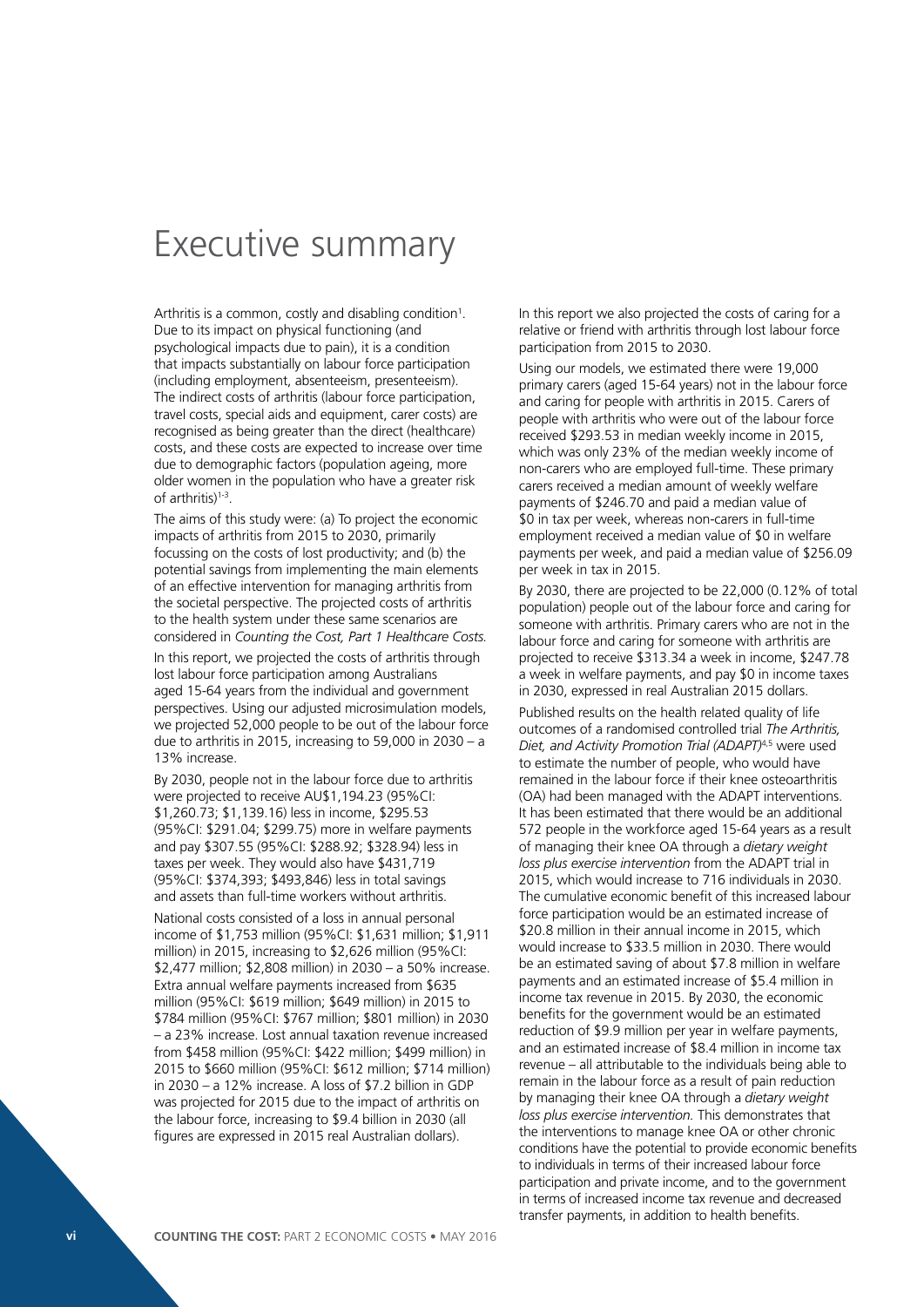Global Burden of Disease Study Collaborators (2015) estimated there were 537.6 million years lived with disability (YLDs) globally due to acute and chronic diseases and injuries in 1990, increasing to 764.8 million in 2013 (42.3% increase) due to population growth and ageing<sup>6</sup>. Musculoskeletal disorders were a principal category of chronic disease contributing to the increase in YLDs. YLDs for rheumatoid arthritis increased by 56.8% and, for osteoarthritis by 75.4%, from 1990 to 2013. Although these studies provide information about the disease burden of arthritis, governments and international public health/economic organisations (such as WHO, OECD) are equally concerned about the impact of chronic diseases such as arthritis on the productivity of citizens and the capacity of future governments to provide healthcare and other essential services for the ageing population<sup>7-10</sup>.

Arthritis is a common condition globally. An estimated 22.7% (52.5 million) of people aged 18 years or older in the United States have doctor-diagnosed arthritis, and 43.2% also reported activity limitations due to arthritis in 2010-2012<sup>11</sup>. Prevalence of arthritis is lower in Europe, mainly due to the lower prevalence of inactivity and obesity in European women (e.g. 13% in the United Kingdom)12. Arthritis and musculoskeletal conditions have been a National Health Priority Area (NHPA) in Australia since 2002<sup>13</sup>. These conditions are more prevalent than any other NHPA conditions, affecting around 6.1 million people (26.9% of the population) in 20121 . Importantly, more than half of the population with musculoskeletal conditions in Australia (58.4%) is currently aged 25-64 years – the principal working-age population. Prevalence is estimated to increase in the next 17 years due to population ageing, with the number of cases of arthritis and other musculoskeletal conditions projected to increase by 43% to 8.7 million (increase of 2.6 million), affecting 30.2% of the population by 20321 . Arthritis also accounts for around 13% of the disability reported in Australia<sup>14</sup>.

The direct (healthcare) costs of arthritis are substantial and rising, due mainly to population ageing. In 2003, the total direct costs attributable to arthritis and other rheumatic conditions (AORC) were \$80.8 billion in the United States. An estimated 46.1 million people aged 18 years or older reported having AORC, and their average per-person direct costs were \$1,752. Ambulatory care accounted for the highest per-person direct costs (\$914), followed by emergency department and inpatient services (\$352), prescriptions (\$338), and other costs (\$146)15.

In Australia, arthritis and other musculoskeletal conditions are the fourth most expensive disease group in terms of health expenditure and the fourth most common reason for seeking GP and specialist services14. Healthcare expenditure allocated to these conditions increased from \$4.0 billion in 2004-0516 to \$5.7 billion in 2008-09 and it has remained the fourth most expensive disease group, accounting for 8.7% of total healthcare expenditure allocated to disease groups (\$65.1 billion) in these years<sup>2</sup>. Around 54% of healthcare expenditure on arthritis and other musculoskeletal conditions was on hospital admitted patient services (\$3.1 billion), followed by 30% on out-of-hospital medical expenses (\$1.7 billion), and 16% on prescriptions (\$922 million)2 . Recent estimates of the direct costs for treating arthritis and other musculoskeletal conditions are even higher at \$9.2 billion in 20121 .

*Counting the Cost Part 1 Healthcare Costs* (published separately) estimates that the cost of arthritis alone to the Australian health system was more than \$5.5 billion in 2015, and that this would increase to more than \$7.6 billion by 2030.

However, the full-range of indirect costs (i.e. lost earnings, lost productivity, lost superannuation, lost taxation revenue, carer costs, extra welfare payments, cost of aids and home modifications, travel costs) are considered to be even greater than the direct costs<sup>1,17</sup>. These costs are mostly attributed to lost productivity, with arthritis affecting an individual's ability to maintain employment (and earnings) due to pain and physical disability1,18.

In Australia in 2009, the estimated cost of arthritis through lost labour force participation among older workers (45-64 years) consisted of lost income of AU\$3,787 million, extra welfare payments of AU\$291 million, and lost taxation revenue of AU\$394 million<sup>19</sup>. The impact of arthritis on labour force participation among older workers has continued to be significant and enduring in Australia. A recent study has shown that 13.3% of people aged 45-64 years out of the labour force due to ill-health exited because of their arthritis in 2010 (45,000 people) with a similar proportion projected to exit in 2030 (60,000 people).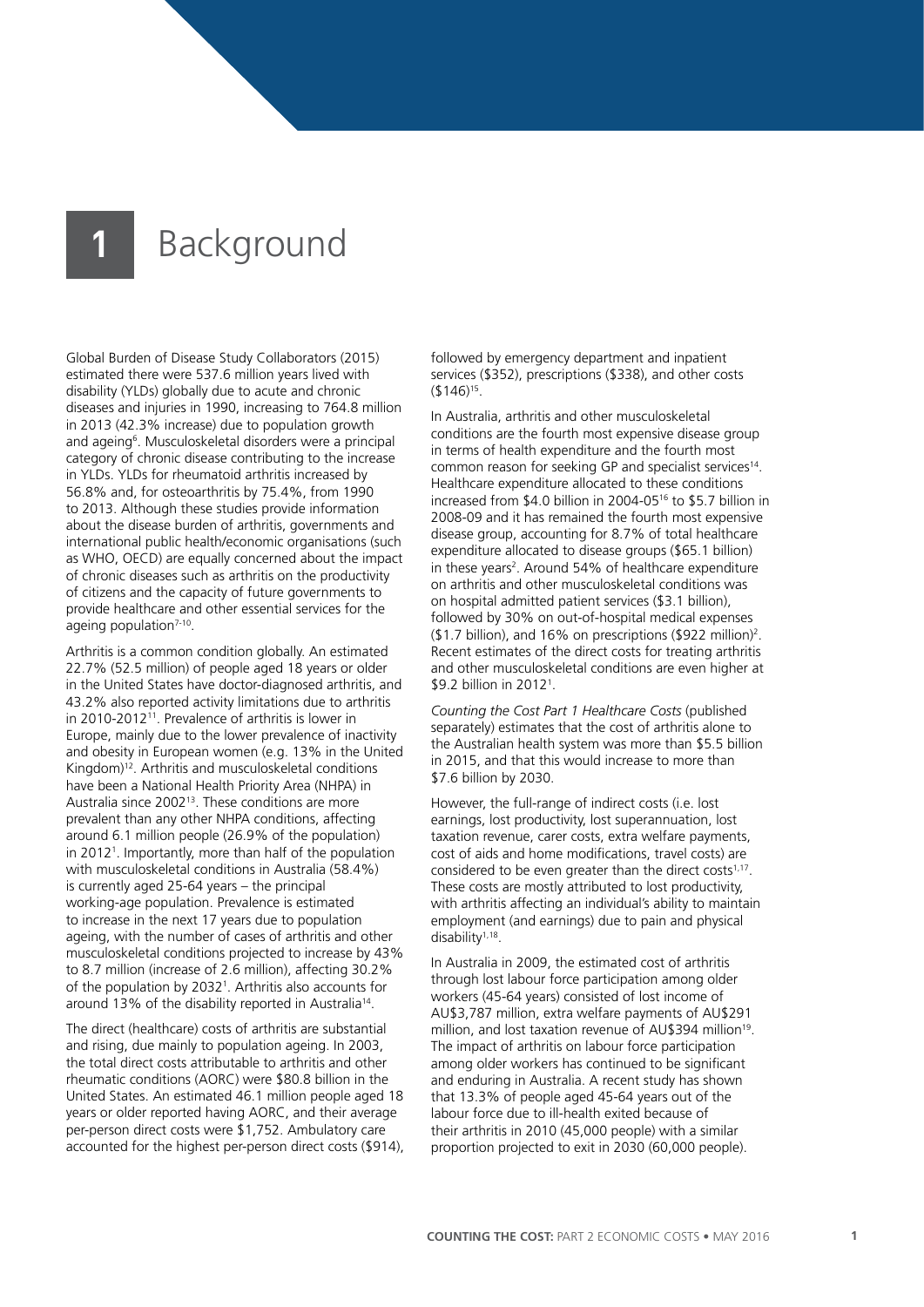In this and other studies, arthritis is consistently the second most common chronic condition (after back problems) leading to exits from the labour force for this age group<sup>20</sup>. Workforce absences form a significant proportion of the burden of the disease in many countries, including the United Kingdom, Canada, and the United States<sup>3,21</sup>.

Arthritis is also the second most common disabling condition among care recipients who have informal carers who are not in the labour force in Australia<sup>22</sup>, and thus the disease significantly impacts on the productivity of carers as well.

There are few studies on the costs of arthritis through lost labour force participation that consider the societal perspective17,20. Most studies on the indirect costs of arthritis (productivity) focus only on lost earnings to individuals. Ensuing extra welfare payments and reduced income taxation revenue impacting on governments are rarely assessed<sup>19</sup>. Although the authors have estimated some of the economic costs of arthritis through its impact on labour force of older workers (aged 45-64 years) in previous studies<sup>19,23</sup>, they are limited to a single year (2009). Additionally, there is limited research on the costs of caring for a relative or friend with arthritis<sup>1</sup>.

### **1.1 Objectives**

The objectives of this study are:

- (1) to project the economic impacts of arthritis up to year 2030, primarily through lost productivity due to the disease;
- (2) to examine the potential economic benefits as a result of increased productivity from implementing key elements of the *ADAPT* interventions4,5,24.

Projections of the health system costs associated with arthritis to 2030 are considered in *Counting the Cost Part 1 Healthcare Costs.*

The study of the economic impacts consisted of two stages.

#### **Stage 1**

The aim for Stage 1 was to project multiple costs of arthritis among Australians aged 15-64 years (lost labour force participation, lost income, extra welfare payments,

lost taxes, lost GDP, and carer costs) over a 15 year period (2015-30) using our microsimulation models of the impacts of ill-health on individuals, government and society as a whole.

We developed a microsimulation model for lost productivity due to arthritis and the associated economic impacts. The model was used to project the following economic outcomes, for every five years from 2015 to 2030, using the 'business as usual scenario' to quantify:

- the number of people out of the labour force due to arthritis
- the number of people working full-time and part-time with arthritis
- the loss of income and wealth (including superannuation) for people out of the labour force due to arthritis, relative to those who were able to continue to work full-time without arthritis
- the lost taxation revenue and increased government welfare costs due to arthritis
- the lost GDP due to people being out of employment because of arthritis
- the costs of lost productivity, including loss of income to individuals and loss of taxation revenue and increased welfare payments to the government) of becoming an informal carer for someone with arthritis.

The model captured the impacts of demographic changes including population ageing and changing labour force patterns (such as the increasing number of women and older workers in the labour force and real wages growth) from 2015 to 2030.

#### **Stage 2**

Health interventions for people with arthritis can prevent or slow disease progression, reduce pain and immobility caused by arthritis, preserve independence, and improve quality of life<sup>4,25</sup>. Reducing pain and disease progression in people with arthritis potentially enables them to continue in the labour force and contribute to the economy. The *Arthritis, Diet, and Physical Activity Promotion Trial* (ADAPT) – a single-blind, randomised controlled trial (RCT) involving older, obese patients (age>=60 years) with knee osteoarthritis (OA) – assessed strategies for improving quality of life (bodily pain) in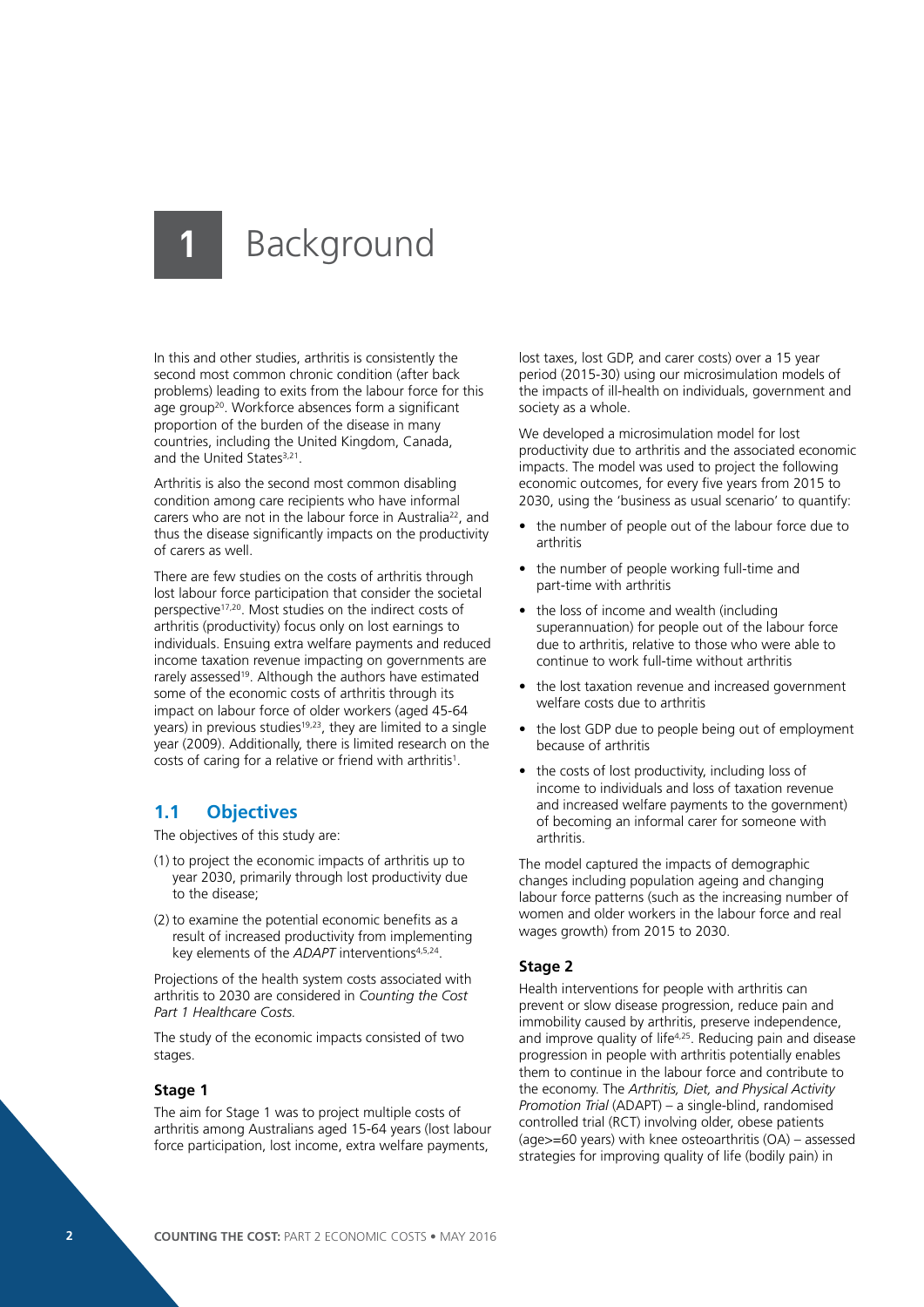people with knee OA4,5,24. In this trial, participants were assigned to one of four treatments: exercise only, dietary weight loss only, dietary weight loss plus exercise, or a healthy lifestyle control condition with 18 months of follow-up. The aim of Stage 2 was to estimate the potential productivity benefits associated with implementing *ADAPT* interventions in the Australian population with knee OA. An evaluation of the cost-effectiveness of implementing these interventions in the Australian health system is included in *Counting the Cost Part 1 Healthcare Costs*.

We estimated the potential labour force benefits of managing knee OA by implementing key elements of the ADAPT study, specifically dietary weight loss only, exercise only or dietary weight loss plus exercise programs for people with knee OA4,5,24. We also estimated the flow-on economic benefits associated with the potential increase in labour force participation, including increased income to individuals, and increased income taxation revenue and reduced welfare payments to the government.

### **1.2 Overview of model development**

#### **Stage 1**

We adjusted our current microsimulation models, Health&WealthMOD and Health&WealthMOD203026,27, to develop a model to project the economic impacts of lost labour force participation due to arthritis. Microsimulation is one of the most robust economic applications in Australia. It captures data on a large number of individuals and is used in the development of policy at the Commonwealth Treasury, Department of Human Services and other large social policy departments. Our current models only focus on older workers (aged 45-64 years). For this study, the model was extended to all individuals aged 15-64 years.

### **Stage 2**

For Stage 2, we used the effect size estimates of managing knee OA by implementing the key elements of the *ADAPT* trial4,5,24 on labour force participation and other economic outcomes from published literature where available.

In the absence of direct measures of the effect on labour force participation in the published literature, we modelled improvements in labour force participation rates by analysing the effects of managing knee OA by implementing the key elements of *ADAPT* strategies on individuals' quality of life/health status (such as the SF-36 bodily pain domain score)<sup>28</sup>. The Household, Income and Labour Dynamics in Australia (HILDA) Survey data29 was used to model the association between SF-36 and labour force participation. The potential increase in labour force participation rates associated with the improved SF-36 scores of the individuals with knee OA from implementing *ADAPT* interventions were then estimated. We then simulated the national impact on the labour force in terms of the number of people with knee OA who would have remained in the labour force as a result of implementing *ADAPT* interventions, who would otherwise be out of the labour force. We also estimated the economic benefits associated with the potential increase in the labour force.

### **1.3 Methodology**

Our microsimulation models, Health&WealthMOD and Health&WealthMOD2030, were adjusted to project the costs of arthritis through lost labour force participation to individuals, government and society from 2015 to 2030. The development of our latest model, Health&WealthMOD2030, is described in Schofield et al  $(2014)^{27}$ .

The primary data for this project came from the Surveys of Disability, Ageing and Carers (SDAC) 2003, 2009 and 201230-32. The SDACs 2003, 2009 and 2012 are nationally representative (large) Australian household surveys conducted by the Australian Bureau of Statistics (ABS). They provide the most comprehensive data on individuals in terms of their personal characteristics (such as age, sex, family type), socioeconomic status (such as education, income, labour force participation, employment restrictions, reasons for retirement, home ownership, receipt of welfare payments), chronic conditions and disabilities (main chronic condition/ disability), and nature of any informal care required as well as information on their carers<sup>30-32</sup>.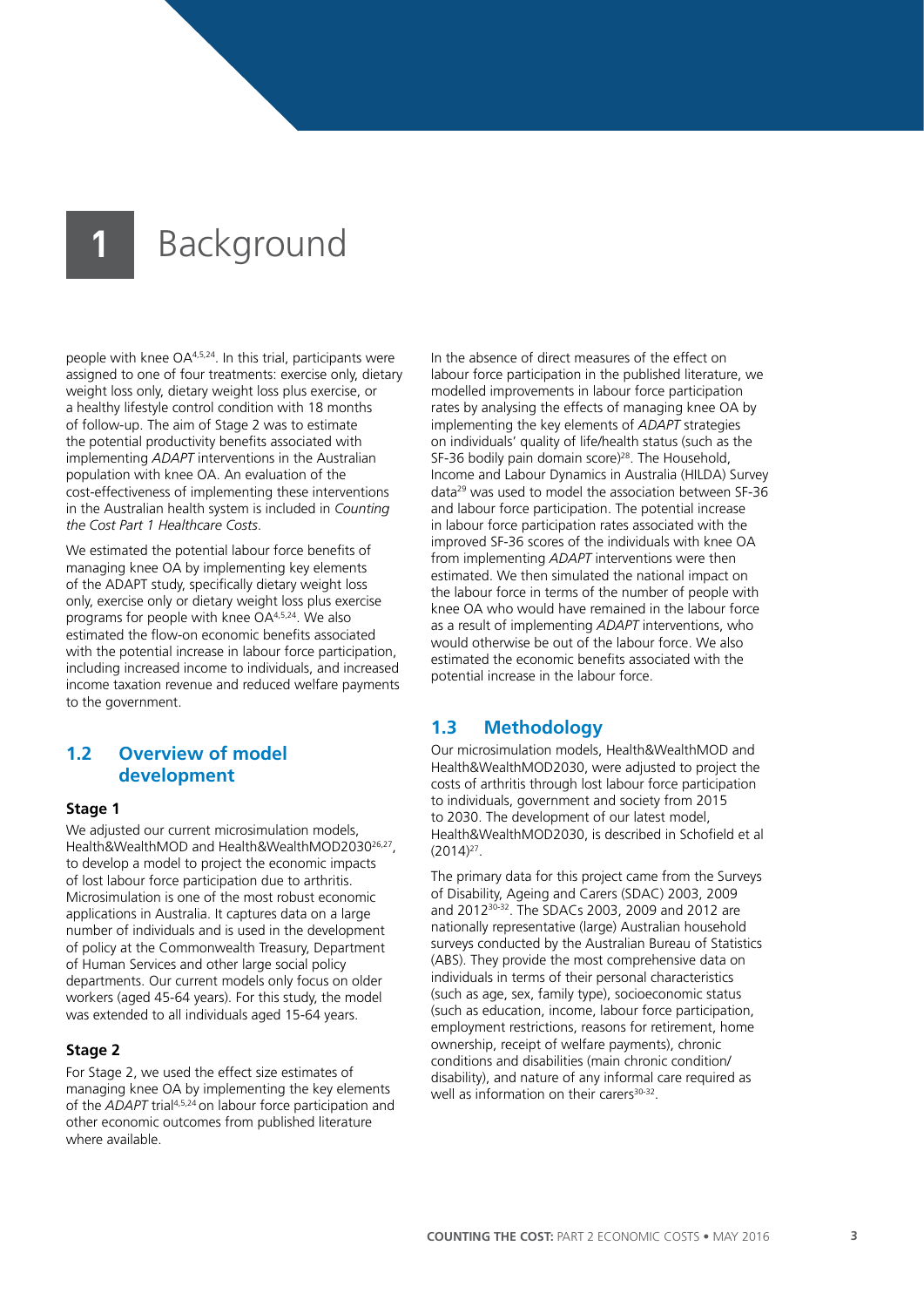Although the SDACs 2003, 2009 and 2012 are a rich source of information on people with a chronic condition (such as arthritis) and their informal care needs, they are limited in terms of economic data. For more detailed economic information (such as income, welfare payments, income taxes paid and the value of different types of wealth assets e.g. superannuation), the outputs from another microsimulation model, *Static Incomes Model or STINMOD*, developed by the National Centre for Social and Economic Modelling (NATSEM) for the Australian Government<sup>33</sup> were used. STINMOD is Australia's leading static microsimulation model<sup>34</sup> and routinely used by the Commonwealth departments for assessing distributional and revenue implications of tax and cash transfer reforms. The model operates at the micro-level of individuals and families, and is based on the ABS' Income Distribution Survey unit record files<sup>35</sup>. This model simulates the impact of major federal government cash transfers, income tax and the Medicare levy on individuals and families in Australia.

To account for demographic changes in the Australian population from 2015 to 2030 (such as population ageing and trends in labour force participation) we used the population and the labour force projections for this time period provided by the Commonwealth Treasury that were used in the 2015 Intergenerational Report. For socio-economic changes in the population, we used outputs from another microsimulation model, *Australian Population and Policy Simulation Model or APPSIM*, which was also developed by NATSEM in collaboration with 12 Australian Government departments. It is a dynamic population microsimulation model that was developed to provide a snapshot of the socio-economic characteristics of the Australian population annually<sup>36</sup>. The model uses a sample of 188,000 records (1% of the 2001 Australian census population) to simulate the impact of social and fiscal policies on every Australian.

The SDACs 2003, 2009 and 2012 were reweighted separately using the ABS reweighting algorithm GREGWT37 to account for demographic and other changes in the population occurring between survey years (2003, 2009, 2012) ensuring that, together they represented the Australian population in 2015, and projected to 2020, 2025, and 2030. Commonwealth Treasury provided demographic (ageing and labour force) projections for 2015 to 2030.

The economic data from STINMOD for 2015 were indexed to reflect economic growth projections from 2015 to 2030. Income and taxes paid by individuals were assumed to grow at a rate of 1% per annum in real terms (Treasury, 2015)<sup>38</sup>. Welfare payments were assumed to have no real growth based on the government's policy of increasing welfare payments (except for aged pension) in line with national Consumer Price Index (CPI) growth.

### **1.4 Structure of the report**

Section 2 estimates the economic costs of arthritis through lost productivity for individuals, government and society from 2015 to 2030. It includes a description of the cost items measured and estimated (as per Stage 1), and the projections of these costs. Section 3 examines the costs of arthritis through lost productivity due to informal caregiving from 2015 to 2030. It includes projections of the costs of lost labour force participation due to people (aged 15-64 years) taking on the role of informal carer for someone with arthritis (measured in terms of income, welfare payments, taxes paid and savings differences compared to working non-carers). Section 4 provides discussion and concluding remarks about these costs of arthritis. Section 5 provides estimates of the gains in productivity if people with arthritis could be engaged in the ADAPT trial strategies. Section 6 provides an overall conclusion.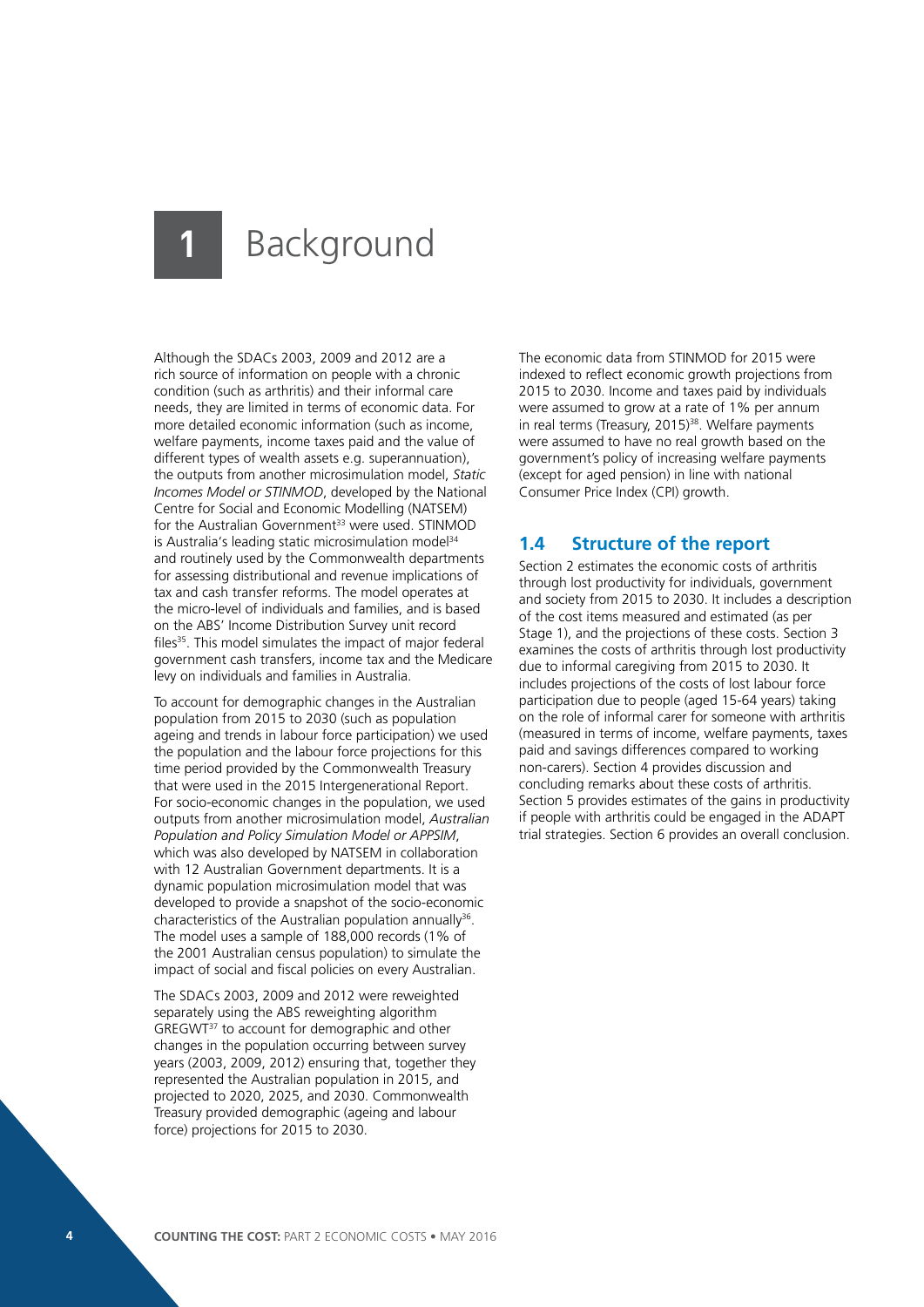## **2** The economic costs of arthritis

through lost productivity on individuals, government and society from 2015 to 2030

Using our adjusted models, we estimated the costs of lost labour force participation due to arthritis among Australians aged 15-64 years from 2015 to 2030. The following are the definitions of the key economic outcomes analysed.

### **2.1 Lost labour force participation due to arthritis**

Respondents to the Survey of Disability, Ageing and Carers were asked to nominate their current labour force status. Those who were not in the labour force were also asked to nominate the main reason they were not working or looking for work e.g. 'own ill-health or disability'.

The surveys collected information from all respondents on the type of long term health conditions they have and respondents were also asked to nominate their main long term health condition among the conditions they have. "Arthritis and related disorders" (ICD10 code M00-19) is one of the conditions on the list and respondents who self-reported having this health condition were considered to have 'arthritis'.

Respondents identified as (a) being out of the labour force due to their own ill-health or disability, and (b) having arthritis as their main condition were considered to have *lost labour force participation due to arthritis*.

### **2.2 The economic costs**

The following costs of arthritis through lost labour force participation are projected for every five years from 2015 to 2030:

- the number of people out of the labour force due to arthritis
- the number of people working full-time and parttime with arthritis
- the loss of income and wealth (including cash, assets and superannuation) for people out of the labour force due to arthritis relative to those who are able to work full-time and do not have arthritis and relative to those who are able to work part-time and do not have arthritis
- the lost taxation revenue and increased welfare payments to government due to the lost labour participation because of arthritis
- the GDP loss attributable to arthritis through lost labour force participation among people aged 15-64 years.

### **2.3 Measurement of economic costs**

Personal income consists of labour market earnings, income from other sources generating a return (such as rental properties, investments, interest on cash in a bank), and welfare payments.

Relevant welfare payments for this age group consists of Disability Support Pension, Newstart Allowance (for people looking for work), Youth Allowance, Carer Payment, and Family Tax Benefit; see http://www. humanservices.gov.au/customer/services.

The taxes paid by individuals included personal income tax and the Medicare levy.

Total wealth consists of cash savings, the value of owner occupied home, investment properties, shares, superannuation balance and other investments. Information on wealth variables are only available for income units (e.g. for couples or families) and are the total for an income unit. The value of wealth for an individual, including savings, assets and superannuation, was calculated by dividing the total value of wealth of an income unit by the number of adults (15 years and over) in that income unit and thus, everyone in an income unit was considered to have an equal value of personal wealth.

We calculate the impact of arthritis on national Gross Domestic Product (GDP) using the Commonwealth Treasury's GDP formula:

 $GDP = (GDP/H) \times (H/EMP) \times (EMP/LF) \times (LF/Pop15+) \times$ Pop15+

where  $GDP = Gross$  Domestic Product:  $H = total$  hours worked; EMP = total number of persons employed; LF  $=$  total labour force; and Pop15+  $=$  population aged 15 years and over<sup>39</sup>.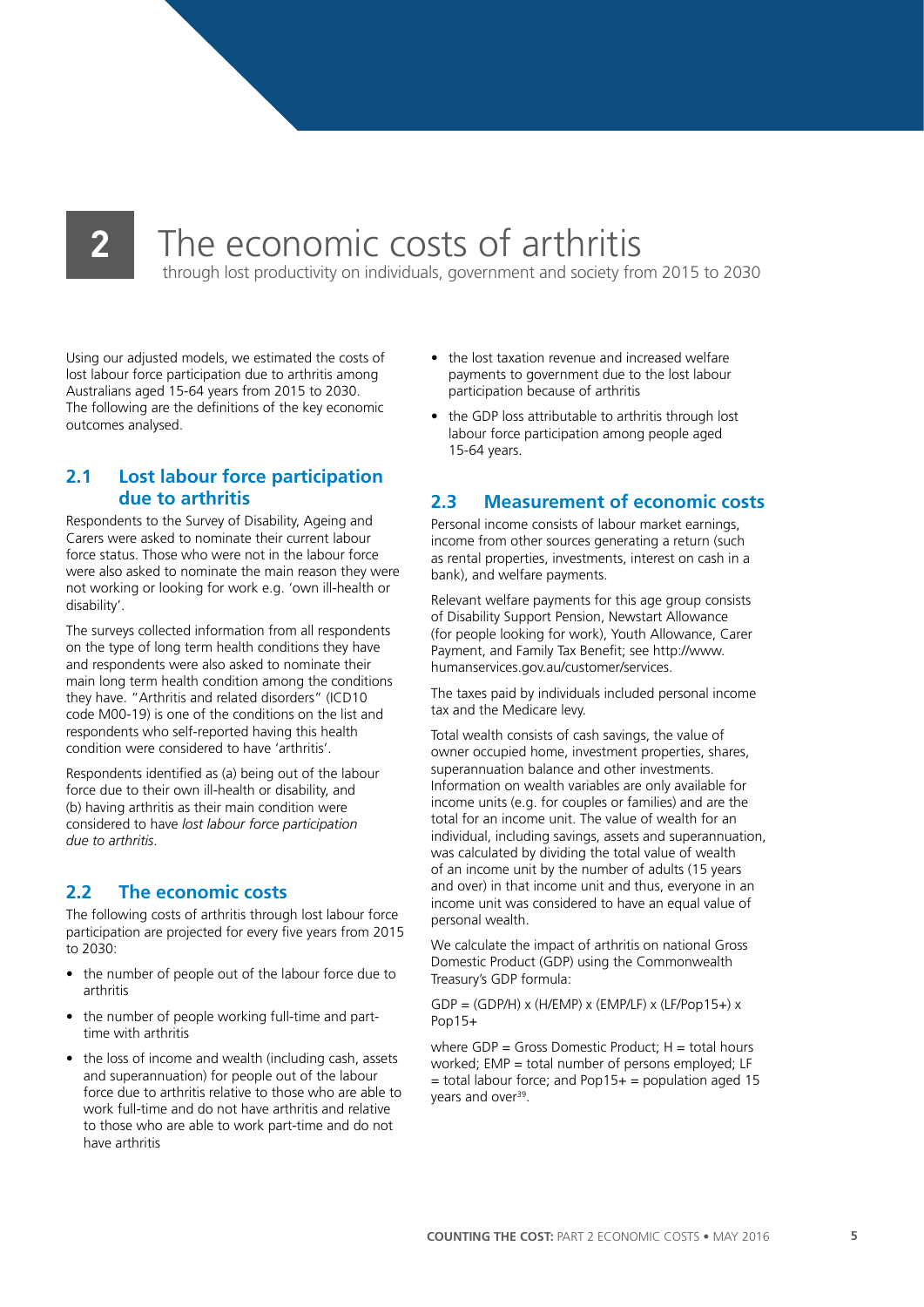## **2** The economic costs of arthritis

through lost productivity on individuals, government and society from 2015 to 2030

### **2.4 Statistical simulation**

Descriptive analysis is undertaken to establish patterns in projected lost labour participation due to arthritis and the economic costs listed above in 2015, 2020, 2025, and 2030. We present the mean, standard deviation and median weekly income and savings, welfare payments, and taxes paid by people aged 15-64 years who are out of the labour force due to arthritis or in the labour force (employed full-time with and without arthritis, employed part-time with and without arthritis). All figures are expressed in real 2015 Australian dollars.

The differences in economic outcomes of those not in the labour force due to arthritis compared to those in full-time or part-time employment who do not have arthritis, were estimated using counterfactual simulation with Monte Carlo methods. For each record of those not in the labour force due to arthritis, a counterfactual record was selected at random with replacement from the pool of those in full-time employment who do not have arthritis; records were matched for age group. sex and highest level of education. The mean of the difference in the economic outcomes between the records of those not in the labour force due to arthritis and their counterfactuals were estimated. We ran 1,000 simulations, generating 1000 counterfactual datasets for records of those not in the labour force due to arthritis. The average of the 1000 simulations and the 95% uncertainty interval, estimated using the percentile method, are reported as the result in this report.

The simulation method was repeated with the selection of counterfactual records from the pool of those in part-time employment without arthritis to estimate the differences in economic outcomes of those not in the labour force due to arthritis and those in part-time employment who do not have arthritis.

For the estimation of the economic costs of lost labour force participation due to arthritis at the national level, the counterfactuals were drawn from the pool of those in the labour force (i.e. employed full-time or employed part-time or unemployed) who do not have arthritis.

### **2.5 Results**

Among approximately 15.8 million people aged 15-64 years in 2015, about 52,000 (0.33%) were out of the labour force due to arthritis; about 354,000 (2.25%) were employed full-time with arthritis; about 193,000 (1.23%) were employed part-time with arthritis; about 7.6 million (48.58%) were employed full-time without arthritis; and about 3.3 million (20.88%) were employed part-time without arthritis. Of those working who had arthritis, 35.3% were working part-time compared to 30% of those without arthritis (Table 1).

Those who were out of the labour force due to arthritis received \$333.13 in median weekly income in 2015, which is only about one-fourth of the median weekly income of those employed full-time without arthritis (\$1,287.81) (Table 1). Those not in the labour force due to arthritis received a median value of weekly welfare payments of \$329.50, whereas those in full-time employment received a median value of \$0 welfare payments per week and those in part-time employment received a median value of \$5.75 welfare payments per week in 2015 (Table 1). Those out of the labour force due to arthritis paid a median value of \$0 in tax per week whereas those employed full-time, who do not have arthritis, paid a median of \$256.21 per week in tax in 2015.

An estimated median value of total wealth, including savings, assets and superannuation of those not in the labour force due to arthritis was about \$156,000. This is about \$200,000 less than the wealth of those in full-time employment who do not have arthritis and who had an estimated median value of total wealth of about \$345,000. Those who are working part-time and do not have arthritis have a median value of total wealth of about \$321,000 in 2015 (Table 1).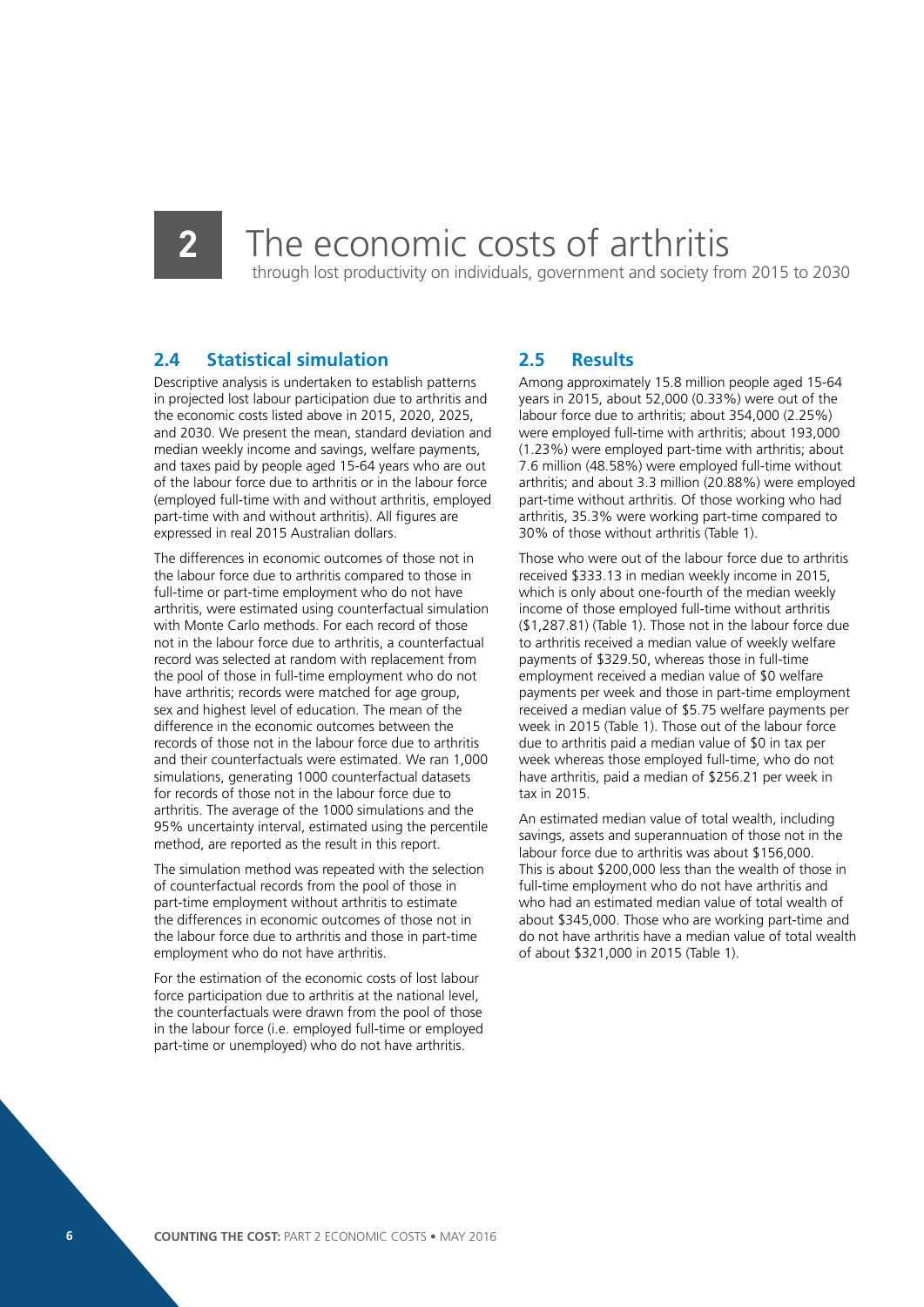Table 1: Mean and median weekly income, welfare payments, taxes and total value of savings and assets of individuals with and without arthritis, Australian<br>population aged 15-64 years (in 2015 Australian dollars) Table 1: Mean and median weekly income, welfare payments, taxes and total value of savings and assets of individuals with and without arthritis, Australian population aged 15-64 years (in 2015 Australian dollars)

|      | Median                         |                                           | 1,513.72                                   | 1,542.24                                | 621.77                                        | 720.86                                  | 368.93                                     |                                                     | 0.0                                        | 0.0                                     | 5.75                                          | 0.0                                     | 329.50                                     |
|------|--------------------------------|-------------------------------------------|--------------------------------------------|-----------------------------------------|-----------------------------------------------|-----------------------------------------|--------------------------------------------|-----------------------------------------------------|--------------------------------------------|-----------------------------------------|-----------------------------------------------|-----------------------------------------|--------------------------------------------|
|      | SD                             |                                           | 1,691.18                                   | 1,524.46                                | 1,509.69                                      | 853.52                                  | 227.86                                     |                                                     | 83.62                                      | 81.68                                   | 144.80                                        | 157.85                                  | 196.91                                     |
| 2030 | Mean                           |                                           | 1,858.54                                   | 1,856.19                                | 816.19                                        | 859.70                                  | 343.51                                     |                                                     | 27.20                                      | 26.32                                   | 85.31                                         | 89.67                                   | 299.36                                     |
|      | population<br>Weighted<br>(96) |                                           | 9,381,000<br>(50.3%)                       | 452,000<br>(2.4%)                       | 3,780,000<br>$(20.3\%)$                       | 242,000<br>(1.3%)                       | 59,000<br>(0.3%)                           |                                                     | 9,381,000<br>(50.3%)                       | 452,000<br>(2.4%)                       | 3,780,000<br>$(20.3\%)$                       | 242,000<br>(1.3%)                       | 59,000<br>(0.3%)                           |
|      | Median                         |                                           | 1,421.27                                   | 1,452.87                                | 576.41                                        | 671.18                                  | 356.63                                     |                                                     | $\overline{0}$                             | 0.0                                     | 5.75                                          | 0.0                                     | 329.50                                     |
|      | <b>G</b>                       |                                           | 1,598.68                                   | 1,411.50                                | 1,396.89                                      | 812.74                                  | 220.39                                     |                                                     | 83.07                                      | 80.38                                   | 144.57                                        | 156.52                                  | 197.77                                     |
| 2025 | Mean                           |                                           | 1,729.73                                   | 1,727.33                                | 769.76                                        | 791.96                                  | 329.02                                     |                                                     | 27.36                                      | 25.91                                   | 85.42                                         | 87.88                                   | 291.12                                     |
|      | population<br>Weighted<br>(96) |                                           | 8,871,000<br>(50.6%)                       | 425,000<br>(2.4%)                       | 3,561,000<br>(20.3%)                          | 230,000<br>(1.3%)                       | 57,000<br>(0.3%)                           | Weekly welfare income (AUS) received by individuals | 8,871,000                                  | 425,000<br>(2.4%)                       | 3,561,000<br>$(20.3\%)$                       | 230,000<br>$(1.3\%)$                    | 57,000<br>(0.3%)                           |
|      | Median                         |                                           | 1,351.23                                   | 1,375.37                                | 552.42                                        | 613.97                                  | 334.84                                     |                                                     | $\overline{0}$                             | 0.0                                     | 5.75                                          | 5.75                                    | 329.50                                     |
|      | SD,                            |                                           | 1,490.30                                   | 1,317.50                                | 1,284.09                                      | 752.21                                  | 216.00                                     |                                                     | 81.11                                      | 79.45                                   | 145.44                                        | 155.00                                  | 198.58                                     |
| 2020 | Mean                           | Weekly total income (AU\$) of individuals | 1,627.80                                   | 1,598.78                                | 732.36                                        | 724.02                                  | 315.22                                     |                                                     | 26.18                                      | 25.41                                   | 85.45                                         | 86.16                                   | 280.63                                     |
|      | population<br>Weighted<br>(%)  |                                           | 8,290,000<br>(49.5%)                       | 395,000<br>(2.4%)                       | 3,316,000<br>(19.8%)                          | 214,000<br>(1.3%)                       | 55,000<br>(0.3%)                           |                                                     | 8,290,000<br>(49.5%)                       | 395,000<br>(2.4%)                       | 3,316,000<br>(19.8%)                          | 214,000<br>1.3%<br>$\dot{\ }$           | 55,000<br>(0.3%)                           |
|      | Median                         |                                           | 1,287.81                                   | 1,316.40                                | 492.20                                        | 605.43                                  | 333.13                                     |                                                     | 0.0                                        | 0.0                                     | 5.75                                          | 5.75                                    | 329.50                                     |
|      | SD                             | 1,405.97                                  |                                            | 1,237.24                                | 1,169.21                                      | 701.93                                  | 205.52                                     |                                                     | 82.07                                      | 79.56                                   | 145.40                                        | 157.42                                  | 200.25                                     |
| 2015 | Mean                           |                                           | 1,545.53                                   | 1,532.98                                | 664.61                                        | 697.39                                  | 310.87                                     |                                                     | 26.52                                      | 25.36                                   | 84.31                                         | 88.80                                   | 281.63                                     |
|      | population<br>Weighted<br>(96) |                                           | 7,644,000<br>(48.6%)                       | 354,000<br>(2.3%)                       | 3,285,000<br>(20.9%)                          | 193,000<br>(1.2%)                       | 52,000<br>(0.3%)                           |                                                     | 7,644,000<br>(48.6%)                       | 354,000<br>(2.3%)                       | 3,285,000<br>(20.9%)                          | $193,000$<br>$(1.2%)$                   | 52,000<br>(0.3%)                           |
| z    | records<br>Survey              |                                           | 53,949                                     | 2,497                                   | 23,707                                        | 1,471                                   | 348                                        |                                                     | 53,949                                     | 2,497                                   | 23,707                                        | 1,471                                   | 348                                        |
|      | Labour force<br>status^        |                                           | without arthritis<br>Employed<br>full-time | full-time with<br>Employed<br>arthritis | Employed<br>part-time<br>without<br>arthritis | part-time with<br>Employed<br>arthritis | Not in labour<br>force due to<br>arthritis |                                                     | without arthritis<br>Employed<br>full-time | full-time with<br>Employed<br>arthritis | Employed<br>part-time<br>without<br>arthritis | part-time with<br>Employed<br>arthritis | Not in labour<br>force due to<br>arthritis |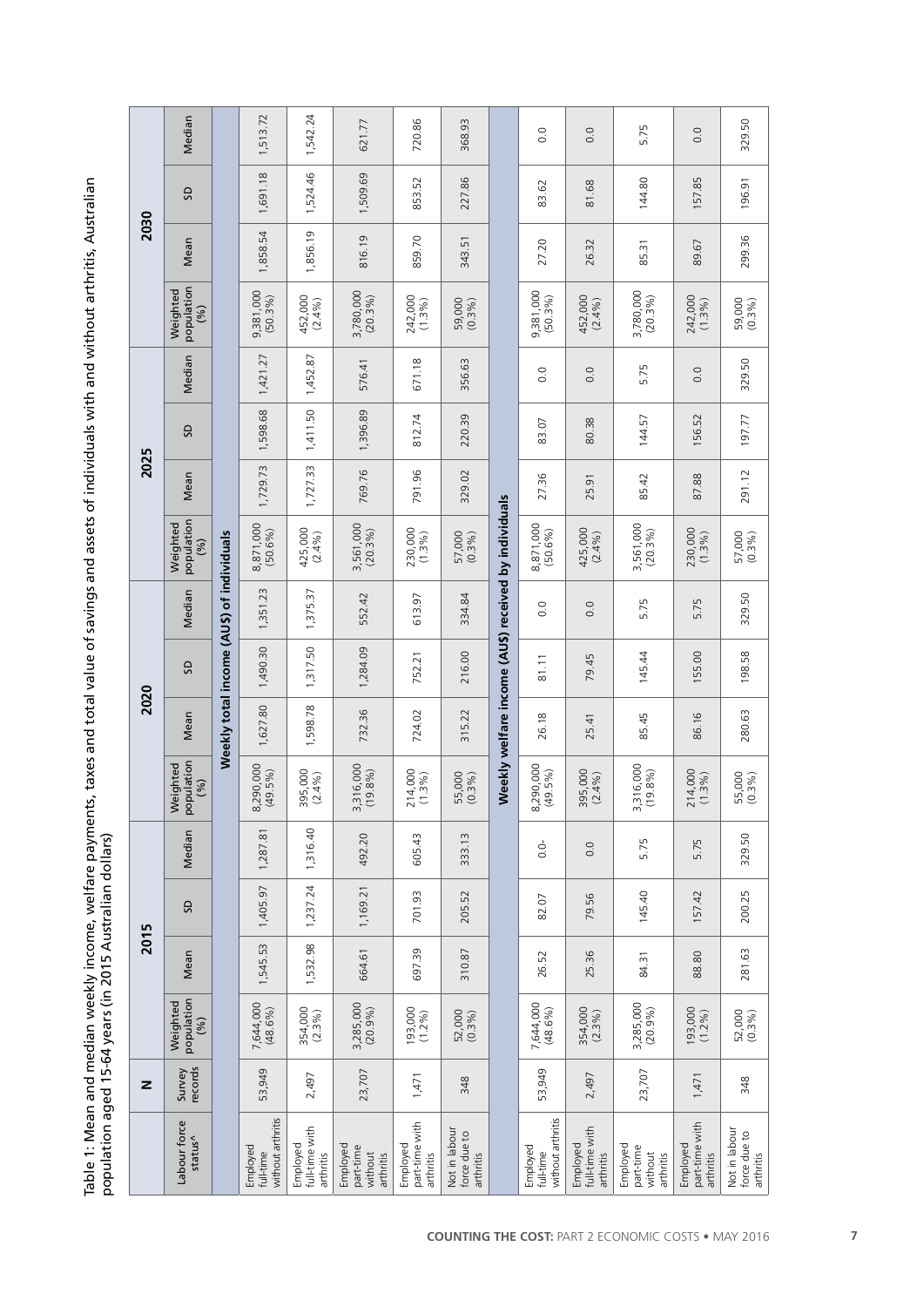|              | Median                         |                                                          | 302.76                                     | 299.82                                  | 14.77                                         | 26.10                                   | 0.0                                        |                                                                  | 563,307                                    | 700,649                                 | 519,902                                       | 554,308                                 | 207,377                                    |
|--------------|--------------------------------|----------------------------------------------------------|--------------------------------------------|-----------------------------------------|-----------------------------------------------|-----------------------------------------|--------------------------------------------|------------------------------------------------------------------|--------------------------------------------|-----------------------------------------|-----------------------------------------------|-----------------------------------------|--------------------------------------------|
|              | GS                             |                                                          | 631.40                                     | 550.24                                  | 628.95                                        | 229.92                                  | 37.34                                      |                                                                  | 1, 172, 728                                | 1,294,570                               | 957,262                                       | 1,178,348                               | 991,740                                    |
| 2030         | Mean                           |                                                          | 440.57                                     | 428.11                                  | 100.77                                        | 99.54                                   | 2.98                                       |                                                                  | 814,417                                    | 999,921                                 | 761,746                                       | 881,321                                 | 503,943                                    |
|              | population<br>(%)<br>Weighted  |                                                          | 9,381,000<br>(50.3%)                       | 452,000<br>(2.4%)                       | 3,780,000<br>(20.3%)                          | 242,000<br>(1.3%)                       | 59,000                                     |                                                                  | 9,381,000<br>(50.3%)                       | 452,000<br>(2.4%)                       | 3,780,000<br>(20.3%)                          | 242,000<br>(1.3%)                       | 59,000<br>(0.3%)                           |
|              | Median                         |                                                          | 283.02                                     | 276.16                                  | 10.07                                         | 19.87                                   | 0.0                                        |                                                                  | 478,904                                    | 591,149                                 | 445,557                                       | 468,943                                 | 201,014                                    |
|              | G                              |                                                          | 584.84                                     | 504.89                                  | 578.23                                        | 216.70                                  | 32.73                                      |                                                                  | 985,677                                    | 1,066,788                               | 882,114                                       | 993,049                                 | 844,626                                    |
| 2025         | Mean                           |                                                          | 406.21                                     | 395.11                                  | 94.03                                         | 90.00                                   | 2.25                                       |                                                                  | 689,349                                    | 836,362                                 | 651,503                                       | 744,165                                 | 437,942                                    |
|              | population<br>(%)<br>Weighted  | y tax paid (includes Medicare levy) (AUS) by individuals | 8,871,000<br>(50.6%)                       | 425,000<br>(2.4%)                       | 3,561,000<br>(20.3%)                          | 230,000<br>(1.3%)                       | 57,000<br>(0.3%)                           | vings and assets including superannuation (AUS) of individuals^^ | 8,871,000<br>(50.6%)                       | 425,000<br>(2.4%)                       | 3,561,000<br>(20.3%)                          | 230,000<br>(1.3%)                       | 57,000<br>(0.3%)                           |
|              | Median                         |                                                          | 268.91                                     | 258.98                                  | 10.05                                         | 5.12                                    | 0.0                                        |                                                                  | FU<br>401,51                               | 496,537                                 | 382,767                                       | 393,961                                 | 180,204                                    |
|              | GS                             |                                                          | 538.33                                     | 466.62                                  | 525.03                                        | 203.28                                  | 29.57                                      |                                                                  | 817,885                                    | 883,014                                 | 826,061                                       | 826,826                                 | 720,790                                    |
| 2020         | Mean                           |                                                          | 379.06                                     | 363.38                                  | 88.80                                         | 80.69                                   | 1.80                                       |                                                                  | 579,372                                    | 697,503                                 | 558,377                                       | 626,518                                 | 385,820                                    |
|              | population<br>Weighted<br>(96) | Weekly                                                   | ,000<br>$(49.5\%)$<br>8,290                | 000<br>395,000<br>(2.4%)                | 3,316,000<br>(19.8%)                          | 000<br>214,000<br>(1.3%)                | 55,000                                     | of say                                                           | 8,290,000<br>(49.5%)                       | 395,000<br>(2.4%)                       | 3,316,000<br>(19.8%)                          | 000<br>214,000<br>(1.3%)                | 55,000<br>(0.3%)                           |
|              | Median                         |                                                          | 256.21                                     | 254.10                                  | 4.41                                          | 15.84                                   | 0.0                                        | Total value                                                      | 345,317                                    | ŗ,<br>423,64                            | 321,381                                       | 344,462                                 | 156,231                                    |
|              | æ                              |                                                          | 497.77                                     | 438.72                                  | 474.51                                        | 188.98                                  | 22.10                                      |                                                                  | 695,920                                    | 726,800                                 | 729,426                                       | 690,894                                 | 618,429                                    |
| 2015         | Mean                           |                                                          | 357.72                                     | 347.83                                  | 77.19                                         | 75.47                                   | 0.88                                       |                                                                  | 497,239                                    | 589,323                                 | 468,691                                       | 534,189                                 | 333,658                                    |
|              | population<br>Weighted<br>(96) |                                                          | 7,644,000<br>$(48.6\%)$                    | 354,000<br>(2.3%)                       | 3,285,000                                     | 193,000<br>(1.2%)                       | 52,000<br>(0.3%)                           |                                                                  | 7,644,000<br>(48.6%)                       | 354,000<br>(2.3%)                       | 3,285,000                                     | 193,000<br>(1.2%)                       | 52,000                                     |
| $\mathbf{z}$ | records<br>Survey              |                                                          | 53,949                                     | 2,497                                   | 23,707                                        | 1,471                                   | 348                                        |                                                                  | 53,949                                     | 2,497                                   | 23,707                                        | 1,471                                   | 348                                        |
|              | Labour force<br>status^        |                                                          | without arthritis<br>Employed<br>full-time | full-time with<br>Employed<br>arthritis | Employed<br>part-time<br>without<br>arthritis | part-time with<br>Employed<br>arthritis | Not in labour<br>force due to<br>arthritis |                                                                  | without arthritis<br>Employed<br>full-time | full-time with<br>Employed<br>arthritis | Employed<br>part-time<br>without<br>arthritis | part-time with<br>Employed<br>arthritis | Not in labour<br>force due to<br>arthritis |

^ Arter excuunig respondents invitig in carte-accommodator), there were invitated age investigated in the concatenated sub-acceptancy interval interval interval interval interval interval interval interval interval inter ^^ Data on total savings and assets are only available for income units. Total viesely of weath, including savings, assets and superannuation for an individual was calculated by dividing the total value of wealth of an inc Table 1. A further 25.281 were either unemployed or not in the labour force other than ill-health, and 2.866 were not in the labour force due to ill-health with conditions other than arthritis as the main condition. The to SDACs for 15-64 years age group, was 110,119. After excluding people living in the cared-accommodation, the weighted population for 15-64 years age group was 15,735,000 in 2015; 16,746,000 in 2020; 17,510,000 in 2025; and that income unit and thus, everyone in an income unit have equal value of wealth.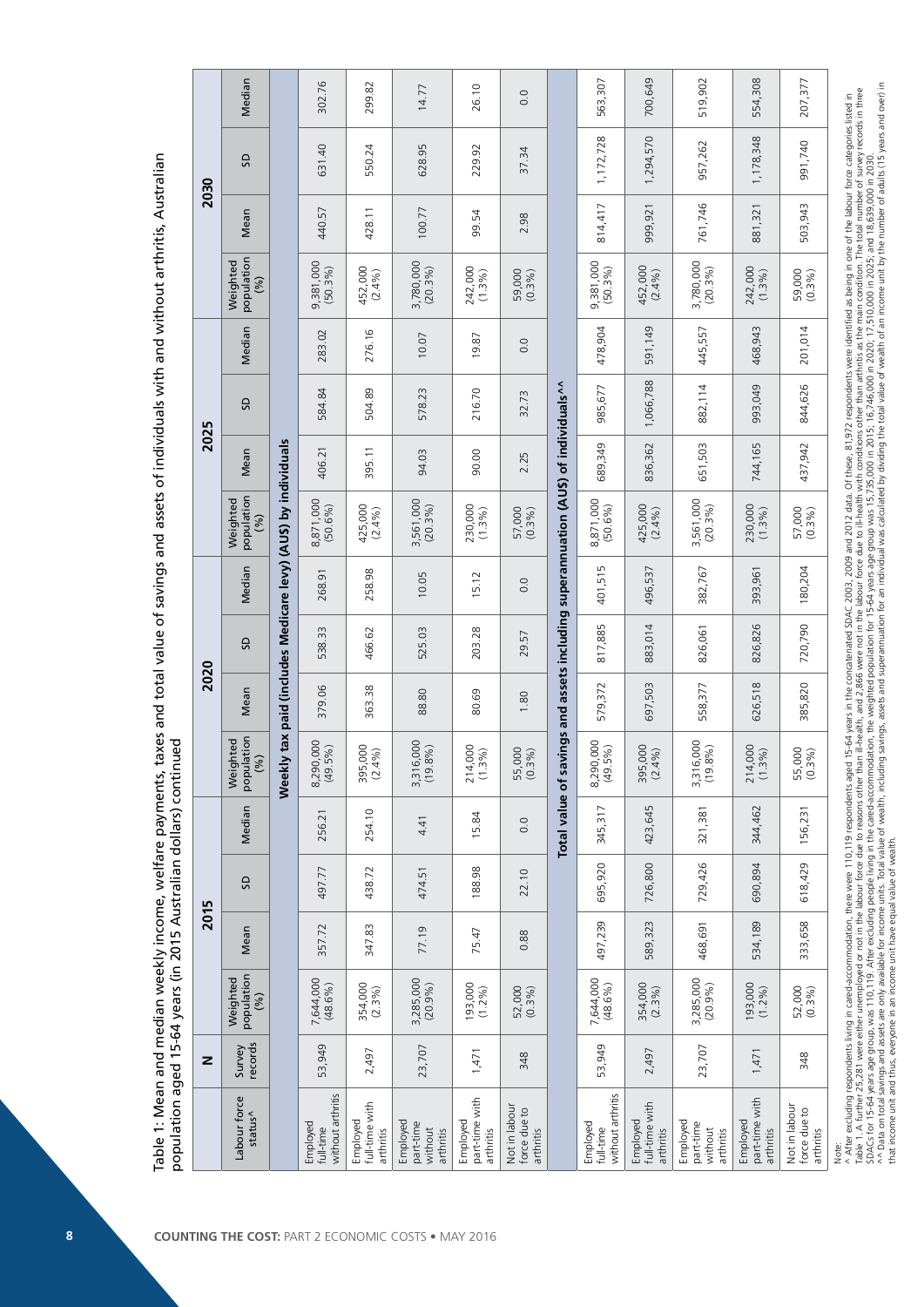## **2** The economic costs of arthritis

through lost productivity on individuals, government and society from 2015 to 2030

By 2030, the working-age population is projected to be 18.6 million and consist of 59,000 people who were out of the labour force due to arthritis; 452,000 employed full-time with arthritis; 242,000 employed part-time with arthritis; 9.4 million employed full-time without arthritis; and 3.8 million employed part-time without arthritis. Those with lost labour force participation due to arthritis are projected to receive \$368.93 a week as their total income, \$329.50 a week in welfare payments, and pay \$0 in income taxes in 2030, expressed in real 2015 dollars (Table 1, last column).

Compared to those in full-time employment without arthritis, people out of the labour force due to arthritis receive \$957.04 (95%CI: \$907.32; \$1,018.73) less per week in total income after adjusting for age, sex and highest level of education in 2015 (Table 2). They also receive significantly more in welfare payments (an extra AU\$280.45 per week, 95%CI: \$275.61; \$285.16) and pay significantly less in taxation (\$252.05 per week, 95% CI: \$236.55; \$270.37) compared to those working full-time without arthritis. When compared to those in part-time employment without arthritis, those not in the labour force due to arthritis receive \$341.38 (95% CI: \$303.92; \$383.22) less per week in total income and pay \$75.80 (95% CI: \$65.46; \$88.85) less in tax per week but receive an extra \$236.51 (95% CI: 228.05; \$244.45) per week in welfare payments in 2015. The mean differences in weekly income, welfare payments and taxation between those with lost labour force participation due to arthritis and employed full-time without arthritis and employed part-time without arthritis were also estimated for 2030 (Table 2, last two columns). Lost income as a result of being out of the labour force due to arthritis is projected to increase from \$957.04 per week in 2015 (95%CI: \$907.32; \$1,018.73) to \$1,194.23 per week in 2030 (95% CI: \$1,139.16; \$1,260.73) in real terms (compared to those employed full-time without arthritis). People with lost labour force participation due to arthritis are estimated to pay \$252.05 (95% CI: \$236.55; \$270.37) per week less in income taxes than those employed full-time without arthritis in 2015, with the difference increasing to \$307.55 per week (95% CI: \$288.92; \$328.94) in 2030.

For 2015, the total value of wealth including savings, assets and superannuation of those not in the labour force due to arthritis is about \$263,000 (95%CI: \$224,000; \$309,000) less than those with no arthritis and in full-time employment. This is about \$200,000 (95%CI: \$158,000; \$242,000) less than the total value of wealth of those who do not have arthritis who are in part-time employment. The differences in the total value of wealth between those not in the labour force due to arthritis and those in full-time employment with no arthritis, adjusted for age, sex and highest level of education, is projected to increase to about \$432,000 (95%CI: \$374,000; \$494,000) in 2030. Between those not in the labour force due to arthritis and those in part-time employment with no arthritis, this difference is projected to increase to about \$320,000 (95% CI: \$263,000; \$388,000) in 2030.

The national economic impacts of arthritis through lost labour force participation consists of \$1,753 million (95%CI: \$1,631; \$1,911 million) in lost income in 2015, increasing to \$2,626 million (95%CI: \$2,477; \$2,808 million) in 2030 (i.e. 61% increase over 15 years) mainly due to population growth and ageing (Table 3). Additional welfare payments because of lost labour force participation due to arthritis are projected to increase by about 23% over this period, from \$635 million (95%CI: \$619; \$649 million) in 2015 to \$784 million (95%CI: \$767; \$801 million) in 2030. Finally, lost annual taxation revenue is projected to increase by about 44% in real terms, from \$458 million (95%CI: \$422; \$499 million) in 2015 to \$660 million (95%CI: \$612; 714 million) in 2030 (Table 3).

As a result of workers aged 15-64 years withdrawing from the labour market because of their arthritis, there are also significant losses in GDP each year. Using the Commonwealth Treasury's GDP formula, we calculated these losses to be \$7.2 billion, \$7.9 billion, \$8.6 billion, and \$9.4 billion in lost GDP in 2015, 2020, 2025 and 2030, respectively.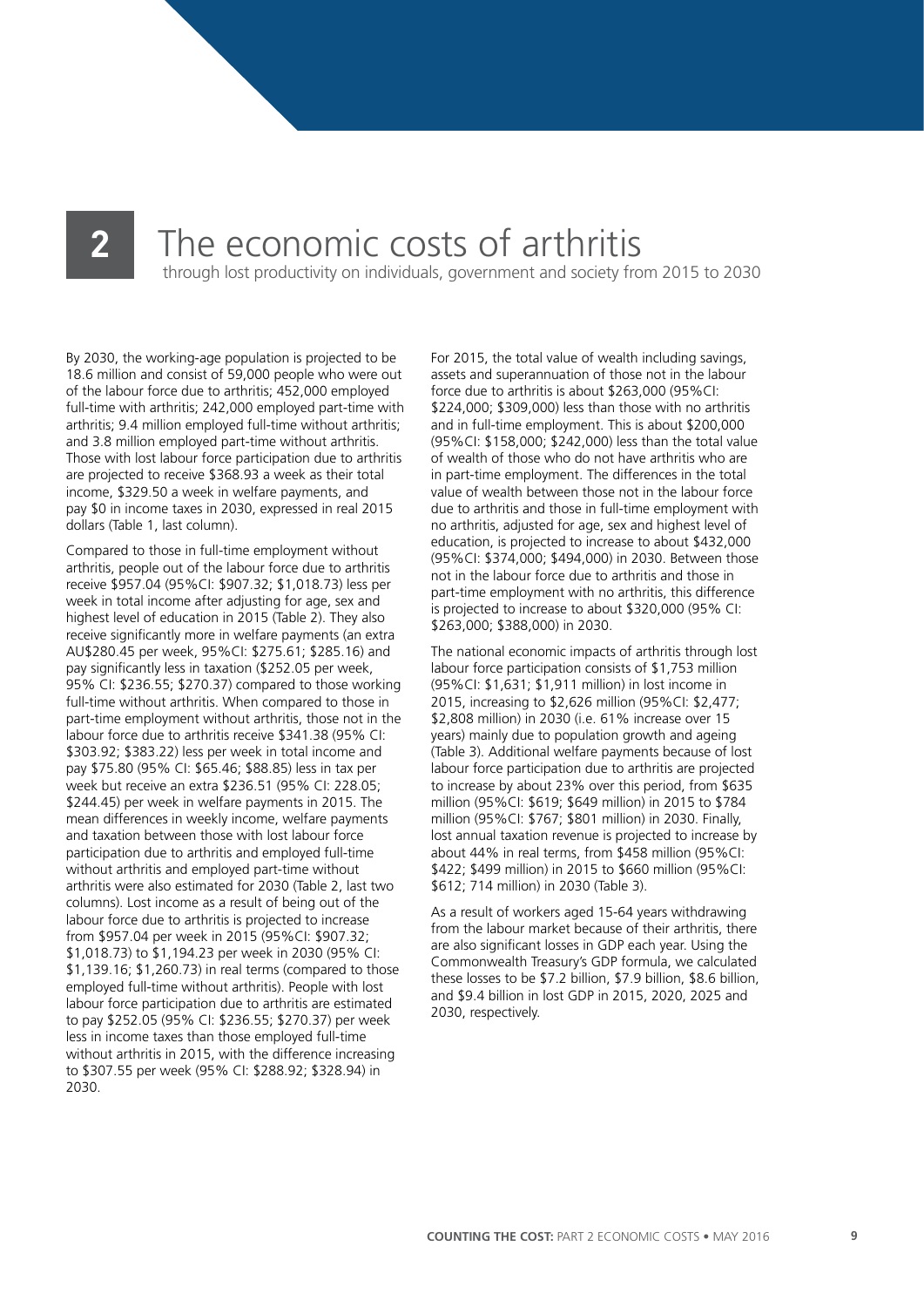|                                                                                             | aged 15-64 years (in 2015 Australian dollars) | 2015                     |               | 2020                                                                              |               | 2025                       |               | 2030                       |
|---------------------------------------------------------------------------------------------|-----------------------------------------------|--------------------------|---------------|-----------------------------------------------------------------------------------|---------------|----------------------------|---------------|----------------------------|
| Labour force status                                                                         | \$ difference                                 | 95% CI                   | \$ difference | 95% CI                                                                            | \$ difference | 95% CI                     | \$ difference | 95% CI                     |
|                                                                                             |                                               |                          |               | Weekly total income (AU\$) of individuals                                         |               |                            |               |                            |
| Not in labour force due to arthritis<br>compared to employed full-time<br>without arthritis | $-957.04$                                     | $(-1, 018.73, -907.32)$  | $-1,018.11$   | $(-1,085.19,-967.04)$                                                             | $-1,105.64$   | $(-1, 162.58; -1, 051.26)$ | $-1,194.23$   | $(-1, 260.73; -1, 139.16)$ |
| Not in labour force due to arthritis<br>compared to employed part-time<br>without arthritis | $-341.38$                                     | $(-383.22; -303.92)$     | -360.38       | $(-402.32; -322.32)$                                                              | $-409.72$     | $(-456.80; -371.40)$       | -453.15       | $(-495.27; -412.50)$       |
|                                                                                             |                                               |                          |               | Weekly welfare income (AUS) received by individuals                               |               |                            |               |                            |
| Not in labour force due to arthritis<br>compared to employed full-time<br>without arthritis | 280.45                                        | (275.61; 285.16)         | 277.51        | (273.11; 282.25)                                                                  | 287.28        | (282.67; 291.74)           | 295.53        | (291.04; 299.75)           |
| Not in labour force due to arthritis<br>compared to employed part-time<br>without arthritis | 236.51                                        | (228.05; 244.45)         | 234.06        | (225.72; 241.94)                                                                  | 243.03        | (234.74; 250.89)           | 250.54        | (242.23; 258.08)           |
|                                                                                             |                                               | Weekly                   |               | tax paid (includes Medicare levy) (AU\$) by individuals                           |               |                            |               |                            |
| Not in labour force due to arthritis<br>compared to employed full-time<br>without arthritis | $-252.05$                                     | $(-270.37; -236.55)$     | $-265.55$     | $(-285.10; -248.42)$                                                              | $-286.50$     | $(-305.80; -268.46)$       | $-307.55$     | $(-328.94; -288.92)$       |
| Not in labour force due to arthritis<br>compared to employed part-time<br>without arthritis | $-75.80$                                      | $(-88.85; -65.46)$       | $-79.04$      | $(-91.08, -68.42)$                                                                | $-87.17$      | $(-100.22; -76.78)$        | $-92.53$      | $(-104.55; -80.98)$        |
|                                                                                             |                                               |                          |               | Total value of savings and assets including superannuation (AU\$) of individuals^ |               |                            |               |                            |
| Not in labour force due to arthritis<br>compared to employed full-time<br>without arthritis | $-263,327$                                    | $(-309,088,-224,509)$    | $-295,595$    | $(-348, 233; -251, 908)$                                                          | 361,331       | $(-424,036; -306,129)$     | $-431,719$    | $(-493, 846; -374, 393)$   |
| Not in labour force due to arthritis<br>compared to employed part-time<br>without arthritis | $-193,919$                                    | $(-241, 842, -158, 460)$ | $-217,458$    | $(-273, 612; -178, 048)$                                                          | $-263,864$    | $(-320, 261, -219, 697)$   | $-320,147$    | $(-388, 378, -263, 457)$   |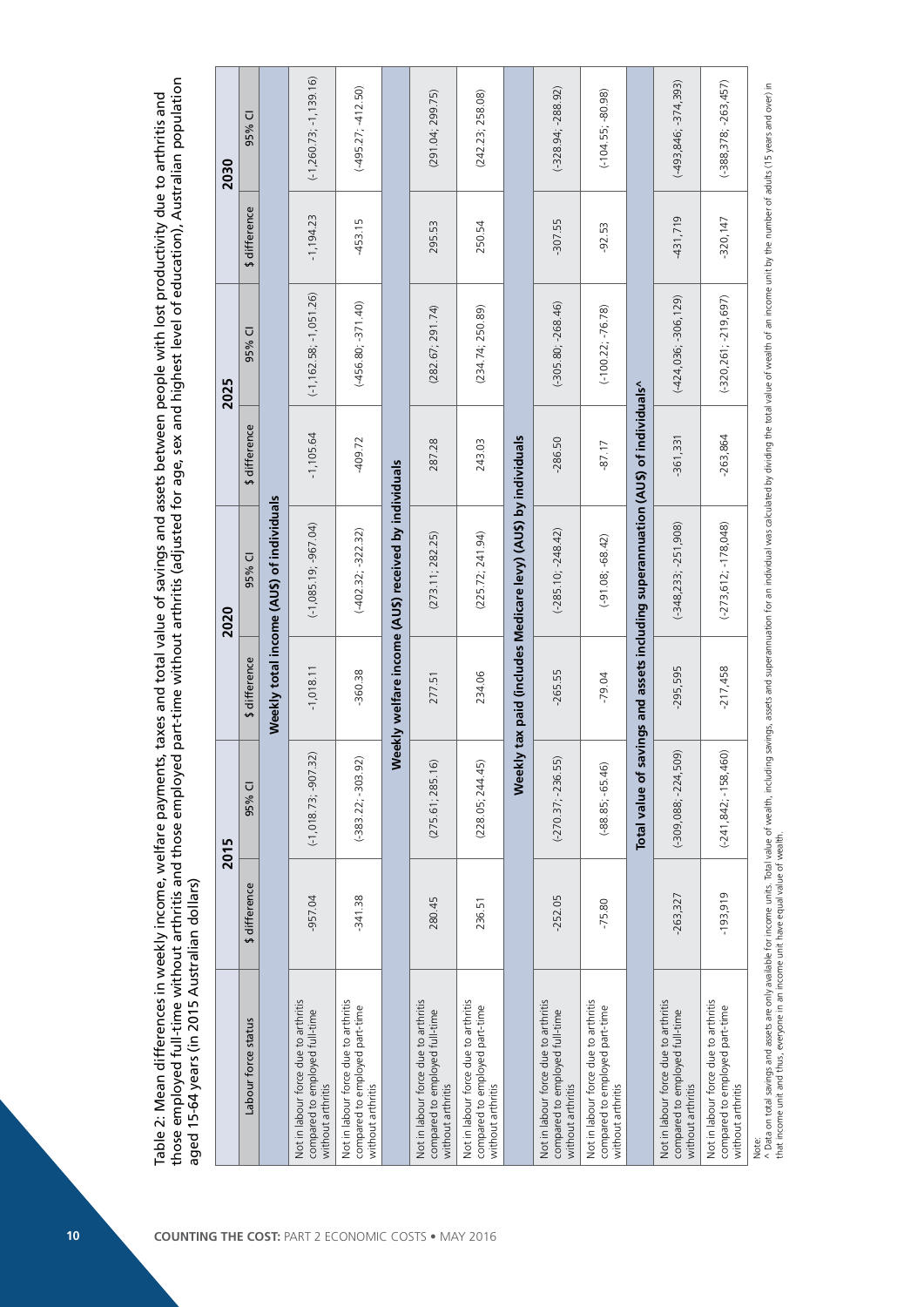Table 3: National economic costs of lost labour force participation due to arthritis per year, Australian population aged 15-64 years (in 2015 Australian dollars, in Table 3: National economic costs of lost labour force participation due to arthritis per year, Australian population aged 15-64 years (in 2015 Australian dollars, in<br>millions)

|                        |          | 2015           | 2020     |                | 2025      |                  |          | 2030           |
|------------------------|----------|----------------|----------|----------------|-----------|------------------|----------|----------------|
| Cost                   | \$impact | 95% CI         | \$impact | 95% CI         | \$ impact | 95% CI           | \$impact | 95% CI         |
| Lost income            | 1,753    | (1,631; 1,911) | 2,034    | (1,900; 2,197) | 2,336     | (2, 190; 2, 503) | 2,626    | (2,477; 2,808) |
| Extra welfare payments | 635      | (619; 649)     | 681      | (664; 698)     | 734       | (716; 751)       | 784      | (767; 801)     |
| Lost tax revenue       | 458      | (422; 499)     | 526      | (482; 572)     | 596       | (549; 647)       | 660      | (612; 714)     |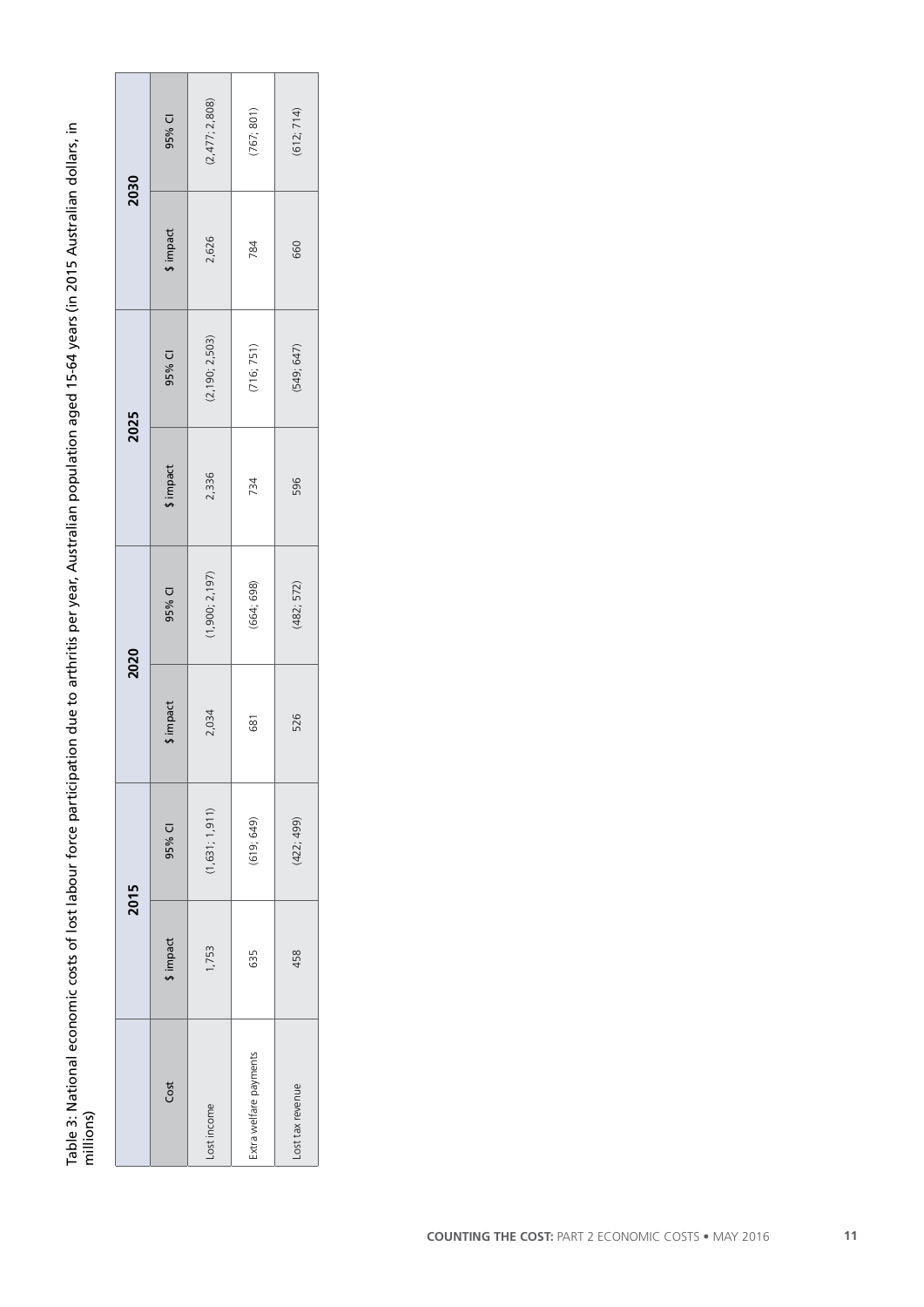### **3** The costs of arthritis through lost productivity due to informal caregiving from 2015 to 2030

The number of children with a chronic condition or disability and older people needing care is projected to increase substantially in the next 20 years<sup>40-42</sup>. For example, the number of older people with care needs is projected to increase almost threefold from 101 million in 2010 to 277 million in 2050 worldwide<sup>43</sup>. This care can be provided in two ways: (a) formally, by people in paid work in the healthcare sector, and (b) informally, by friends or relative of people needing care<sup>44</sup>. Informal carers normally do not receive an income for their caregiving, but the care provided can impact on their capacity to maintain paid work<sup>45</sup>. In this section, we examine the impact of arthritis in care recipients on the labour force participation of informal caregivers.

Informal carers of people with a chronic condition or disability constituted around 12% of the Australian population (or 2.6 million people) in 2009<sup>46</sup>, and this number is expected to increase due to greater demands for such care. In adults, greater demand is largely due to Australia's ageing population<sup>40</sup> and increasing (prevalence) rates of several chronic conditions<sup>47</sup>, such as diabetes and dementia<sup>48</sup>. In children, the reasons for greater demand are complex. There has been an increase in the rate of preterm births (babies born less than 37 gestational weeks)<sup>49,50</sup> and an increase in the survival rates of all preterm babies, including extremely preterm babies (born less than 28 gestational weeks), with an associated increase in disability amongst survivors<sup>51</sup>. The substantial number of Australians currently (and projected) providing informal care has serious ramifications for the national workforce, the tax base and welfare costs (and thus the budget balance), and GDP in addition to the individual social, emotional wellbeing, healthcare costs and other financial implications for carers.

Recognising the current (and projected) demand for informal carers worldwide, a number of studies have examined the impact of informal caregiving on labour force participation. These studies have found that the labour force participation rate for carers is lower than for non-carers45,52-55. A recent cross-sectional study involving Australians aged 45 and older ( $n = 265.515$ ) demonstrated that full-time carers are not only more likely to be out of the labour force than non-carers (and part-time carers) but also more likely to have lower household income than non-carers. Just over 40% of non-carers had an annual household income of

more than \$70,000, whereas only 12.6% of full-time carers had the same level of income<sup>56</sup>. Another study, using one wave of the Household Income and Labour Dynamics in Australia (HILDA) survey data (2008)<sup>57</sup>, confirmed the findings of these cross-sectional studies, by reporting that becoming a main carer reduced the probability of being in employment by around 12 percentage points for both males and females regardless of whether or not the carer lived with the care recipient. Longitudinal studies, such as Bittman et al. (2007), who examined the effects of informal caregiving on carers' employment, income and earnings using four waves of HILDA (2001–04)58, also confirmed that carers are more likely to reduce their hours of work or exit from the labour force and earn less on average than non-carers.

Few studies, however, have examined the impact of specific chronic conditions of care recipients on the labour market behaviour of carers. Schofield et al (2014), using the SDAC 2009, examined the impact of chronic conditions of care recipients on the labour force participation of carers (adjusting for age, sex, education, health of carers), as well as generating a ranking of these conditions in terms of having the greatest impact on the labour force participation of carers using logistic regression analysis<sup>22</sup>. From the SDAC 2009, they identified 1,268 respondents who were primary carers for a care recipient living with them and, of these, 628 (49.5%) were out of the labour force. The most common diseases of care recipients were: back problems (12%); arthritis and related disorders (10%); diseases of the nervous system (such as multiple sclerosis, epilepsy, cerebral palsy) (7.4%); and conditions originating in the perinatal period or congenital malformations, deformations and chromosomal abnormalities (5.1%). Whilst this study provides insight into the importance of arthritis as a common chronic condition of care recipients and affecting the earning capacity of carers, research on the economic costs associated with this is limited. Additionally, there is little on the economic consequences of medical/health interventions that not only improve the health outcomes of people with arthritis but also possibly improve the income of carers and government finances<sup>47</sup>. The aim of Section 3 is to project the costs of lost productivity (loss of incomes to individuals and loss of taxation revenue and increase in welfare payments to the government) of informal carers of people with arthritis.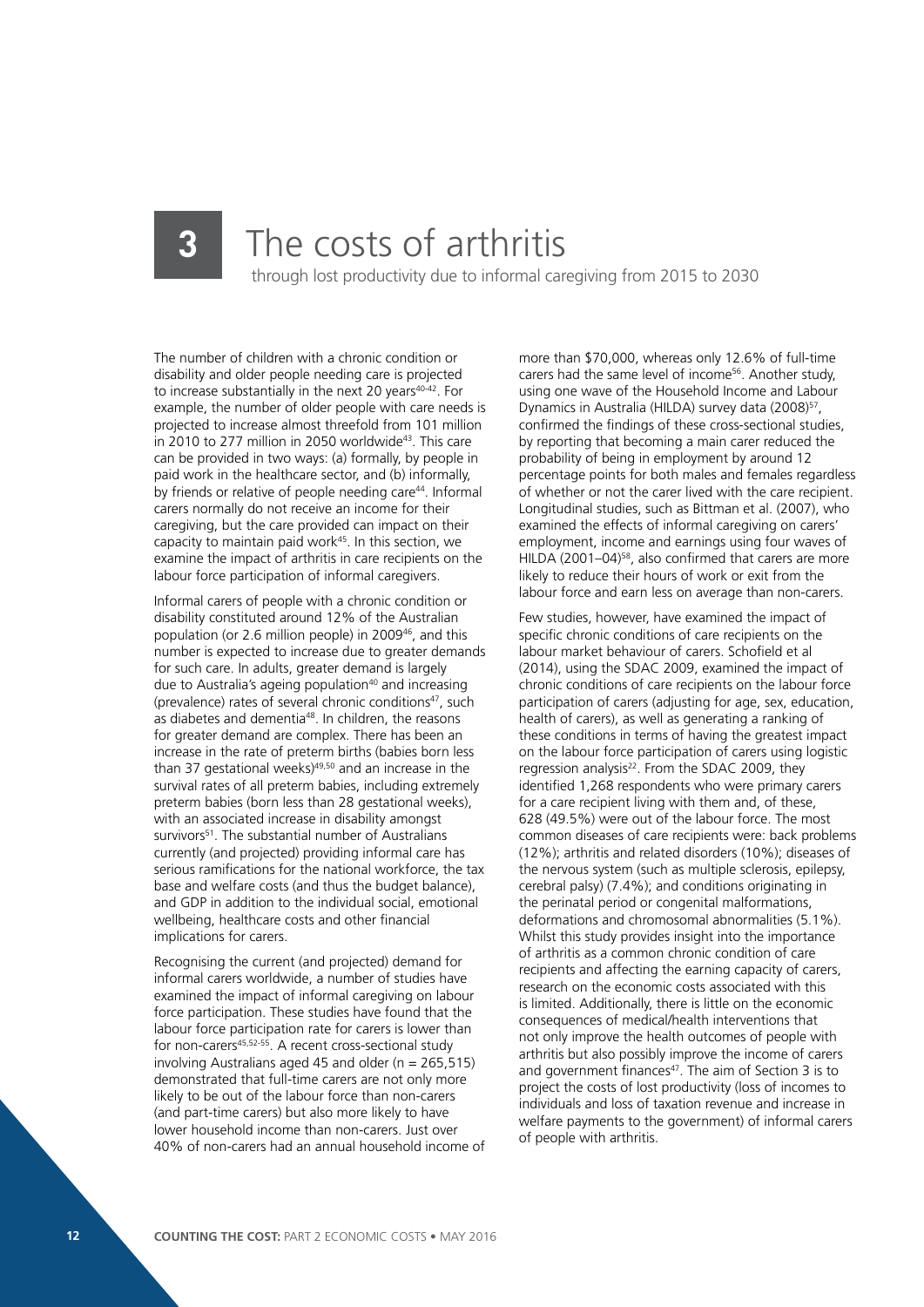### **3** The costs of arthritis

through lost productivity due to informal caregiving from 2015 to 2030

### **3.1 Methods**

The data (and cost measures) described in Section 1.3 was used to model the costs of informal caregiving for arthritis through lost productivity out to 2030.

#### **Lost productivity due to being a carer of someone with arthritis**

Several types of informal carers can be identified in the SDACs 2003, 2009 and 2012, such as "primary carers", "non-primary carers" and "non-resident" versus "resident carers". In this report, carers were identified as those who indicated they were:

- a) a primary carer of a usual resident (i.e. lives with) care recipient
- b) other primary carer of a usual resident care recipient;
- c) primary carer of a non-usual resident (i.e. does not live with) care recipient; or
- d) other carer.

However, information on both the main care recipient and carer (such as age, sex, education, labour force participation, chronic conditions) required for this project were only available for main usual resident care recipients matched to primary carers. For this reason, the analysis focuses only on primary carers of care recipients who live with them (i.e. categories (a) and (b) above).

This definition is consistent with the common definition of primary carers used by the ABS (2010):

*A primary carer is a person who provides the most informal assistance, in terms of help or supervision, to a person with one or more disabilities or aged 60 years and over. The assistance has to be ongoing, or likely to be ongoing, for at least six months and be provided for one or more of the core activities (communication, mobility and self-care) (p. 34).*

All SDAC respondents who could be identified as a primary carer (using the definition above) and reported caring for someone who had "arthritis and related disorders" (ICD10 code M00-19) as their main disabling condition were considered to be 'a primary carer caring for care recipients with arthritis' in this project. All primary carers identified as (a) being out of the labour force and (b) caring for a (live with) care recipient with arthritis as their main disabling condition were considered to have lost labour force participation due to caring for someone with arthritis.

### **3.2 Results**

Among approximately 15.8 million people aged 15-64 years, after excluding those living in caredaccommodation, in 2015, approximately 41,000 (0.26%) were primary carers of a care recipient with arthritis (living with them). Of these, 19,000 (46%) were out of the labour force; 14,000 (33%) were working full-time; and 7,800 (19%) were working part-time in 2015.

Primary carers who were out of the labour force and caring for someone with arthritis received \$293.53 in median weekly income in 2015, which is only 23% of the median weekly income of non-carers who are employed full-time (Table 4). These primary carers received a median amount of weekly welfare payments of \$246.70 and paid a median value of \$0 in tax per week, whereas non-carers in full-time employment received a median value of \$0 in welfare payments per week, and paid a median value of \$256.09 per week in tax in 2015.

By 2030, there are projected to be 22,000 (0.12% of total population) people out of the labour force and caring for someone with arthritis. Primary carers not in the labour force and caring for someone with arthritis are projected to receive \$313.34 a week in income (only 21% of the median weekly income of non-carers who are employed full-time), \$247.78 a week in welfare payments, and pay \$0 in income taxes in 2030, expressed in real 2015 dollars (Table 4, last column). The relatively lower median income of carers compared to the median weekly income of non-carers who are employed full-time is due to wages growth above that of certain government payments and income from the increasing savings of those who are able to keep working.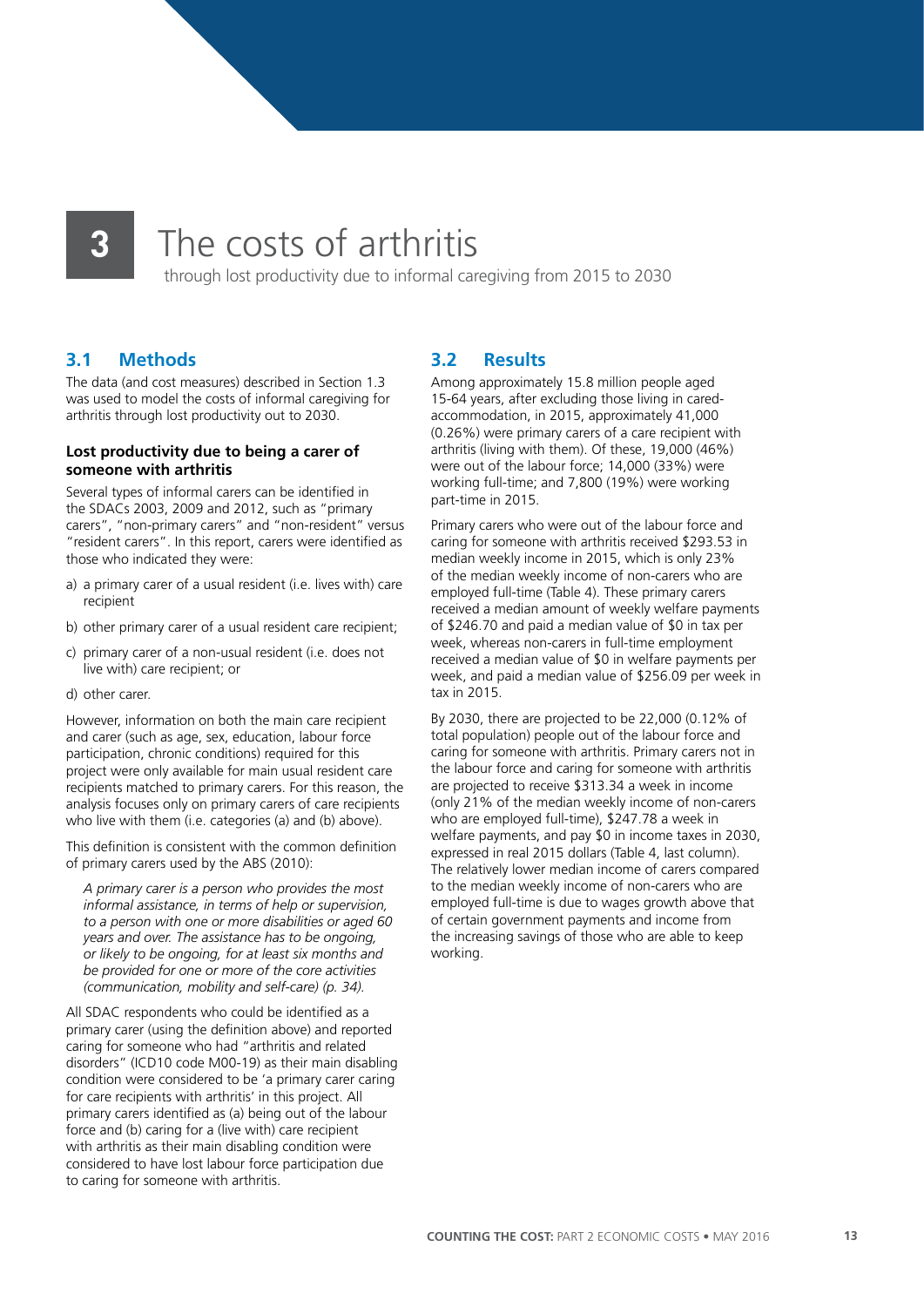|      | Median                           |                                             | 1,512.77                          | 619.26                            | 313.34                                                       |                                                        | 0.00                              | 5.75                              | 247.78                                                       |                                                           | 302.73                            | 14.54                             | 0.00                                                         |
|------|----------------------------------|---------------------------------------------|-----------------------------------|-----------------------------------|--------------------------------------------------------------|--------------------------------------------------------|-----------------------------------|-----------------------------------|--------------------------------------------------------------|-----------------------------------------------------------|-----------------------------------|-----------------------------------|--------------------------------------------------------------|
|      | <b>G</b>                         |                                             | 1,690.27                          | 1,454.28                          | 429.95                                                       |                                                        | 82.83                             | 142.04                            | 240.89                                                       |                                                           | 628.99                            | 600.02                            | 114.88                                                       |
| 2030 | Mean                             |                                             | 1,855.15                          | 810.79                            | 364.90                                                       |                                                        | 26.78                             | 82.76                             | 243.12                                                       |                                                           | 439.55                            | 99.59                             | 19.66                                                        |
|      | population<br>Weighted<br>(9/0)  |                                             | $9,028,000$<br>(48.4%)            | 3,592,000                         | 22,000                                                       |                                                        | 9,028,000<br>(48.4%)              | 3,592,000                         | 22,000<br>(0.12%)                                            |                                                           | 9,028,000<br>(48.4%)              | 3,592,000                         | 22,000                                                       |
|      | Median                           |                                             | 1,420.16                          | 572.01                            | 303.37                                                       |                                                        | 0.00                              | 5.75                              | 246.70                                                       |                                                           | 282.88                            | 9.60                              | 0.00                                                         |
|      | SD,                              |                                             | 1,599.87                          | 1,344.87                          | 414.24                                                       |                                                        | 82.40                             | 141.96                            | 244.76                                                       |                                                           | 582.46                            | 551.66                            | 108.88                                                       |
| 2025 | Mean                             |                                             | 1,726.65                          | 763.00                            | 362.17                                                       |                                                        | 26.96                             | 82.96                             | 244.93                                                       |                                                           | 405.27                            | 92.67                             | 18.52                                                        |
|      | population<br>Weighted<br>(96)   |                                             | 8,549,000<br>(48.8%)              | 3,390,000<br>(19.4%               | 21,000<br>(0.12%)                                            |                                                        | 8,549,000<br>(48.8%)              | 3,390,000<br>(19.4%)              | 21,000<br>(0.12%)                                            | ax paid (includes Medicare levy) (AU\$) by primary carers | 8,549,000<br>(48.8%)              | 3,390,000<br>(19.4%)              | 21,000<br>(0.12%)                                            |
|      | Median                           | Weekly total income (AUS) of primary carers | 1,348.23                          | 545.89                            | 303.37                                                       |                                                        | 0.00                              | 5.75                              | 246.70                                                       |                                                           | 268.14                            | 59<br>o,                          | 0.00                                                         |
|      | SD                               |                                             | 1,491.06                          | 1,233.91                          | 402.96                                                       |                                                        | 80.37                             | 142.81                            | 243.71                                                       |                                                           | 536.25                            | 501.16                            | 105.34                                                       |
| 2020 | Mean                             |                                             | 1,624.03                          | 723.89                            | 349.92                                                       |                                                        | 25.78                             | 82.99                             | 239.31                                                       |                                                           | 378.01                            | 87.24                             | 18.02                                                        |
|      | population<br>Weighted<br>(96)   |                                             | 8,002,000<br>(47.8%               | 3,158,000<br>(18.9%)              | $(0.12\%)$<br>20,000                                         | Weekly welfare income (AUS) received by primary carers | 8,002,000<br>(47.8%)              | 3,158,000<br>$(18.9\%)$           | 18,000<br>(0.12%)                                            |                                                           | 8,002,000<br>(47.8%)              | 3,158,000<br>(18.9%)              | $18,000$<br>(0.12%)                                          |
|      | Median                           |                                             | 1,287.47                          | 487.18                            | 293.53                                                       |                                                        | 0.00                              | 5.75                              | 246.70                                                       | Weekly                                                    | 256.09                            | 3.87                              | 0.00                                                         |
|      | G                                |                                             | 1,406.99                          | 1,122.63                          | 363.81                                                       |                                                        | 80.88                             | 142.44                            | 247.98                                                       |                                                           | 496.25                            | 453.67                            | 87.87                                                        |
| 2015 | Mean                             |                                             | 1,542.60                          | 656.36                            | 330.64                                                       |                                                        | 25.90                             | 81.62                             | 240.78                                                       |                                                           | 357.03                            | 75.81                             | 13.08                                                        |
|      | population<br>Weighted<br>(96)   |                                             | 7,362,000<br>(46.8%               | 3,116,000<br>$(19.8\%)$           | $(0.12\%)$<br>19,000                                         |                                                        | 7,362,000<br>(46.8%)              | 3,116,000<br>$(19.8\%)$           | 19,000<br>(0.12 %)                                           |                                                           | 7,362,000<br>(46.8%)              | 3,116,000<br>(19.8%)              | $(0.12\%)$<br>19,000                                         |
| z    | records<br>Survey                |                                             | 51,455                            | 22,120                            | 140                                                          |                                                        | 51,455                            | 22,120                            | 120                                                          |                                                           | 51,455                            | 22,120                            | 120                                                          |
|      | Labour force status <sup>^</sup> |                                             | Employed full-time,<br>non-carers | Employed part-time,<br>non-carers | caring for someone<br>with arthritis<br>Not in labour force, |                                                        | Employed full-time,<br>non-carers | Employed part-time,<br>non-carers | caring for someone<br>Not in labour force,<br>with arthritis |                                                           | Employed full-time,<br>non-carers | Employed part-time,<br>non-carers | caring for someone<br>Not in labour force,<br>with arthritis |

Note:<br>^ After excluding respondents living in cared-accommodation, there were 110,119 respondents aged 15-64 yeas in the concatenated SDAC 2003, 2009 and 2012 data. Of these 73,715 respondents were identified as being in o

^ After excluding respondents living in cared-accommodation, there ere 119. respondents and 15-64 years in the concatenated SDAC 2003. 2009 and 2012 data. Of these, 73,715 respondents were identified as being in one of the A further 8,049 were either in full-time omployment and were providing caing either as a primary care of a secondary care, and 28,355 were either employed or not in the labour force. After excluding people living in the ca

population for 15-64 years age group was 15,735,000 in 2015; 16,746,000 in 2020; 17,510,000 in 2025; and 18,639,000 in 2030.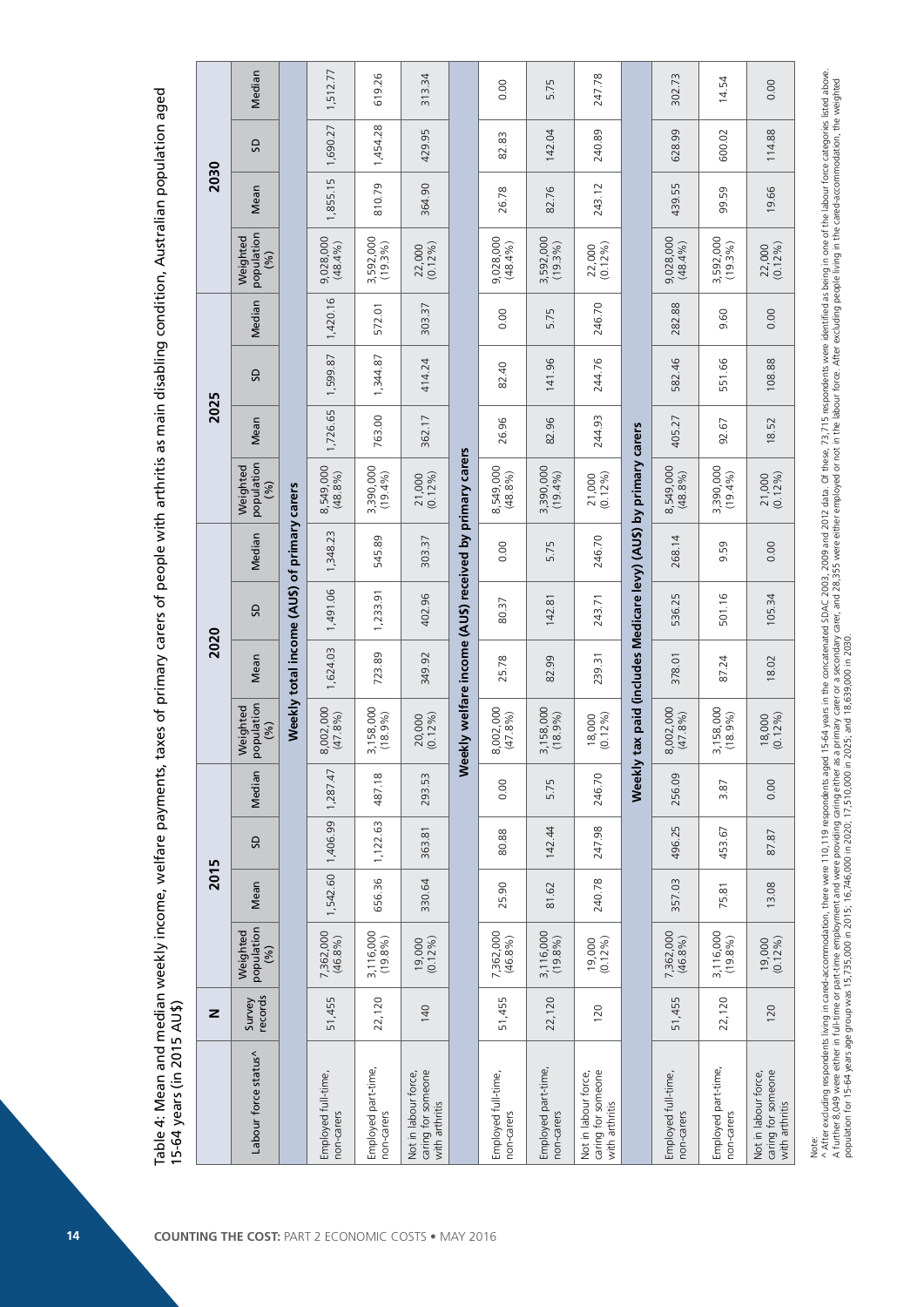### **4** Discussion and concluding remarks

### **4.1 Costs of arthritis through lost labour force participation**

In Section 2, we estimated that 52,000 people aged 15-64 years were out of the labour force due to arthritis in 2015, and projected that this number would grow to 59,000 in 2030 – a 13% increase. People aged 15-64 years who left the labour force due to arthritis had a significantly lower median income and savings than their full-time employed counterparts with no arthritis in 2015, and the gaps are projected to widen by 2030. The lower total income (and wealth) of those who have lost labour force participation due to arthritis has implications for the economic viability of households. The national impact of arthritis through lost labour force participation among people aged 15-64 years is also projected to increase over the next 15 years, with a 50% increase in lost income, a 23 % increase in welfare payments and a 44% increase in lost taxation revenue. Lost income is expected to grow faster than welfare payments as the indexation of welfare payments is expected to be less than wages growth. Importantly, from a societal cost perspective, there was a 31% increase in lost GDP attributable to arthritis through lost productivity. These are the first projections of the costs of arthritis for individuals, government, and the nation out to 2030.

Arthritis has a significant impact on the working capacity of people with the condition and thus their chances of incurring economic losses<sup>1</sup>. In Australia, the costs of arthritis and other musculoskeletal conditions (including back pain and osteoporosis) were estimated to be \$11.7 billion in 2012, with \$7.4 billion (63.1%) consisting of productivity costs associated with a reduced employment rate (\$6.0 billion) as well as significant costs associated with lost superannuation, presenteeism and absenteeism. Deadweight loss associated with transfer payments (taxation forgone and welfare payments) accounted for a further \$2.3 billion (19.4%) and carer costs were estimated to be  $$1.2$  billion  $(10.4\%)$ <sup>1</sup>. The high costs of informal care are indicative of arthritis' deteriorating nature, and the need for individuals with the condition to be assisted and supported; these costs are also expected to increase in the future due to population ageing<sup>20</sup>. Other studies have estimated the indirect costs to be around 80% of the total cost of arthritis59,60, and mainly attributable to work disability, absenteeism and lost earnings from employment<sup>61,62</sup>.

However, most of these studies are based on samples that cannot be considered nationally representative, and focus mainly on lost earnings as opposed to considering other relevant economic measures as well<sup>63</sup>. Conversely, the current study uses a sample from a nationally representative population (SDACs 2003, 2009, 2012) and information on income, savings, welfare payments, taxes and GDP for cost projections. The study makes advancements in methodology through developing microsimulation models that integrate outputs from two long-standing microsimulation models (STINMOD, APPSIM) and reliable demographic and labour force projections from Commonwealth Treasury.

In this study, we only estimated the economic costs associated with people who had left the labour force due to their arthritis. This is an under-estimate of the economic costs of lost productivity due to arthritis. Some of those who have arthritis may have moved from full-time employment to part-time employment because of their arthritis. The economic costs of this reduced employment due to arthritis are not captured in the study because of data limitations. While it is possible to identify individuals in full-time or part-time employment with or without arthritis in our main data source (Surveys of Disability, Ageing and Carers), it is not possible to identify if they are in part-time employment because of their arthritis or some other reason.

Investment in preventive health is recognised as essential to overcoming the detrimental impacts of ill-health on labour force participation<sup>64</sup>. A number of randomised controlled trials have demonstrated that arthritis treatments can increase labour force participation<sup>65</sup>. Studies have also demonstrated that workplace changes can reduce work disability from arthritis<sup>66</sup> and thus help to retain employment of those with arthritis. A supportive work environment such as those permitting adjusted working hours, adjusted job demands, accessibility of workplace and supportive co-workers and employers can reduce withdrawal from the labour force by people with arthritis<sup>67</sup>. Lacaille et al. (2004) also found that modifying work-related factors that increase the risk of work disability in people with arthritis can increase the participation of sufferers<sup>68</sup>. In Australia, self-management interventions to overcome workplace challenges associated with chronic physical pain (such as arthritis) have been shown to be effective. An example is the 'ADAPT' program for work-related pain, which is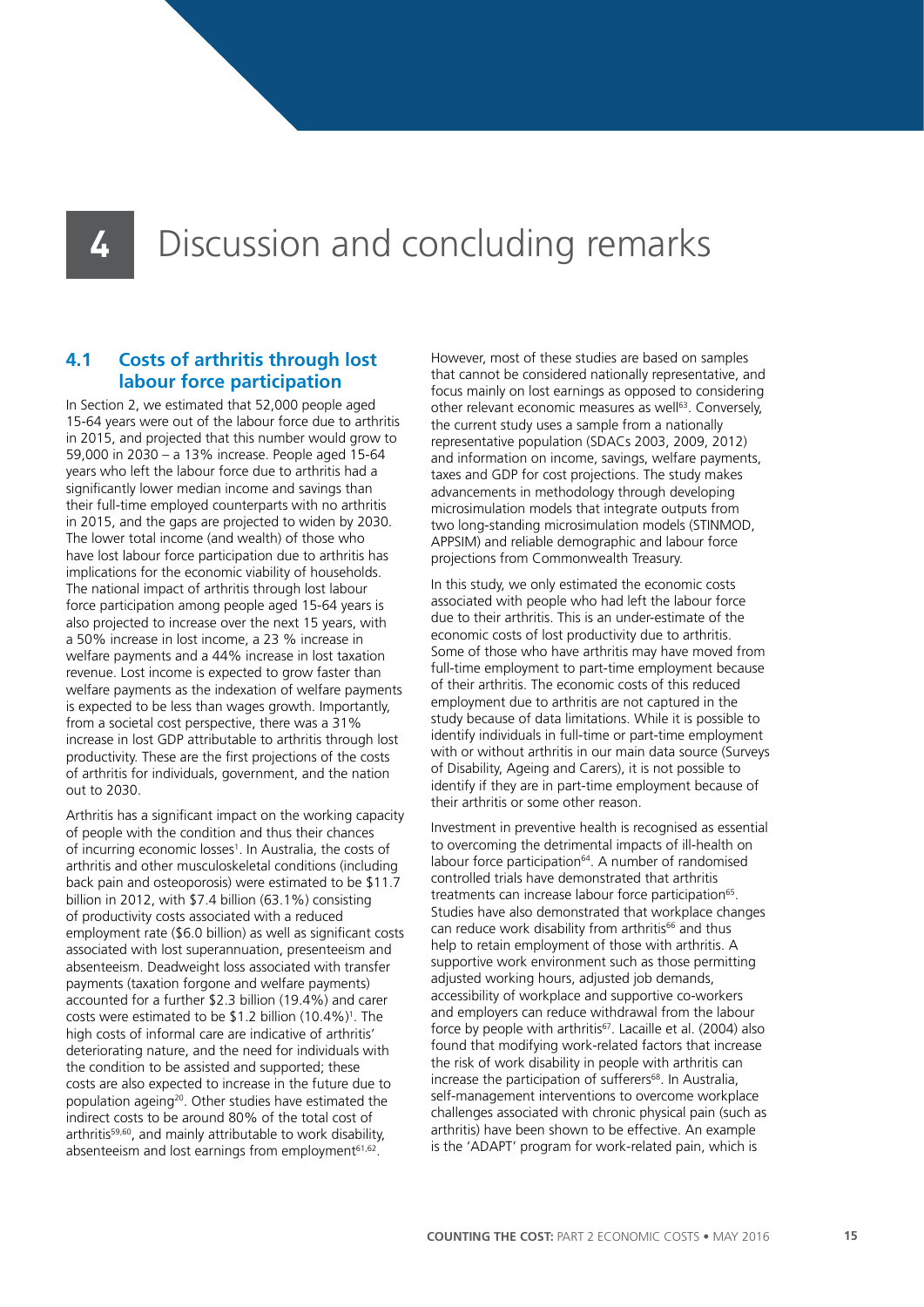### Discussion and concluding remarks

an intensive cognitive-behavioural pain management program run by the Pain Management and Research Centre (University of Sydney) and Royal North Shore Hospital (http://sydney.edu.au/medicine/pmri/patientservices/resources/index.php). For those who are likely to exit from the labour force due to their arthritis, providing counselling and training, and assisting them to find new jobs which are less physical in nature, where possible, can help them to stay in the labour market<sup>69</sup>. These types of interventions are likely not only to help increase labour force participation and economic growth<sup>39,70</sup> but ensure future governments have sufficient revenue for meeting the healthcare needs of the ageing population39.

### **4.2 Costs of arthritis through informal caregiving**

We estimated that 41,000 people aged 15-64 years were caring for someone with arthritis and, of these, 19,000 had left the labour force due to their caring responsibilities in 2015. This number is projected to increase to 22,000 in 2030 – a 16% increase. People aged 15-64 years who are not in the labour force and providing care for someone with arthritis had a lower median income than non-carers working full-time or part-time, with income differences widening over time. We are currently developing a microsimulation model to estimate the national costs of lost productivity from caregiving.

Previous governments have focused on increasing labour force participation rates using economic incentives that target particular subgroups of the working-age population. For example, new parents can access the Commonwealth Government's paid parental leave which provides financial support for eligible parents for up to 18 weeks after the birth or adoption of their child. For older workers, the 15% tax on lump sums and pensions from superannuation schemes after the age of 60 years has been removed<sup>71</sup>, which encourages continuation in work. There is also the Age Discrimination Act 2004 which provides job protection for all workers in Australia72. However, these "broad brush" approaches to help people either return to, or remain in, paid work fail to take into account one of the main reasons people often have to leave their jobs quickly – to take on the caring needs of a relative or friend. Moreover, more

needs to be achieved in terms of policy design. There needs to be greater consideration given to the main chronic/disabling conditions associated with most of the lost labour force participation among carers (e.g. back pain, arthritis). Until then, these incentives will not have a major impact on the labour force participation of informal carers.

Conventionally, Australian health policy has focused on the delivery of healthcare to improve the health of citizens for its own sake and employment policy has mainly been conducted in isolation from health policy. Recent health reforms, however, seem to encapsulate the view that "good health policy is part of good economic policy" as suggested in Russell et al. (2008)<sup>64</sup>. This philosophy naturally leads to the necessity of addressing Australia's increasing burden of chronic conditions with the highest care demands.

Overall, the main challenges faced by carers seem to be due to pressures already in the health system and the lack of effective measures for ensuring workplace flexibility for carers. Whilst there are public and private care services for those with a disability, chronic condition, or frail aged (such as residential and aged care facilities) and respite care for carers, available services are insufficient to meet demand, resulting in delayed or constrained access $73$ . Moreover, the policies adopted in the last 20 years have seen a substantial move away from institutional forms of care to 'ageing in place' i.e. community-based care (http://ageinplace.com/ aging-in-place-basics/what-is-aging-in-place/) which can place greater pressure on informal carers.

Employment policies in relation to working carers having suitable forms of support in their workplaces may also need further attention. Working carers are protected from discrimination when attempting to balance work schedules with family and caring responsibilities. Under the Equal Opportunity Act 2010, employers have a positive responsibility to undertake practical and comparable measures to remove discrimination, sexual harassment and victimisation from their workplace as much as possible. The Act applies to employers (organisations) of all sizes, includes all types of workers, and applies to all stages of employment. Although there are legal protections in place for carers to be in a position to manage their work and caring responsibilities effectively<sup>74</sup>, challenges remain in relation to whether (a) workers feel they are able to discuss any difficulties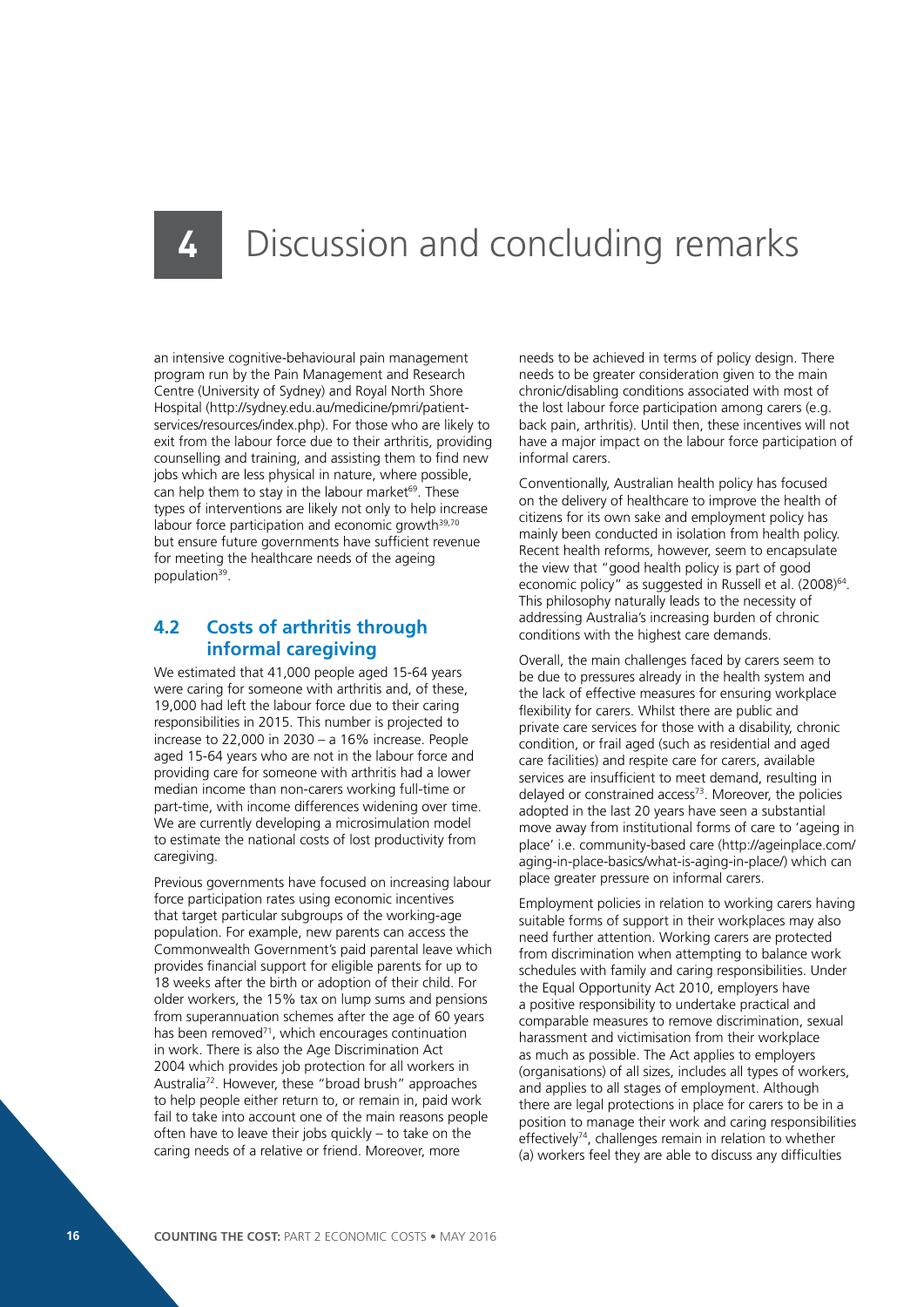## **4** Discussion and concluding remarks

they face with employers when they occur, and (b) employers are feasibly able to provide the type of workplace flexibility (flexible work hours, part-time work or paid carer leave) required to meet the needs of their workers who are also carers.

As demonstrated in this report on arthritis, informal caregiving has negative effects on carers, such as reduced labour force participation and lower income. Previous studies have shown that male and female carers also differ in the way they strive to manage their work and caring duties. Women are more likely to reduce their hours of work or stop working altogether when becoming a carer<sup>75</sup> and thus female carers are more likely to incur additional risks (and costs) in terms of maintaining a good career trajectory and income, compared to male carers<sup>56,58</sup>.

With persistent skills shortages and the ageing population needing more healthcare and support in the future, the government will need to adopt a more holistic approach when endeavouring to increase labour force participation in Australia. Addressing some of the challenges effecting working carers and carers wanting to work (http://www.workingcarers.org.au/) may help to improve labour force participation among this growing group.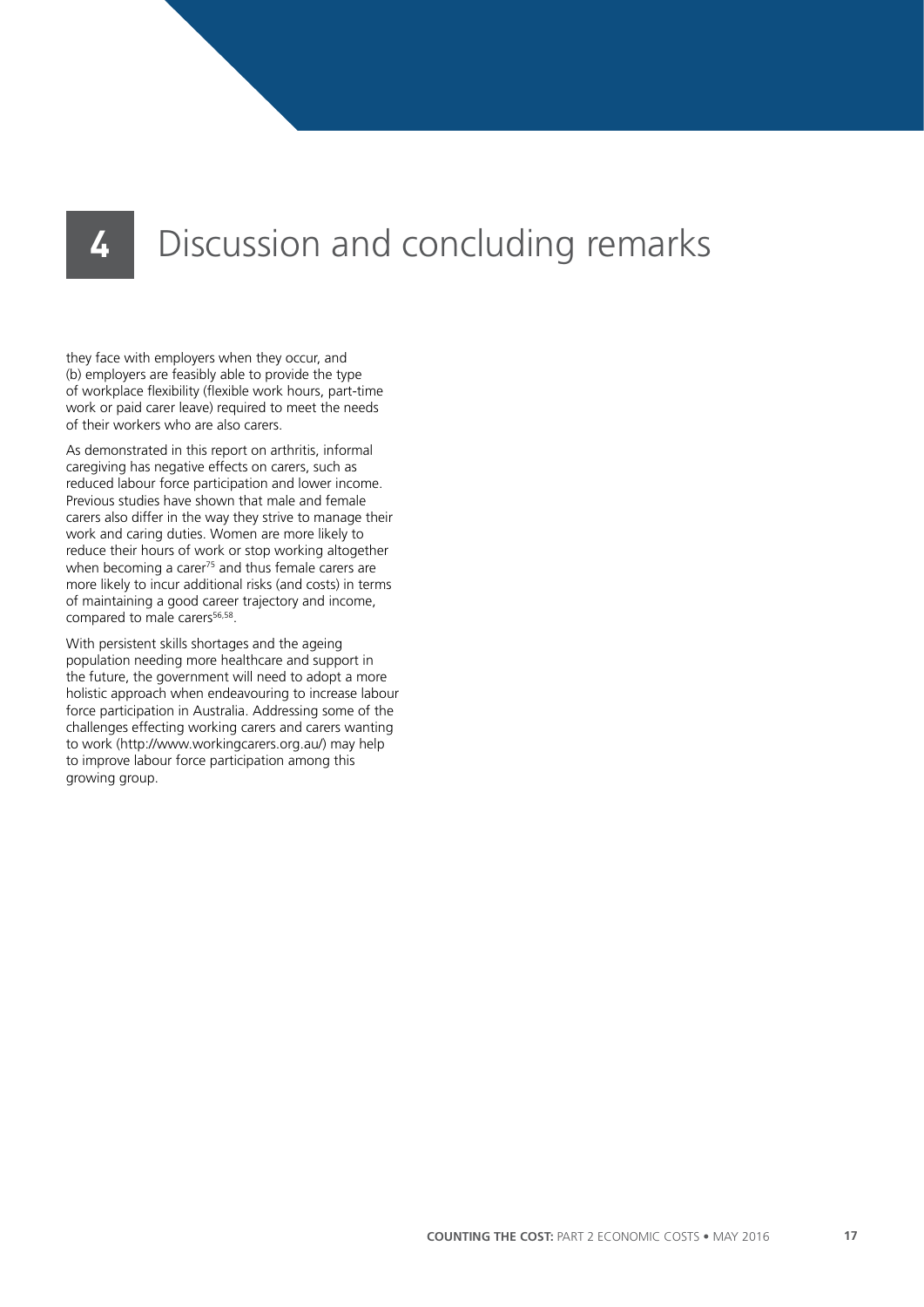## **5** Labour force gains and the associated

economic gains if people with osteoarthritis of the knee could be engaged in the ADAPT trial strategies

The Arthritis, Diet, and Activity Promotion Trial (ADAPT) is one of the best studies available to demonstrate the benefits of interventions including both diet and exercise management for knee osteoarthritis. Consequently this section focuses on people with osteoarthritis of the knee only although they make up a relatively small part of the total arthritis population. We simulated the potential labour force gains and the associated economic gains of managing knee OA, as a case study, to demonstrate that interventions to manage knee OA (or other chronic conditions) have the potential to provide economic benefits both to individuals and the government in addition to health benefits.

Osteoarthritis (OA) of the knee is a chronic condition that is strongly related to obesity $76$ , is most common among older women<sup>77</sup>, and a major source of physical disability with ageing<sup>78,79</sup>. The main symptoms of knee OA are pain in the joints and stiffness<sup>79</sup>. Because there is no known remedy for this condition, much of the focus in public health and medicine is on palliative care i.e. the aim of the treatment is to improve or to preserve quality of life related to health. In recent years, there has been cumulative evidence that physical activity is an effective treatment for the reduction of pain and improves the physical function of older people with knee OA; for example a recent Cochrane review of 32 RCTs involving nearly 3,800 men and women found improvements in self-reported knee pain and function of patients who participated in on-the-ground exercises<sup>81</sup>. The Arthritis, Diet, and Activity Promotion Trial (ADAPT) is one such study that examined the combined impact of weight loss and physical activity on the functioning of overweight and obese older adults with knee OA4,24. Adding to this work, the study by Rejeski et al (2002)<sup>5</sup> demonstrates the impact of the interventions in ADAPT on quality of life for older obese people with knee OA. Specifically, Rejeski et al (2002)<sup>5</sup> reported on how dietary weight loss and exercise influence the combined mental and physical health scores of the SF-36 as well as measures of satisfaction with physical function and appearance. (The SF-36 is a generic measure of quality of life related to health, whereas the satisfaction measures assess specific end points that relate theoretically to the intervention and the population under examination.) Secondary analyses were conducted on the eight subscales of the SF-36.

In the Arthritis, Diet, and Activity Promotion Trial  $(ADAPT)^{4,5}$ , a total of 316 older men  $(28.03%)$  and women  $(71.97%)$  (with mean age = 68.52 years (SD 6.30)) were randomised to one of four 18-month long treatments:

- exercise only
- dietary weight loss only
- dietary weight loss plus exercise
- a healthy lifestyle control condition

It was found that the combined dietary weight loss plus exercise intervention had the most consistent, positive effect on quality of life outcomes compared with the control group; however, the findings were limited to measures of physical health or psychological outcomes related to the physical self (see Table 3 in Rejeski et al (2002)).

In this section, we project the potential labour force benefits of managing knee OA by implementing the ADAPT intervention<sup>5</sup>. Pain reduction among people with knee OA with the use of the three strategies noted above (compared to the control) is reported via the SF-36. The projected benefits are derived for the working-age population (aged 15-64 years) and reflect the probability of being in the labour force associated with severity of pain experienced. Furthermore, as it is known that premature or unplanned exits from the workforce are associated with significant costs to both individuals and governments<sup>19</sup>, we also project the follow-on benefits associated with the potentially increased labour force participation to individuals in terms of increased income, and to the government in terms of increased income tax revenue and reduced welfare payments.

Because there is no direct measure of the effect of the intervention on labour force participation in the ADAPT series<sup>5</sup>, we model improvement in the labour force participation rates by analysing the effects of managing arthritis by implementing the different arms of the trial on individuals' quality of life (i.e. the SF-36 bodily pain domain score)28. The Household, Income and Labour Dynamics in Australia (HILDA) Survey data<sup>29</sup> are then used to model the association between SF-36 bodily pain scores and labour force participation.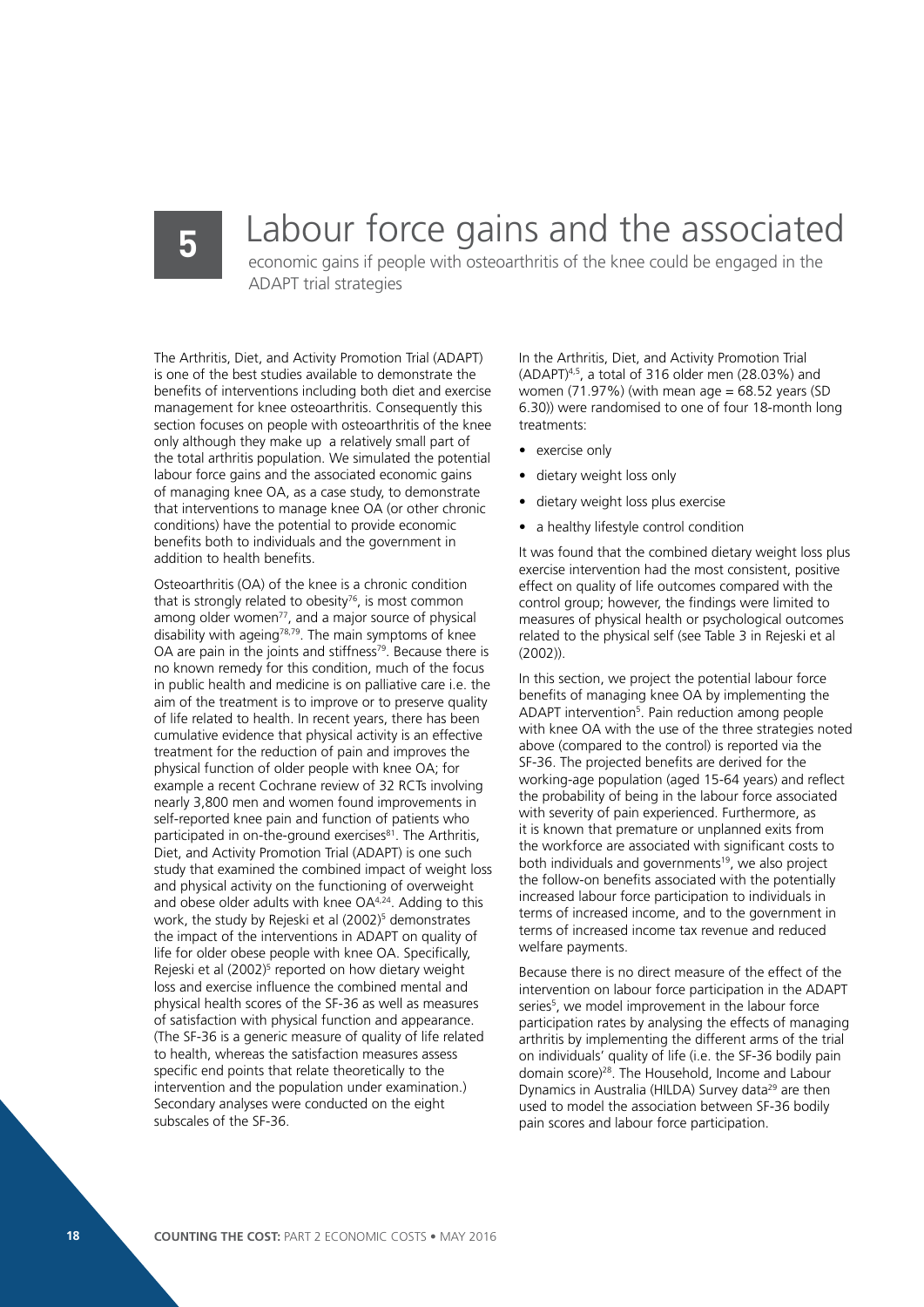# **5** Labour force gains and the associated economic gains if people with osteoarthritis of the knee could be engaged in the

ADAPT trial strategies

All of this information is then incorporated into our microsimulation models (Health&WealthMOD and Helath&WealthMOD2030) to estimate the potential increase in the labour force associated with the improvement in SF-36 scores of the individuals with knee OA if the ADAPT program is implemented. Using these data, together with the estimated number of Australians aged 15-64 years who left the labour force due to their knee OA, we simulated how many of them would have continued to stay in the labour force if their knee OA was managed using the ADAPT interventions.

### **5.1 Data and methods**

Published results from the ADAPT study (particularly Rejeski et al (2002)<sup>5</sup> and nationally representative Australian household surveys were used to estimate the potential labour force and related economic benefits associated with pain reduction in patients with knee OA via participation in ADAPT. Although the trial collected some information on the socio-economic characteristics of participants at baseline (income, education), labour force participation was not among the characteristics included, as the trial was not designed to analyse the effect of the different management strategies for knee OA on labour force participation.

Since it was not possible to directly estimate the effect of the different management strategies on labour force participation using the RCT data, the effects on labour force participation were estimated based on the association between improvements in quality of life, as a result of taking up one of the strategies, and labour force participation. The SF-36 bodily pain domain score was used as the quality of life measure. The SF-36 bodily pain domain is one of the eight domains of the Medical Outcomes Study Short Form-36 Health Survey (SF-36), with other domains being physical functioning, role limitations-physical, social functioning, general health, role limitations-emotional, mental health and vitality28. Each domain score ranges from 0 to 100, with higher scores reflecting better health status. The SF-36 bodily pain domain is used to evaluate overall pain.

#### **5.1.1 Effectiveness of interventions**

The effectiveness estimates of the three management strategies (dietary weight loss, exercise, dietary weight loss plus exercise) on improving pain were based on the SF-36 bodily pain domain results of the ADAPT study published by Rejeski et al (2002)<sup>5</sup>. Compared to the control group, improvements in the SF-36 bodily pain score from baseline to follow-up (adjusted for covariates including the pre-randomisation levels of the outcome variable, age, and gender) were significantly greater at the p<.01 level for the dietary weight loss plus exercise intervention only. The improvement in SF-36 bodily pain score from baseline to follow up for the dietary weight loss plus exercise group was 4.73 units (i.e. the effect size) greater than for the control group.

#### **5.1.2 Association between SF-36 bodily pain scores and labour force participation**

The association between the SF-36 bodily pain score and the probability of being in the labour force were analysed using Wave 10 data of The Household Income and Labour Dynamics in Australia (HILDA) Survey which is a nationally representative Australian household panel survey29. Analysis was restricted to the surveyed populations aged 20-64 years and those who had SF-36 bodily pain scores in the range between 0 and 70. This would exclude individuals in the HILDA Survey who had lesser or no pain (i.e. higher SF-36 bodily pain score) and reduce the chance of contaminating the association between the SF-36 bodily pain scores and the probability of being in the labour force.

The association between the SF-36 bodily pain score and labour force participation was estimated as the prevalence ratio (ratio of the probability of being in the labour force) associated with each unit increase in the SF-36 bodily pain score using a modified Poisson regression model with a robust error variance to estimate the prevalence ratios<sup>82</sup>. Analyses were adjusted for the confounding effects of age and highest level of education, and the models were separately fitted for men and women.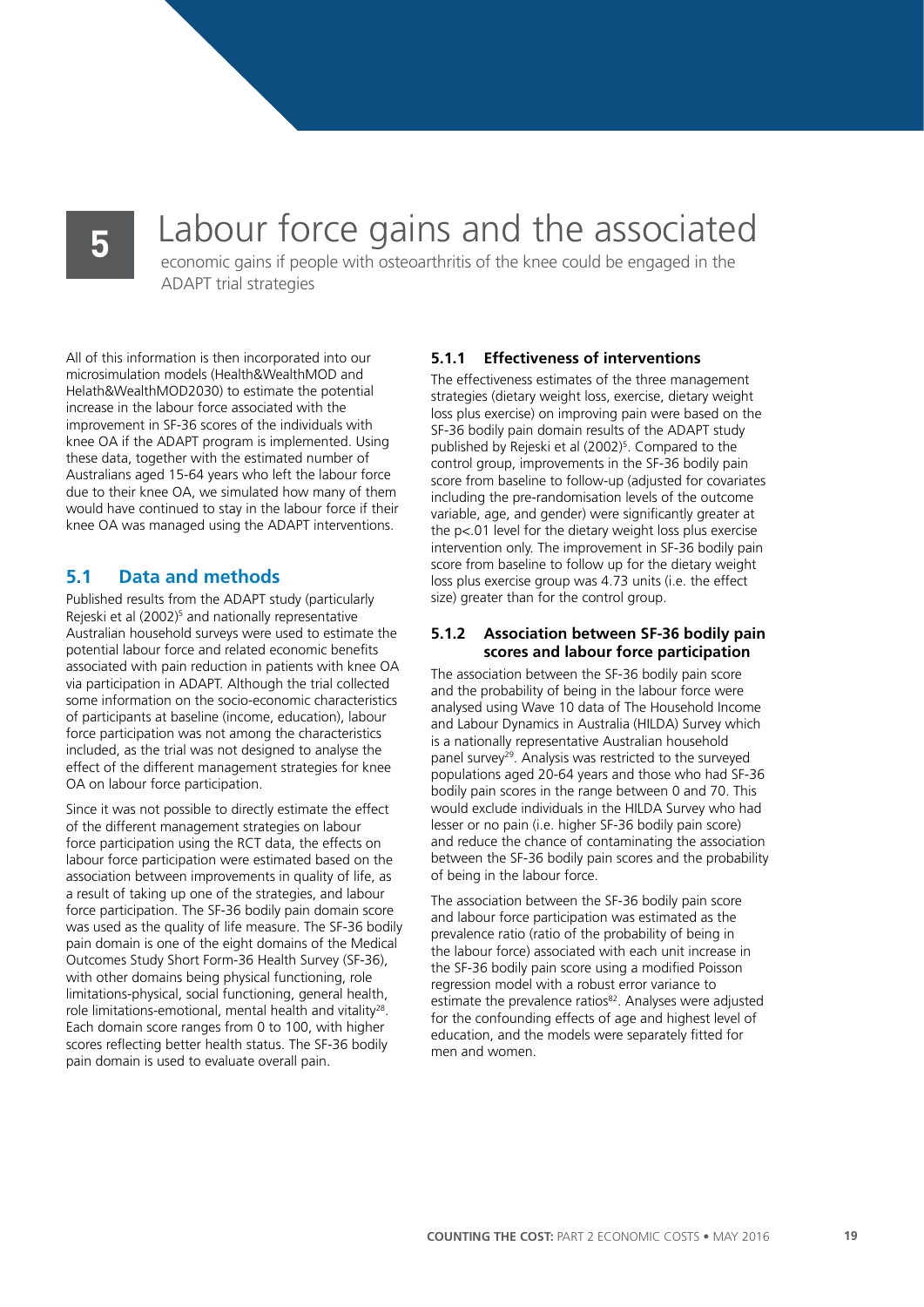### Labour force gains and the associated

economic gains if people with osteoarthritis of the knee could be engaged in the ADAPT trial strategies

#### **5.1.3 Labour force impacts**

We estimated the number of persons, who could have continued to stay in the labour force, among those not in the labour force due to their knee OA, as a result of pain reduction if one of the interventions (dietary weight loss only, exercise only, or dietary weight loss plus exercise) were in place for those with knee OA. This was estimated as the potential increase in those who were in the labour force and have knee OA using the equation:

$$
AddLF = Num_{int} * LF_{kneeOA} * LF_{Growth} \tag{1}
$$

where *Num<sub>Int</sub>* is the number of people with knee OA participating in the ADAPT intervention<sup>5</sup>; LF<sub>kneeOA</sub> is the estimated improvement in labour force participation of those with knee OA (a rate); and LF<sub>Growth</sub> is the estimated growth in the labour force participation rates associated with pain reduction as a result of participating in one of the interventions for individuals with knee OA. This is estimated as

$$
LF_{Growth} = \exp(\text{effect}^* \Delta \text{Pair}) - 1 \tag{2}
$$

where *Effect* is the estimated association between the labour force participation and SF-36 bodily pain domain score for each unit change in SF-36 bodily pain domain score, such that *exp<sup>effect</sup>* is a prevalence ratio of being in the labour force associated with each unit change in SF-36 bodily pain domain score; and *ΔPain* is the estimated improvement in SF-36 bodily pain score for the patients undergoing one of the interventions over the control group.

#### **5.1.4 Economic benefits**

The economic benefits of the potential increase in the number of people in the labour force who have knee OA as a result of pain reduction through uptake of one of the interventions in ADAPT were estimated as discussed in Stage 1 (See Section 2.4). The economic benefits were estimated at the national level. For individuals, it was estimated in terms of an increase in their total accumulated income for all additional people in the labour force, and for the government, in terms of savings in welfare (transfer) payments and additional income tax revenue.

This modelling is limited to people already out of the workforce due to their arthritis. It is also likely that the ADAPT interventions, if offered to employed people at risk of leaving the labour force due to their knee osteoarthritis, would help to avoid or delay their exit from the labour force. However, due to data limitations, this scenario could not be modelled. Consequently, estimates of the economic benefits of this intervention are likely to underestimate the benefits.

### **5.2 Results**

### **5.2.1 Not in the labour force due to knee OA**

The prevalence data and the labour force information were not available for those with OA and knee specific OA in our main data sources, the Surveys of Disability, Ageing and Carers, which only have information for those with overall arthritis. Thus, we estimated the labour force information for those with knee specific OA using the projected proportion of OA among overall arthritis and the results from a study which analysed the data on OA related GP presentations from the Bettering the Evaluation and Care of Health (BEACH) program<sup>83</sup>. The study reported the number of GP presentations for knee specific OA and OA overall by age groups allowing us to estimate the age-specific proportion of knee specific OA among those with OA overall. We then further estimated the proportion of knee specific OA among those for arthritis overall using the projected prevalence data on both OA and arthritis overall. Assuming all individual labour force groups would have the same proportion of knee specific OA among those with arthritis, the estimated number of those who were not in the labour force due to their knee OA would be 7,605 in 2015 rising to 8,743 by 2030 (Table 5).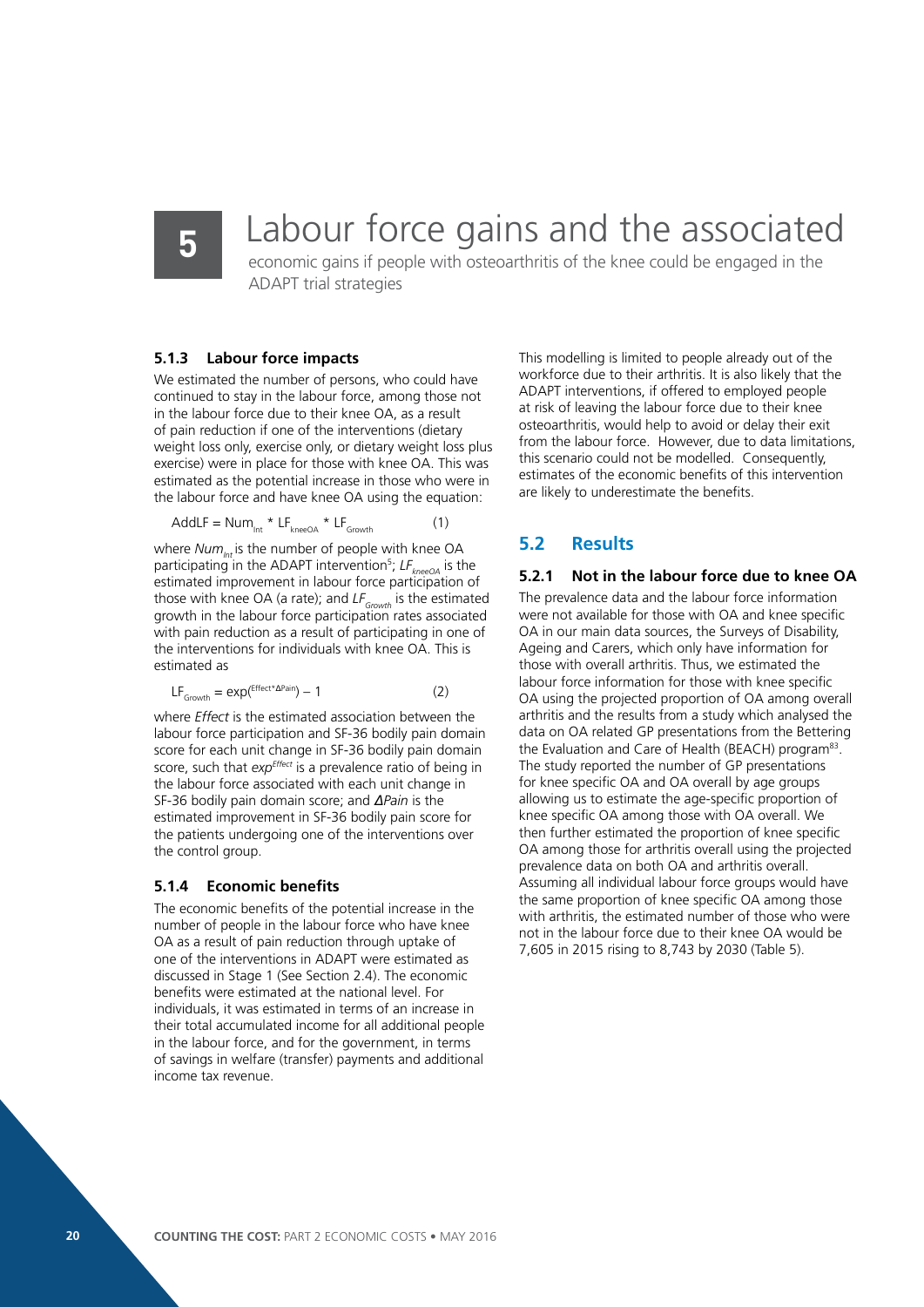## Labour force gains and the associated

economic gains if people with osteoarthritis of the knee could be engaged in the ADAPT trial strategies

Table 5: Projected numbers of those not in the labour force due to knee OA, aged 15-64 years

| Gender | 2015  | 2020  | 2025  | 2030  |
|--------|-------|-------|-------|-------|
| Male   | 2.583 | 2.807 | 2.910 | 2.965 |
| Female | 5.022 | 5.370 | 5.529 | 5.778 |
| Total  | 7.605 | 8.177 | 8.439 | 8.743 |

#### **5.2.2 Association between SF-36 bodily pain scores and labour force participation**

For those aged between 20 to 64 years old and with bodily pain domain scores between 0 and 70, the estimated prevalence ratios of being in the labour force associated with each unit increase in SF-36 bodily pain domain score was 1.0112 for men and 1.0103 for women (Table 6). Thus for a 11.86 unit estimated improvement in SF-36 bodily pain score due to *dietary weight loss plus exercise* intervention from baseline to follow-up, there would be an estimated increase of 14% in the labour force participation rate of men and 12.9% for women with knee OA by follow-up (Table 6).

We also estimated the increase in the labour force participation rate due to the dietary weight loss plus exercise intervention versus *healthy lifestyle only* (the control group in the ADAPT Study). There was an estimated improvement of 4.73 units in SF-36 bodily pain domain score from baseline to follow up for the dietary weight loss plus exercise intervention group over the healthy lifestyle control group. Thus, managing of knee OA with dietary weight loss plus exercise intervention would increase the labour force participation rate by approximately 5.4% in men and 4.9% in women compared to managing it with a healthy lifestyle (Table 6).

Table 6: Percentage increase in the labour force participation rates associated with pain reduction due to Diet plus Exercise intervention for the management of knee OA in the ADAPT study

|                                                                                                                                                                                                                            | Male   | Female    |
|----------------------------------------------------------------------------------------------------------------------------------------------------------------------------------------------------------------------------|--------|-----------|
| Prevalence ratios of being in<br>the labour force associated<br>with each unit increase in SF-36<br>bodily pain score                                                                                                      | 1.0112 | 1 0 1 0 3 |
| Estimated percentage increase<br>in the labour force participation<br>rate from baseline to follow-up<br>with dietary weight loss plus<br>exercise intervention                                                            | 14%    | 12 ዓ%     |
| Estimated percentage increase<br>in the labour force participation<br>rate from baseline to follow-<br>up with dietary weight loss<br>plus exercise intervention over<br>healthy lifestyle intervention<br>(control group) | 54%    | 4.9%      |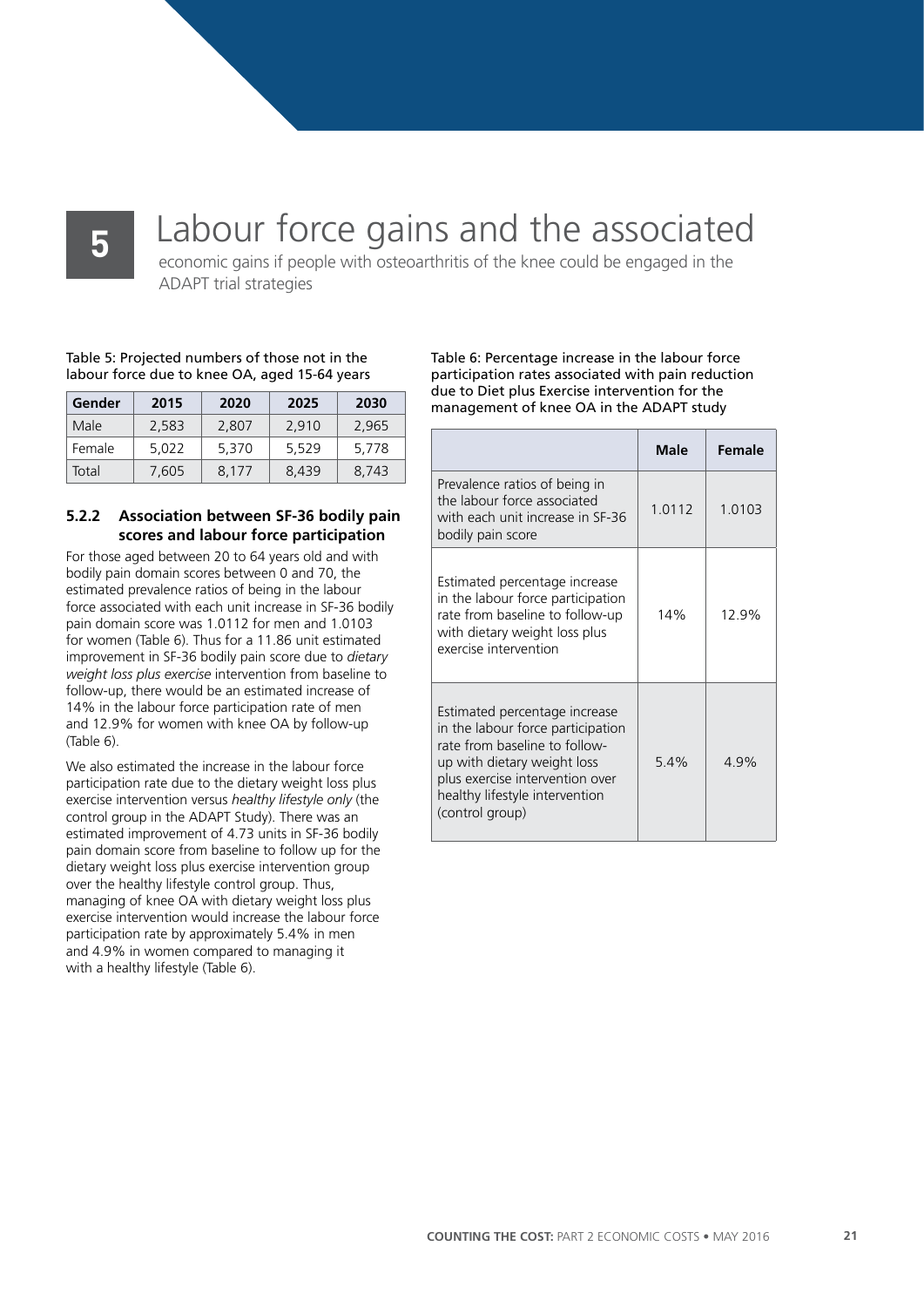### Labour force gains and the associated

economic gains if people with osteoarthritis of the knee could be engaged in the ADAPT trial strategies

#### **5.2.3 Impacts on labour force participation**

We simulated the labour force gains and the associated economic benefits of managing knee OA with a dietary weight loss plus exercise intervention compared to not managing at all and compared to managing it with a healthy lifestyle intervention (control group in the ADAPT study).

If those not in the labour force due to their knee OA (Table 5) had taken up the dietary weight loss plus exercise intervention to manage their knee OA, it is estimated that there would be an additional 231 men and 341 women aged 15-64 years in the labour force,

who otherwise would be out of the labour force due to their knee OA in 2015 (Table 7). By 2030, the number of men and women who would have avoided being out of the labour force due to their knee OA would have increased to 284 for men and 431 for women.

If knee OA was managed using dietary weight loss plus exercise intervention compared to managing it with a healthy lifestyle intervention, the estimated number of people who would have avoided being out of the labour force due to their knee OA as a result of reduced pain would be 88 for men and 131 for women in 2015 rising to 109 for men and 166 for women in 2030.

Table 7: Estimated number of people who would have avoided being out of the labour force due to their knee OA as a result of dietary weight loss plus exercise intervention for the management of their knee OA, 15-64 years old

| Gender                                                                                   | 2015                                           | 2020 | 2025 | 2030 |  |  |  |  |  |  |
|------------------------------------------------------------------------------------------|------------------------------------------------|------|------|------|--|--|--|--|--|--|
|                                                                                          | Dietary weight loss plus exercise intervention |      |      |      |  |  |  |  |  |  |
| Male                                                                                     | 231                                            | 259  | 277  | 284  |  |  |  |  |  |  |
| Female<br>341                                                                            |                                                | 383  | 407  | 431  |  |  |  |  |  |  |
| Dietary weight loss plus exercise intervention versus healthy life style (control group) |                                                |      |      |      |  |  |  |  |  |  |
| Male                                                                                     | 88                                             | 99   | 106  | 109  |  |  |  |  |  |  |
| Female                                                                                   | 131                                            | 147  | 157  | 166  |  |  |  |  |  |  |

#### **5.2.4 Economic impacts**

The potential increase in the labour force of those with knee OA as a result of reduced pain by managing their knee OA using ADAPT interventions has follow-on economic benefits both to individuals in terms of an increase in their incomes and for the government in terms of savings in welfare payments and additional income tax revenue.

Adopting a dietary weight loss plus exercise intervention as described in the ADAPT trial would result in a total

increase of \$20.8 million in personal income per year associated with people avoiding being out of the labour force due to their knee OA. (Table 8). Similarly, it is estimated that there would be an associated saving of about \$7.6 million per year in welfare payments and an increase of \$5.4 million in income tax revenue. By 2030, the economic benefits would have increased to an extra \$33.5 million in income per year, a reduction of \$9.9 million per year in welfare payments, and an increase of \$8.4 million in income tax revenue (Table 8).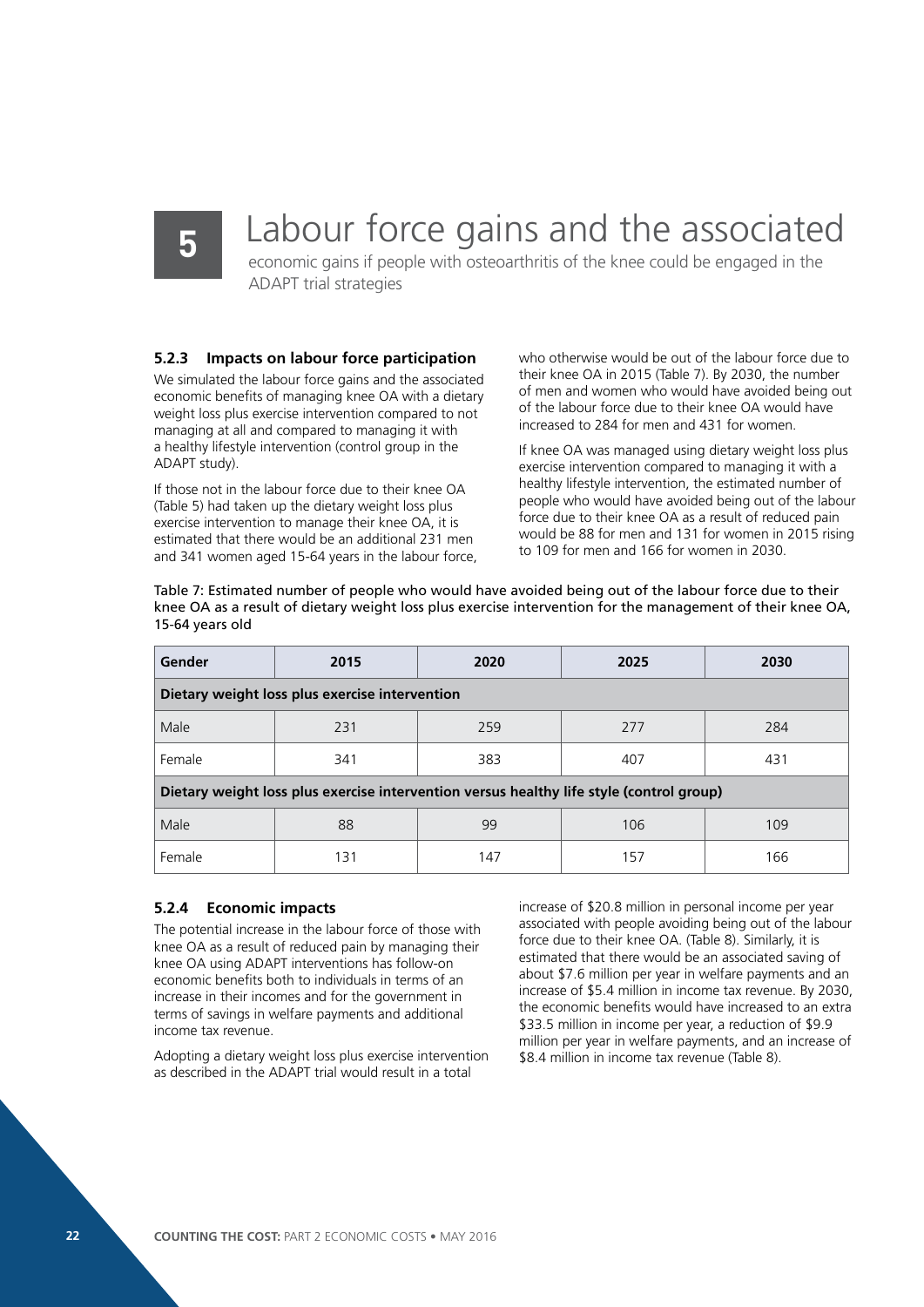### Labour force gains and the associated

economic gains if people with osteoarthritis of the knee could be engaged in the ADAPT trial strategies

Table 8: Estimated economic benefits from increased labour force associated with reduced pain as a result of managing their knee OA with dietary weight loss plus exercise intervention, 15-64 years old (in thousands, in 2015 AU\$)

|                                                                                          | 2015   | 2020   | 2025   | 2030   |
|------------------------------------------------------------------------------------------|--------|--------|--------|--------|
| Dietary weight loss plus exercise intervention                                           |        |        |        |        |
| Increase in annual incomes                                                               | 20,770 | 25,088 | 29,624 | 33,488 |
| Increase in annual income tax payment                                                    | 5.430  | 6.469  | 7.515  | 8.399  |
| Reduction in annual welfare payment                                                      | 7.578  | 8,401  | 9.240  | 9.909  |
| Dietary weight loss plus exercise intervention versus healthy life style (control group) |        |        |        |        |
| Increase in annual incomes                                                               | 7.918  | 9.594  | 11,392 | 12.859 |
| Increase in annual income tax payment                                                    | 2,070  | 2,473  | 2,890  | 3.218  |
| Reduction in annual welfare payment                                                      | 2,896  | 3,224  | 3,549  | 3,812  |

If knee OA is managed using a dietary weight loss plus exercise intervention compared to managing it with a healthy lifestyle intervention as described in the ADAPT study, it is estimated that the number of people who would have avoided being out of the labour force due to their knee OA would be 88 for men and 131 for women in 2015 (Table 7). As a result of this increase in the labour force, there would be a total estimated

increase of \$7.9 million in income per year, an estimated increase of \$2.1 million in income tax revenue and a reduction of \$2.9 million in welfare payments per year (Table 8). By 2030 this would have increased to a total estimated increase of \$12.9 million in income per year, an estimated increase of \$3.2 million in income tax revenue and a reduction of \$3.8 million in welfare payments per year.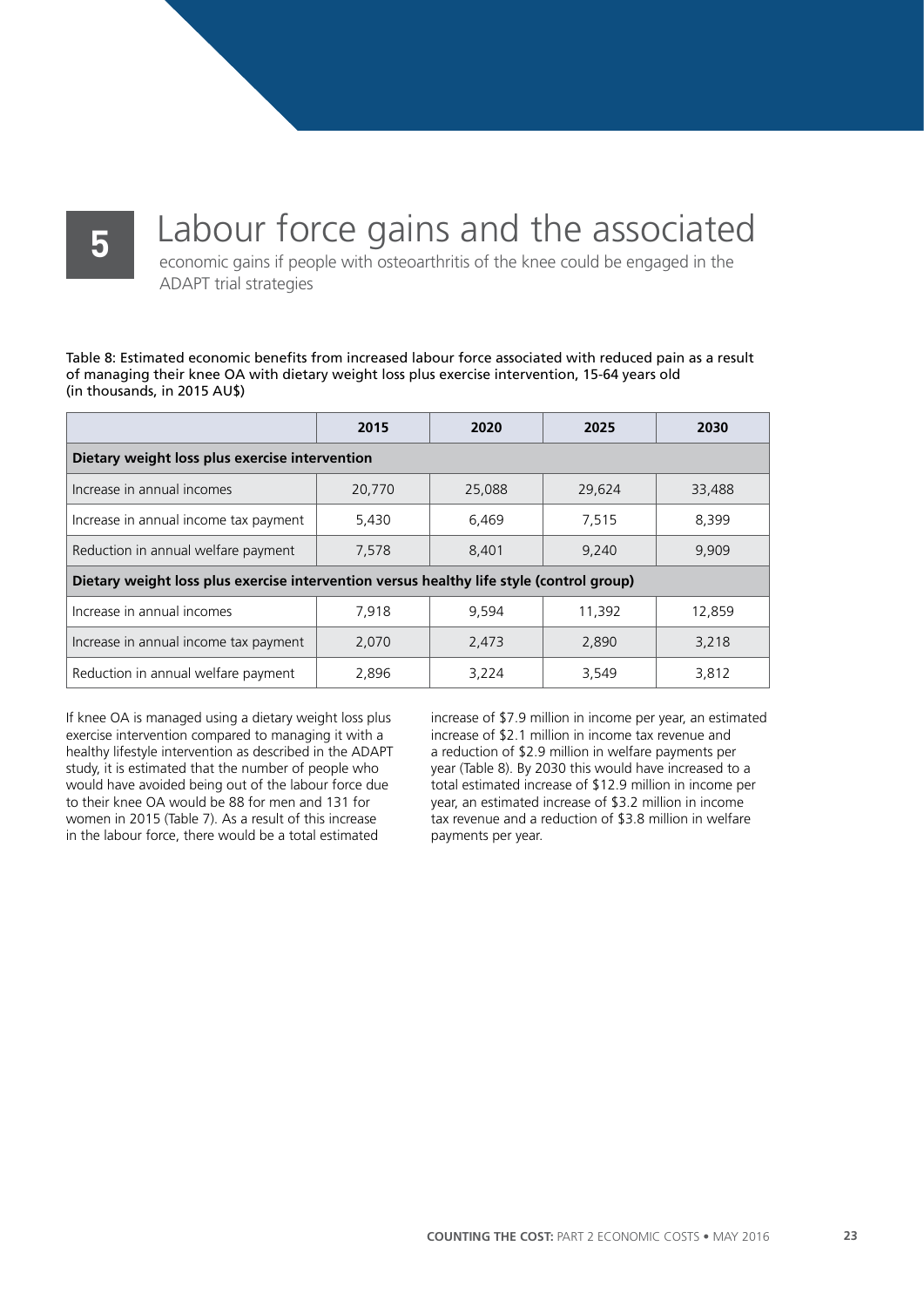### **6** Conclusions

### **Stage 1**

In Section 3, we projected that the economic costs of lost productivity due to arthritis in Australians age 15-64 years would increase by 50% in lost income, 23% in additional welfare payments, and 44% in lost taxation revenue from 2015 to 2030. Moreover, these lost workers due to arthritis resulted in a loss of \$7.2 billion in GDP in 2015, increasing to \$9.4 billion in 2030.

In Section 4, we projected the number of people aged 15-64 years who are out of the labour force due to caring for someone with arthritis to increase from 19,000 in 2015 to 22,000 in 2030. At both time points, carers received less income, more welfare payments, and paid less tax than people employed full-time (or part-time) and who were non-carers. Given the economic challenges facing Australia and other developed countries (such as severe skills shortages, rising healthcare costs, the ageing population), successive governments will need to adopt holistic approaches to reducing the costs of informal care through lost labour force participation.

#### **Stage 2**

People with knee OA who experience less pain are more likely to be in the labour force. Effective interventions that reduce bodily pain may thus help patients to remain in the workforce longer. It has been estimated that, among people who had left the labour force due to their knee OA, 572 people aged 15-64 years could have remained in the labour force in 2015 if they had participated in a dietary weight loss plus exercise intervention, based on the ADAPT trial data. The cumulative economic benefit of this increased labour force participation would be an estimated increase of \$20.8 million in their annual income in 2015, which would increase to \$33.5 million per year in 2030. The benefit of increased labour force participation associated with pain reduction by managing knee OA through the ADAPT intervention extends beyond individuals, and provides economic benefits to government too. We estimated a decrease in the number of people with knee OA receiving welfare payments and an increase in the number of people paying income tax.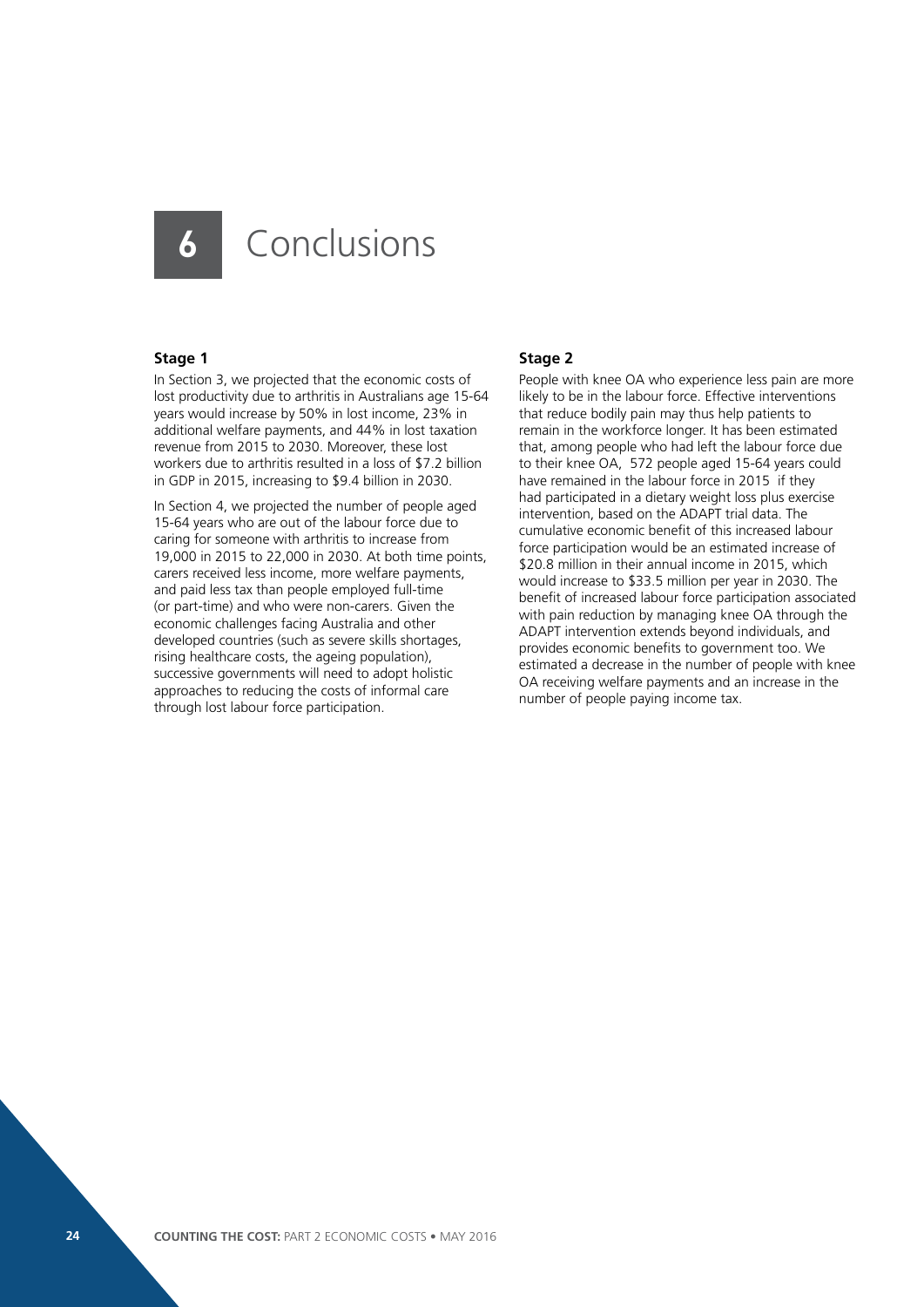

- 1. Arthritis and Osteoporosis Victoria. A problem worth solving. Elsternwick: Arthritis and Osteoporosis Victoria, 2013.
- 2. Australian Institute of Health and Welfare. Health-care expenditure on arthritis and other musculoskeletal conditions 2008-09. Arthritis series 20, Cat no PHE 177. Canberra: AIHW, 2014.
- 3. Dunlop D, Manheim L, Yelin E, et al. The costs of arthritis. Arthritis & Rheumatism 2003;49(1):101-13.
- 4. Messier SP, Loeser RF, Miller GD, et al. Exercise and Dietary Weight Loss in Overweight and Obese Older Adults With Knee Osteoarthritis: The Arthritis, Diet, and Activity Promotion Trial. Arthritis & Rheumatism 2004;50(5):1501–10.
- 5. Rejeski WJ, Focht BC, Messier SP, et al. Obese, Older Adults With Knee Osteoarthritis: Weight Loss, Exercise, and Quality of Life. Health Psychology 2002;21(5):419–26.
- 6. Global Burden of Disease Study 2013 Collaborators. Global, regional, and national incidence, prevalence, and years lived with disability for 301 acute and chronic diseases and injuries in 188 countries, 1990–2013: a systematic analysis for the Global Burden of Disease Study 2013. The Lancet 2015 22 August;386(9995):743-800.
- 7. World Health Organisation. The impact of chronic disease in high income countries. Preventing Chronic Disease: A vital investment. Geneva: World Health Organisation, 2005.
- 8. World Health Organisation. Preventing chronic diseases: a vital investment. Geneva: World Health Organisation, 2005.
- 9. Organisation for Economic Co-operation and Development. Sickness, disability and work: breaking the barriers. Paris: OECD Publishing, 2007.
- 10. Commonwealth of Australia. 2015 Intergenerational Report: Australia in 2055. Canberra: The Commonwealth of Australia, 2015.
- 11. Centers for Disease Control and Prevention. Addressing the Nation's Most Common Cause of Disability At A Glance 2015 Atlanta: National Center for Chronic Disease Prevention and Health Promotion; 2015 [Available from: http://www.cdc.gov/chronicdisease/resources/publications/aag/arthritis.htm].
- 12. Wong R, Davis AM, Badley E, et al. Prevalence of Arthritis and Rheumatic Diseases around the World: A Growing Burden and Implications for Health Care Needs. Toronto: Arthritis Community Research and Evaluation Unit, 2010.
- 13. Australian Institute of Health and Welfare. Arthritis, osteoporosis and other musculoskeletal conditions 2015 [Available from: http://www.aihw.gov.au/arthritis-and-musculoskeletal-conditions/].
- 14. Australian Institute of Health and Welfare. Australia's Health, 2010. Canberra: AIHW, 2010.
- 15. Center for Disease Control. National and State Medical Expenditures and Lost Earnings Attributable to Arthritis and Other Rheumatic Conditions - United States, 2003. Morbidity and Mortality Weekly Report (MMWR) 2007;56(01):4-7.
- 16. Australian Institute of Health and Welfare. Australia's Health, 2008. Canberra: AIHW, 2008.
- 17. Hunter DJ, Schofield D, Callander E. The individual and socioeconomic impact of osteoarthritis. Nature Reviews Rheumatology 2014;10:437–41.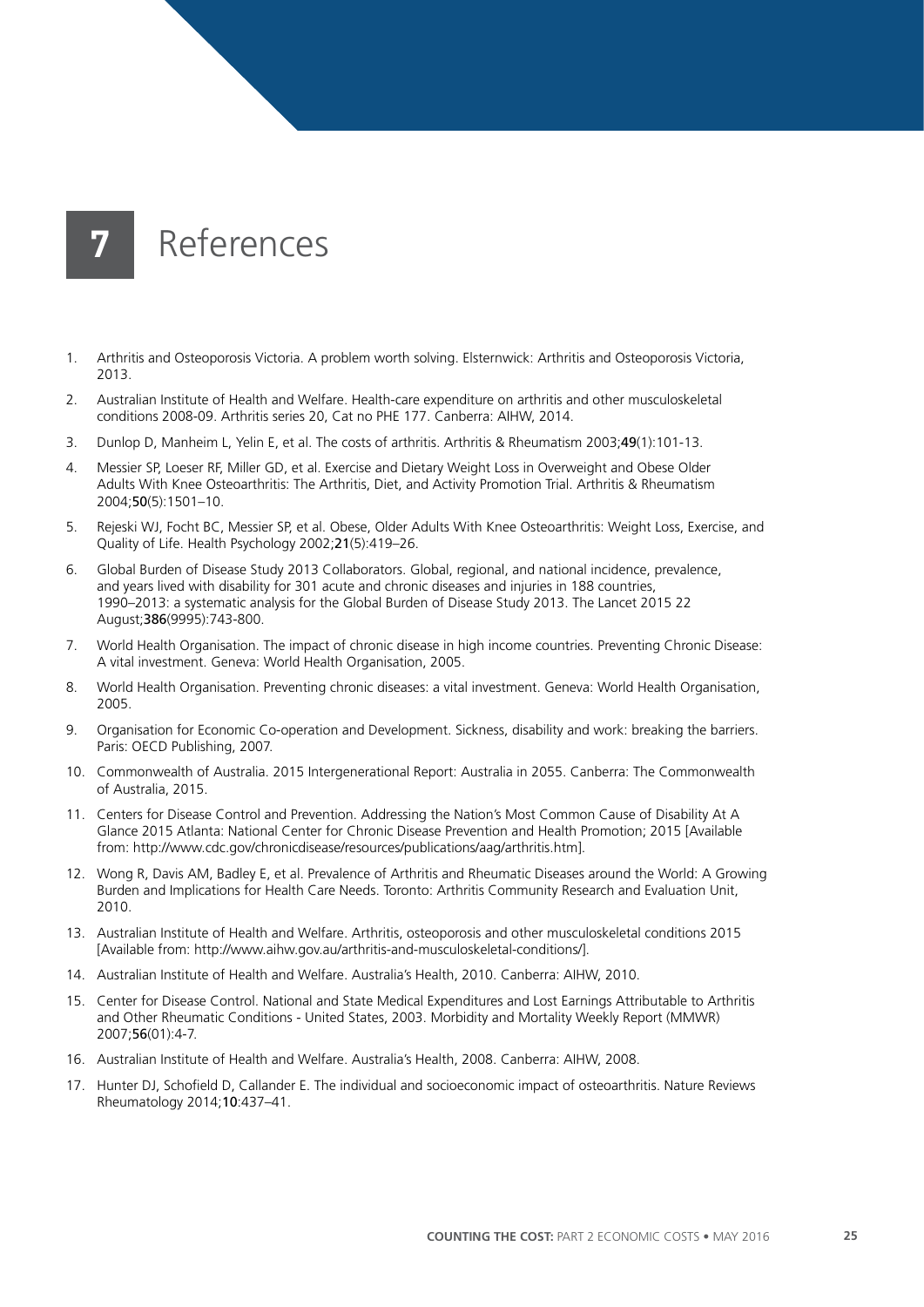- 18. Gignac MA, Cao X, Lacaille D, et al. Arthritis-Related Work Transitions: A Prospective Analysis of Reported Productivity Losses, Work Changes, and Leaving the Labor Force. Arthritis & Rheumatism 2008;59(12):1805-13.
- 19. Schofield D, Shrestha R, Percival R, et al. The personal and national costs of lost labour force participation due to arthritis: an economic study BMC Public Health 2013;13:1-10.
- 20. Schofield D, Shrestha R, Cunich M, et al. Lost productive life years caused by chronic conditions in Australians aged 45-64 years, 2010 to 2030. Medical Journal of Australia 2015;203(6):260.e1-6.
- 21. Li X, Gignac MA, Anis AH. The indirect costs of arthritis resulting from unemployment, reduced performance, and occupational changes while at work. Medical Care 2006;April 44(4):304-10.
- 22. Schofield D, Cunich M, Shrestha R, et al. The impact of chronic conditions of care recipients on the labour force participation of informal carers in Australia: which conditions are associated with higher rates of non-participation in the labour force? . BMC Public Health 2014;14(1):1-9.
- 23. Schofield DJ, Callander EJ, Shrestha RN, et al. Labour force participation and the influence of having arthritis on financial status. Rheumatology International July 2015;35(7):1175-81.
- 24. Sevick MA, Miller GD, Loeser RF, et al. Cost-Effectiveness of Exercise and Diet in Overweight and Obese Adults with Knee Osteoarthritis. Medicine & Science in Sports & Exercise 2009;41(6):1167-74.
- 25. Arthritis Australia. Time to Move: Arthritis. Sydney: Arthritis Australia, March 2014.
- 26. Schofield D, Shrestha R, Callander E, et al. Modelling the cost of ill health in Health&WealthMOD (Version II): lost labour force participation, income and taxation, the impact of disease prevention. The International Journal of Microsimulation 2011;4(3):32-36.
- 27. Schofield D, Shrestha R, Kelly S, et al. A Microsimulation Model of the Long Term Economic Impacts of Disease on the Labour Force Participation of Australians Aged 45-64 years: What are the Costs to Individuals and Government and the Opportunities for Effective Interventions? International Journal of Microsimulation 2014;7(2):94-118.
- 28. Ware JE, Jr., Sherbourne CD. The MOS 36-item short-form health survey (SF-36). I. Conceptual framework and item selection. Med Care 1992;30(6):473-83.
- 29. Summerfield M, Freidin S, Hahn M, et al. HILDA User Manual Release 11: Melbourne Institue of Applied Economic and Social Research, University of Melbourne, 2012.
- 30. Australian Bureau of Statistics. Information Paper Basic Confidentialised Unit Record File: Survey of Disability, Ageing and Carers 2003 (reissue). Canberra: Australian Bureau of Statistics, 2005.
- 31. Australian Bureau of Statistics. Information Paper: Disability, Ageing and Carers, Australia: User Guide 2009, Cat 4431.0.55.001. Canberra: Australian Bureau of Statistics, 2011.
- 32. Australian Bureau of Statistics. Disability, Ageing and Carers, Australia: Summary of Findings, 2012, 2013.
- 33. Percival R, Abello A, Vu QN. STINMOD (Static Income Model) 2007. In: Gupta A, Harding A, eds. Modelling Our Future: Population ageing, health and aged care. Amsterdam: Elsevier B.V., 2007.
- 34. Lambert S, Percival R, Schofield D, et al. An Introduction to STINMOD: A Static Microsimulation Model. Canberra: NATSEM, 1994.
- 35. Percival R. Building STINMOD's base population Canberra: NATSEM, 1994.
- 36. Keegan M, Kelly S. APPSIM Dynamic microsimulation modelling of social security and taxation. Canberra: National Centre for Social and Economic Modelling, University of Canberra, 2009.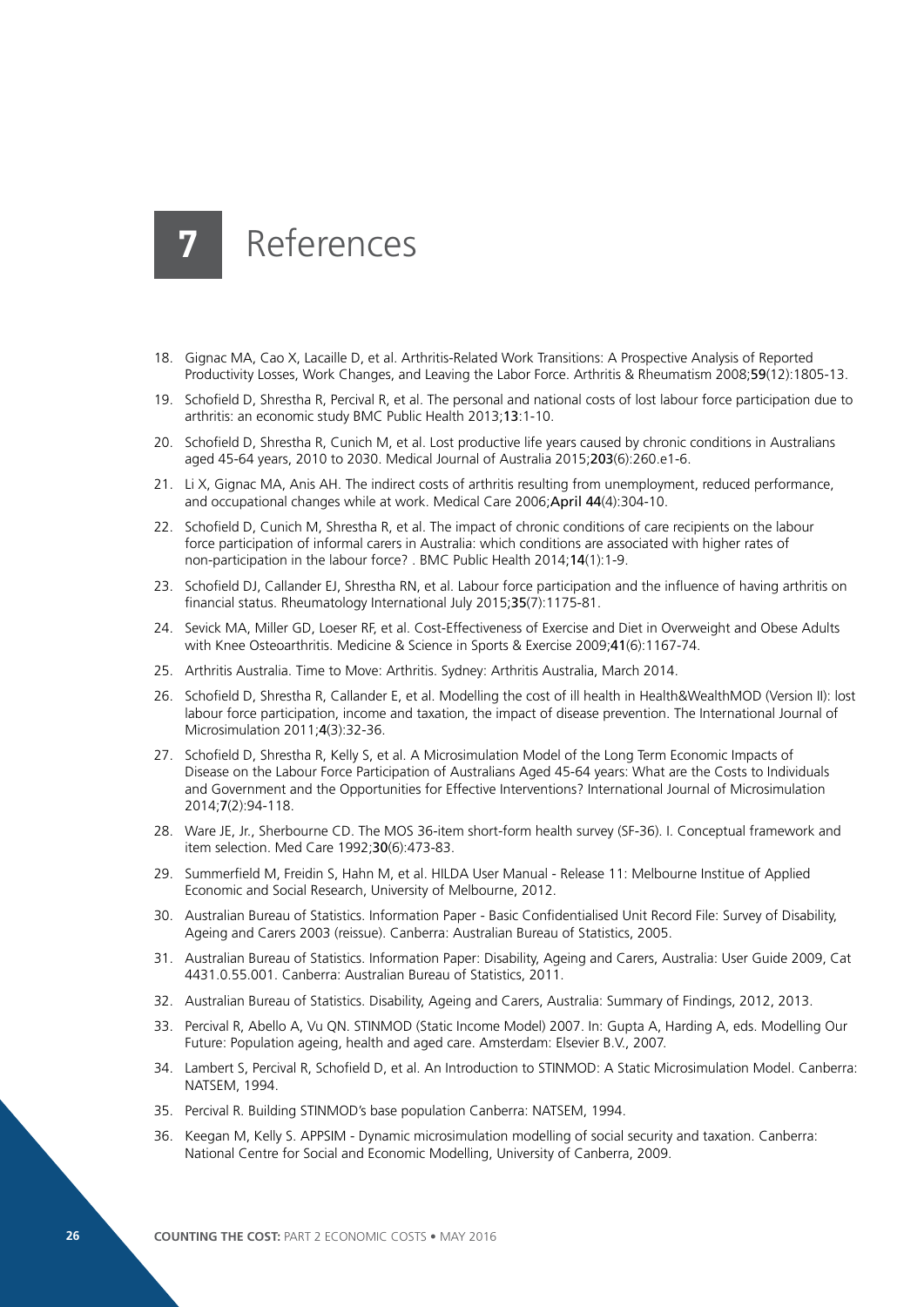- 37. Bell P. GREGWT and TABLE macros users guide. Canberra: Australian Bureau of Statistics, 2000.
- 38. Treasury. Budget Paper No 1: Budget Strategy and Outlook 2015-16. Canberra: Commonwealth Treasury, 2015.
- 39. Commonwealth Treasury. Intergenerational report 2007. Canberra: Commonwealth of Australia, 2007.
- 40. Percival R, Kelly S. Who's going to care? Informal care and an ageing population Canberra: NATSEM, 2004.
- 41. Disability Rights Commission, Equal Opportunities Commission, Carers UK. The Future: Who Carers?: University of Leeds, 2006.
- 42. Pickard L, Wittenberg R, Comas-Herrara A, et al. Care by Spouses, Care by Children: Projections of Informal Care for Older People in England to 2031. Social Policy and Society 2007;6(3):353-66.
- 43. Kelland K. *Dementia to drive global leap in number of elderly needing care*. London: Reuters, 2013.
- 44. Productivity Commission. Caring for Older Australians Report No 53, Final Inquiry Report. Canberra: Productivity Commission, 2011.
- 45. Carmichael F, Charles S. The opportunity costs of informal care: does gender matter? Journal of Health Economics 2003;22(5):781-803.
- 46. Australian Bureau of Statistics. Survey of Disability, Ageing and Carers 2009 Canberra: Australian Bureau of Statistics, 2012.
- 47. Begg SJ, Vos T, Barker B, et al. Burden of disease and injury in Australia in the new millennium: measuring health loss from diseases, injuries and risk factors. Med J Aust 2008;188(1):36-40.
- 48. Schofield D, Passey M, Earnest A, et al. Are We Getting Healthier As We Grow Older? Implications for Babyboomer Labor Force Participation. Ann NY Acad Sci 2007;1114:230-40.
- 49. Lancaster P, Huang J, Pedisich E. Australia's mothers and babies 1991. ANPS Unit. Canberra: Australian Institute of Health and Welfare (AIHW), 1994.
- 50. Li Z, McNally L, Hilder L, et al. Australia's mothers and babies 2009 Perinatal statistics series no 25 Cat no PER 52. Sydney: AIHW National Perinatal Epidemiology and Statistics Unit, 2011.
- 51. Doyle L, Roberts G, PJ A. Outcomes at Age 2 Years of Infants < 28 Weeks' Gestational Age Born in Victoria in 2005. Pediatrics 2010;156(1):49-53.
- 52. Pavalko EK, Artis JE. Women's Caregiving and Paid Work: Causal relationships in late midlife. The Journals of Gerontology 1997;52b(4s):170-9.
- 53. Speiss CK, Schnieder U. Interactions between care-giving and paid work hours. Ageing and Society 2003; 23:41-68.
- 54. Heitmueller A, Michaud P. Informal Care and Employment in England: Evidence from the British Household Panel Survey, IZA Discussion Paper 2010. Bonn: IZA, 2006.
- 55. Lee C, Gramotnev H. Transitions into and out of caregiving: Health and social characteristics of mid-age Australian women. Psychology & Health 2007;22(2):193-209.
- 56. Schofield D, Shrestha R, Callander E, et al. Costs of being a carer: labour force participation and lost earnings among older working-aged Australians Australian and New Zealand Journal of Public Health [Letters] 2013;37(2):192-3.
- 57. Nguyen HT, Connelly LB. The effect of unpaid caregiving intensity on labour force participation: results from a multinomial endogenous treatment mode. Social Science & Medicine 2014;100:115-22.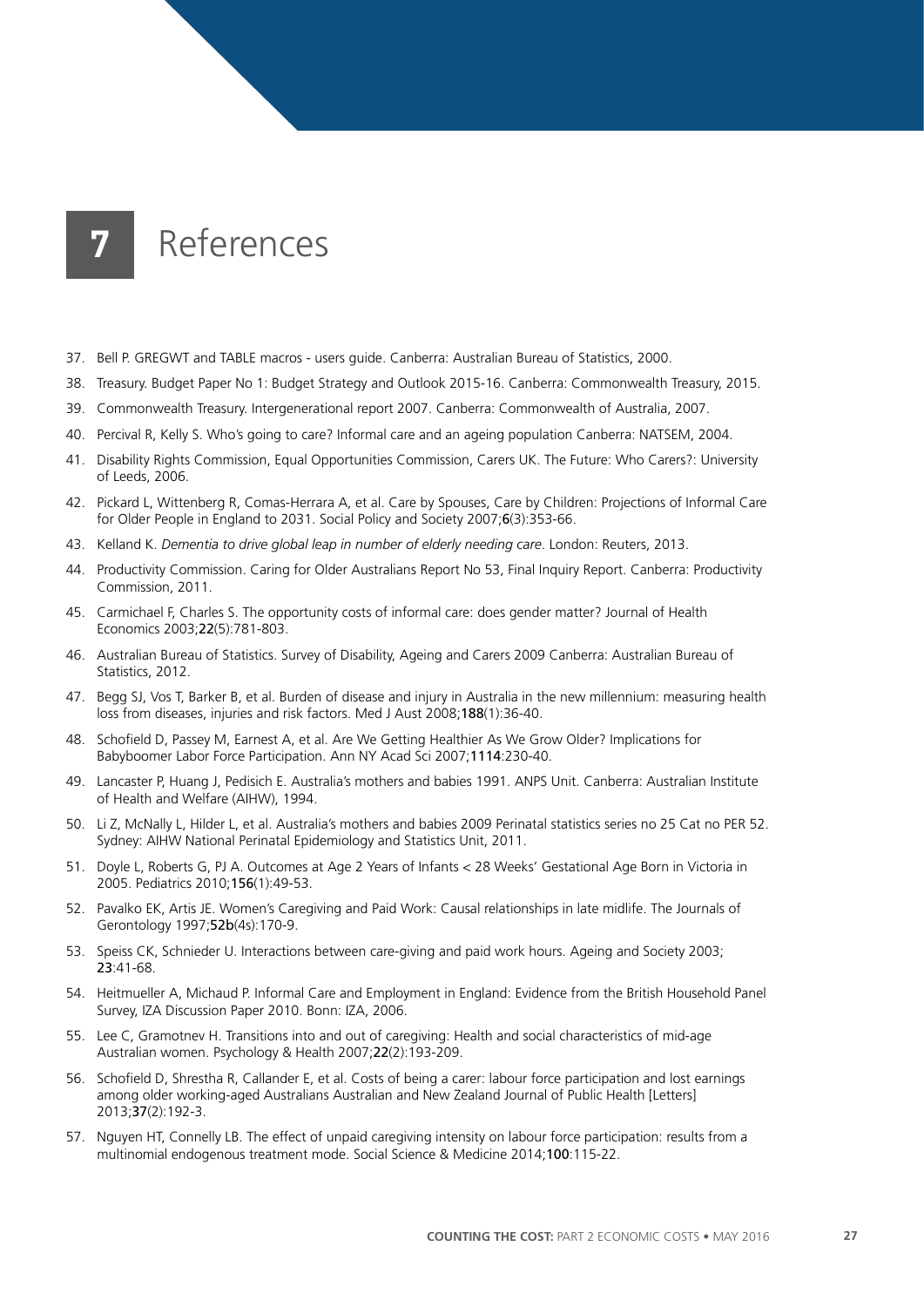- 58. Bittman M, Hill T, Thomson C. The Impact of Caring on Informal Carers' Employment, Income and Earnings: A Longitudinal Approach. Australian Journal of Social Issues 2007;2(2):255-72.
- 59. Chen A, Gupte C, Akhtar K, et al. The Global Economic Cost of Osteoarthritis: How the UK Compares. Arthrtis 2012;2012.
- 60. Rat A, Boissier M. Rheumatoid arthritis: direct and indirect costs. Joint Bone Spine 2004;71(6):518-24.
- 61. Wolfe F, Michaud K, Choi HK, et al. Household income and earnings losses among 6,396 persons with rheumatoid arthritis. Journal of Rheumatology 2005;32(10):1875-83.
- 62. Puolakka K, Kautiainen H, Pekurinen M, et al. Monetary value of lost productivity over a five year follow up in early rheumatoid arthritis estimated on the basis of official register data on patients' sickness absence and gross income: experience from the FIN-RACo trial. Ann Rheum Dis 2006 Jul;65(7):899-904. Epub 2005 Nov 16.
- 63. Allaire S, Wolfe F, Niu J, et al. Work disability and its economic effect on 55-64-year-old adults with rheumatoid arthritis Arthritis Care & Research 2005;53(4):603-08.
- 64. Russell L, Rubin G, Leeder S. Preventive health reform: what does it mean for public health? MJA [Debate] 2008;188(12):4.
- 65. Yelin EH, Trupin LS, Sebesta DS. Transitions in employment, morbidity, and disability among persons ages 51–61 with musculoskeletal and non-musculoskeletal conditions in the US, 1992-1994. Arthritis Rheum 1999;42 (769-779).
- 66. Shanahan EM, Ahern M. Inflammatory arthritis and work disability: what is the role of occupational medicine? Occup Med (Lond) 2008;58(1):2-4.
- 67. Chorus AM, Miedema HS, Wevers CW, et al. Work factors and behavioural coping in relation to withdrawal from the labour force in patients with rheumatoid arthritis. Ann Rheum Dis 2001;60(11):1025-32.
- 68. Lacaille D, Sheps S, Spinelli JJ, et al. Identification of Modifiable Work-Related Factors That Influence the Risk of Work Disability in Rheumatoid Arthritis. Arthritis & Rheumatism 2004;51(5):843-52.
- 69. Arthritis Australia. Submission on the Government's consultation paper on Disability and Employment. Sydney: Arthritis Australia, 2013.
- 70. Council of Australian Governments. Council of Australian Governments' meeting 10 February 2006 communique 2006 [Available from: www.treasury.gov.au/documents/1221/PDF/02\_NRA.pdf
- 71. Australian Government. A Plan to Simplify and Streamline Superannuation (Accessed 20 July 2006), http://www.budget.gov.au/, 2006.
- 72. Australian Human Rights Commission. Legislation: Age Discrimination Act 2004 2013 [Available from: http://www.humanrights.gov.au/our-work/legal/legislation.
- 73. Holland KE. Carers' perspectives on caring: A qualitative analysis of open-ended responses to the Carer Health and Wellbeing Index survey 2007. Canberra: Carers Australia, 2008.
- 74. Victorian Equal Opportunity and Human Rights Commission. Employee rights with carer status, family responsibilities and parental status Melbourne: Victorian Equal Opportunity and Human Rights Commission; 2015.
- 75. Council of Australian Governments (COAG) Reform Council. Chapter 6: Caring responsibilities. Tracking equity: Comparing outcomes for women and girls across Australia. Canberra: COAG Reform Council, 2013.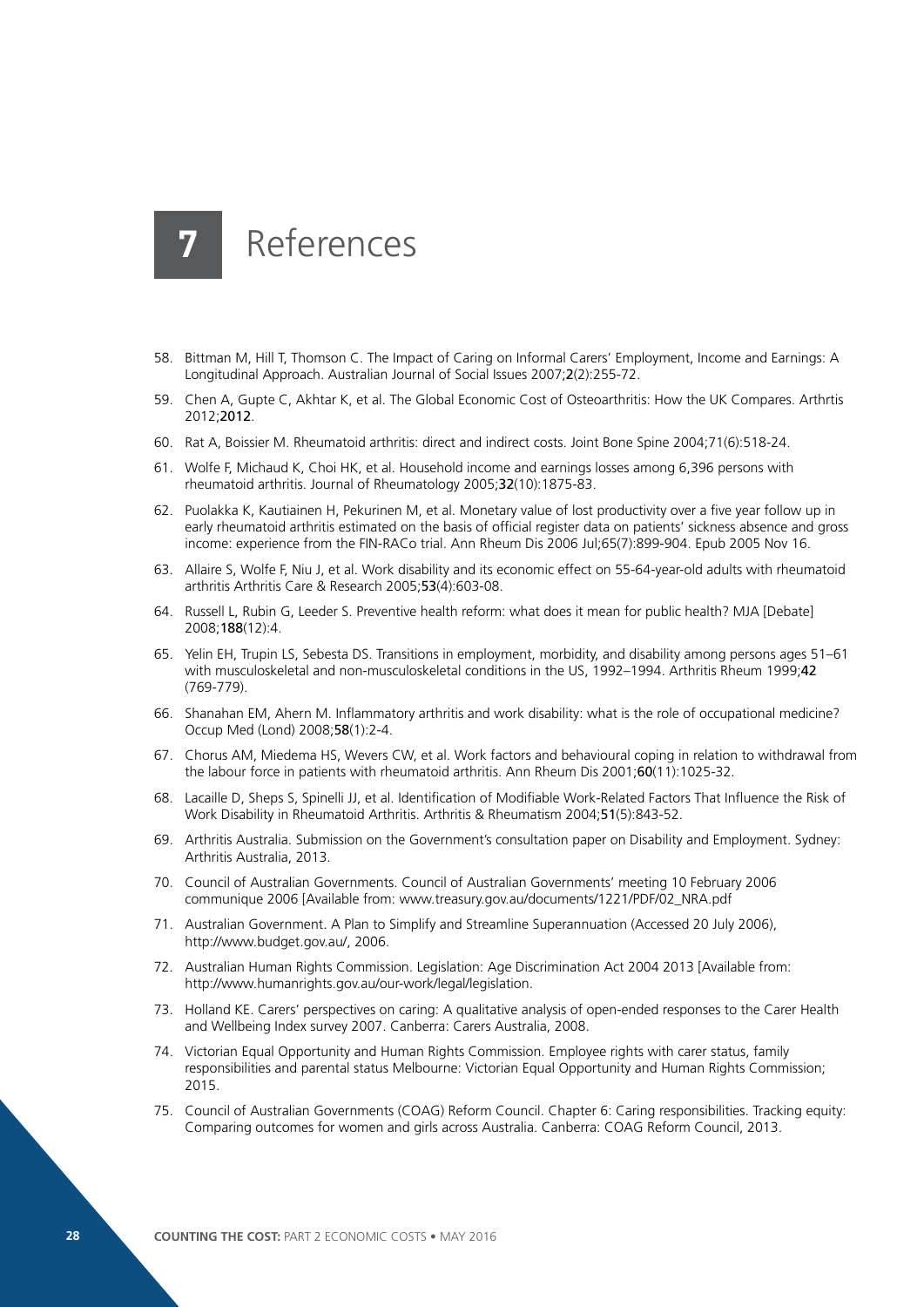- 76. Bliddal H, Leeds AR, Christensen R. Osteoarthritis, obesity and weight loss: evidence, hypotheses and horizons a scoping review. Obes Rev 2014;15(7):578–86.
- 77. Australian institute of health and welfare. A snapshot of arthritis in Australia 2010. Canberra: AIHW, 2010.
- 78. Australian institute of health and welfare. A picture of osteoarthritis in Australia Canberra: AIHW, 2007.
- 79. Felson DT, Naimark A, Anderson J, et al. The prevalence of knee osteoarthritis in the elderly. the framingham osteoarthritis study. Arthritis & Rheumatism 1987;30(8).
- 80. Martin SN, McGowan HJ, Smith RF. Exercise for the Treatment of Knee Osteoarthritis. Am Fam Physician 2011;84(5):1.
- 81. Fransen M, McConnell S. Exercise for osteoarthritis of the knee. Cochrane Database Syst Rev 2008;4(CD004376).
- 82. Zou G. A modified poisson regression approach to prospective studies with binary data. Am J Epidemiol 2004;159(7):702-6.
- 83. Brand CA, Harrison C, Tropea J, et al. Management of osteoarthritis in general practice in Australia. Arthritis Care Res (Hoboken) 2014;66(4):551-8.